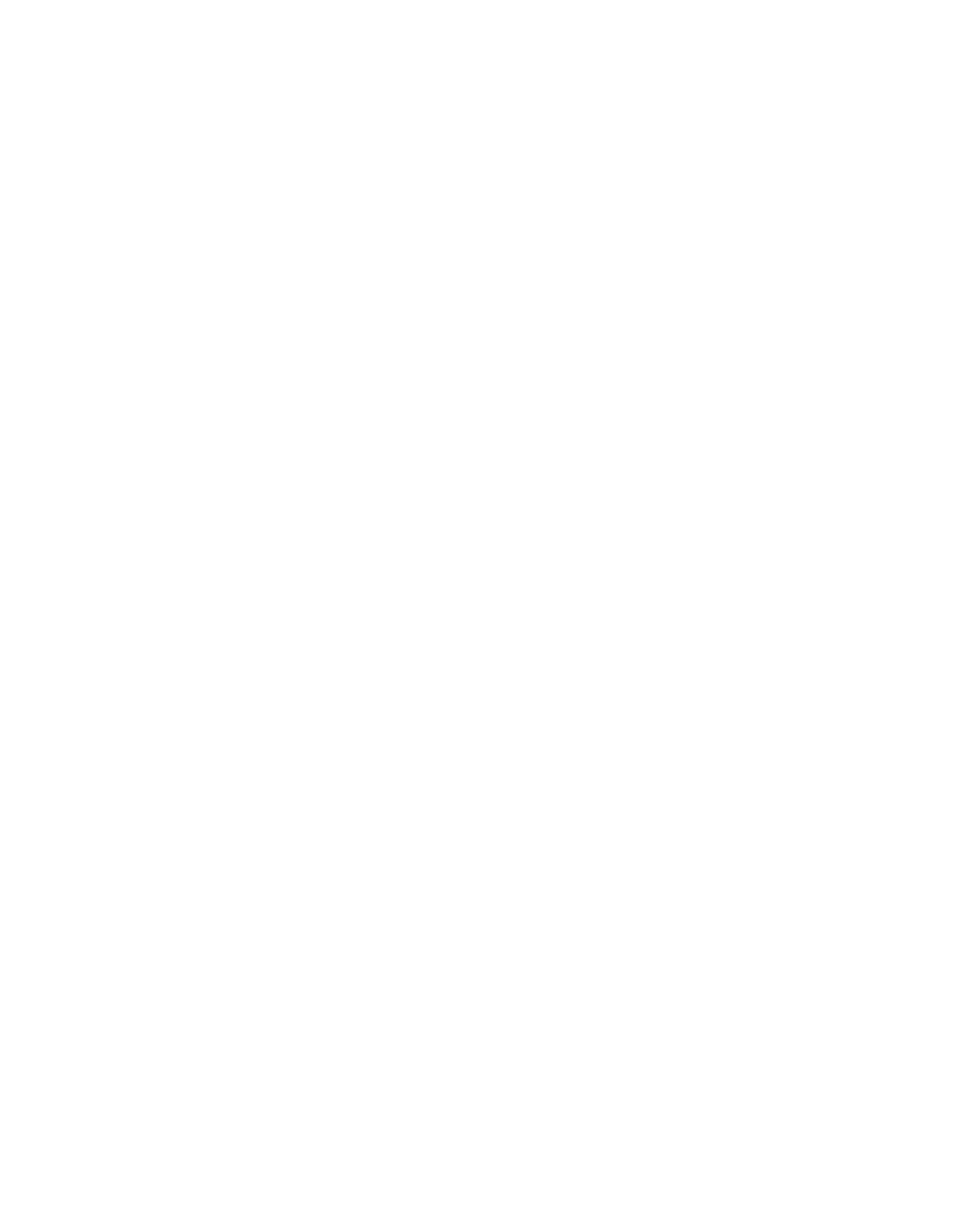## **TABLE OF CONTENTS**

|                                                | 3              |
|------------------------------------------------|----------------|
|                                                | 3              |
|                                                | $\overline{4}$ |
|                                                | 5              |
|                                                | 5              |
|                                                | 5              |
|                                                | 5              |
|                                                | 5              |
|                                                | 5              |
|                                                | 6              |
| HMI'S POLICY PROHIBITING ALL FORMS OF UNLAWFUL |                |
|                                                | 6              |
|                                                | $\overline{7}$ |
|                                                | 8              |
|                                                | 8              |
|                                                | 9              |
|                                                | 9              |
|                                                | 10             |
|                                                | 10             |
|                                                | 11             |
|                                                | 11             |
|                                                | 11             |
|                                                | 11             |
|                                                | 12             |
|                                                | 12             |
|                                                | 12             |
|                                                | 12             |
|                                                | 13             |
|                                                | 13             |
|                                                | 13             |
|                                                | 14             |
|                                                | 14             |
|                                                | 15             |
|                                                | 15             |
|                                                |                |
|                                                | 16             |
|                                                | 16             |
|                                                | 16             |
|                                                | 16             |
|                                                | 18             |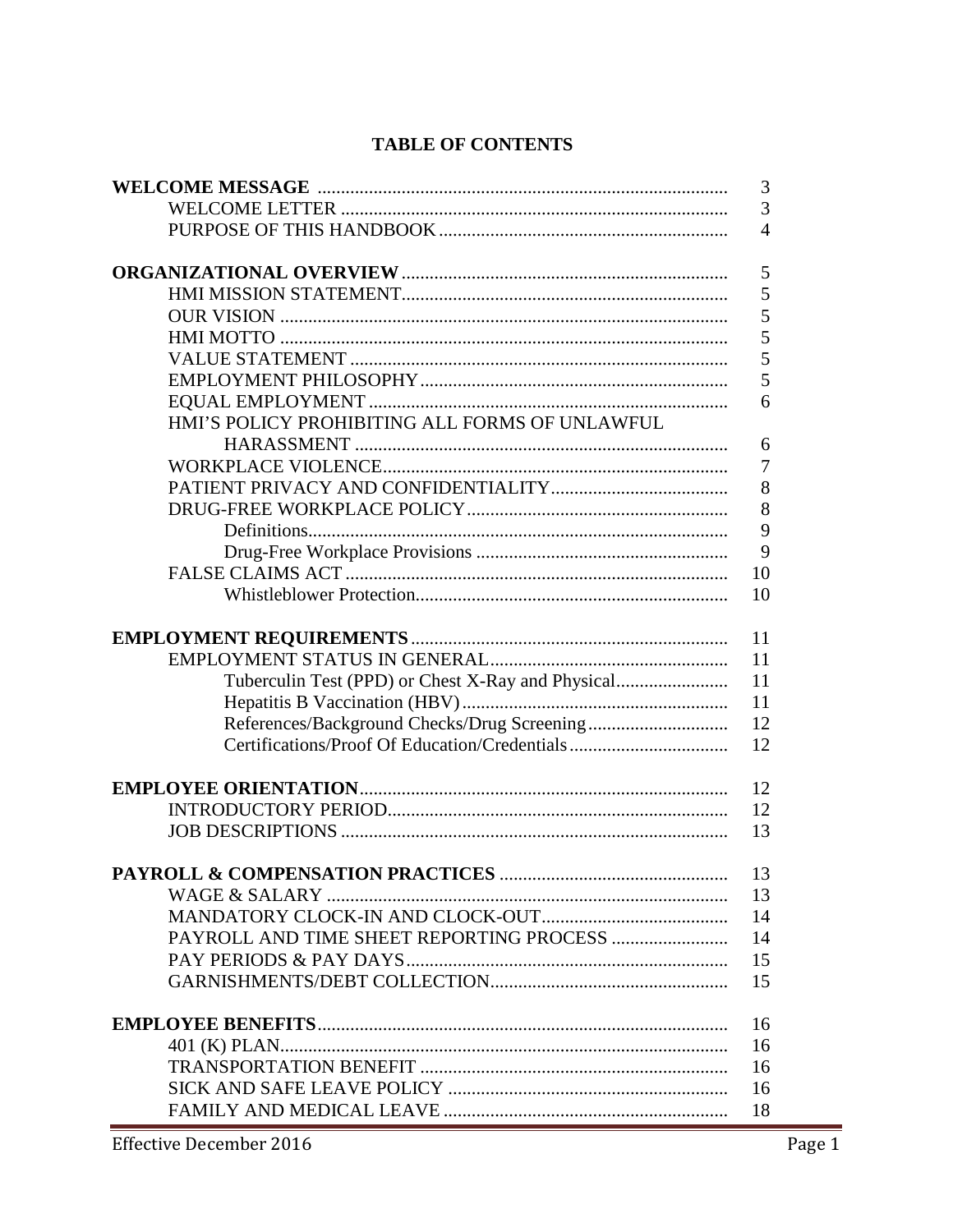|                                            | 22 |
|--------------------------------------------|----|
|                                            | 22 |
|                                            | 22 |
|                                            | 22 |
| WORKER'S COMPENSATION/INCIDENT REPORTING   | 23 |
|                                            | 23 |
|                                            |    |
|                                            | 23 |
|                                            | 24 |
|                                            | 24 |
|                                            | 24 |
|                                            | 24 |
|                                            | 24 |
|                                            |    |
|                                            | 25 |
|                                            | 25 |
|                                            | 25 |
|                                            | 26 |
|                                            | 27 |
|                                            | 27 |
|                                            | 27 |
|                                            | 27 |
|                                            | 27 |
| <b>SMOKING</b>                             | 27 |
|                                            | 27 |
|                                            | 28 |
|                                            | 28 |
|                                            | 28 |
|                                            | 29 |
|                                            | 30 |
|                                            | 30 |
|                                            | 31 |
|                                            | 31 |
|                                            | 32 |
|                                            | 32 |
| SOLICITATION AND DISTRIBUTION OF MATERIALS | 33 |
| PROPERTY SEARCHES, E-MAIL, VOICEMAIL, AND  |    |
|                                            | 34 |
|                                            | 35 |
|                                            |    |
|                                            | 37 |
|                                            | 39 |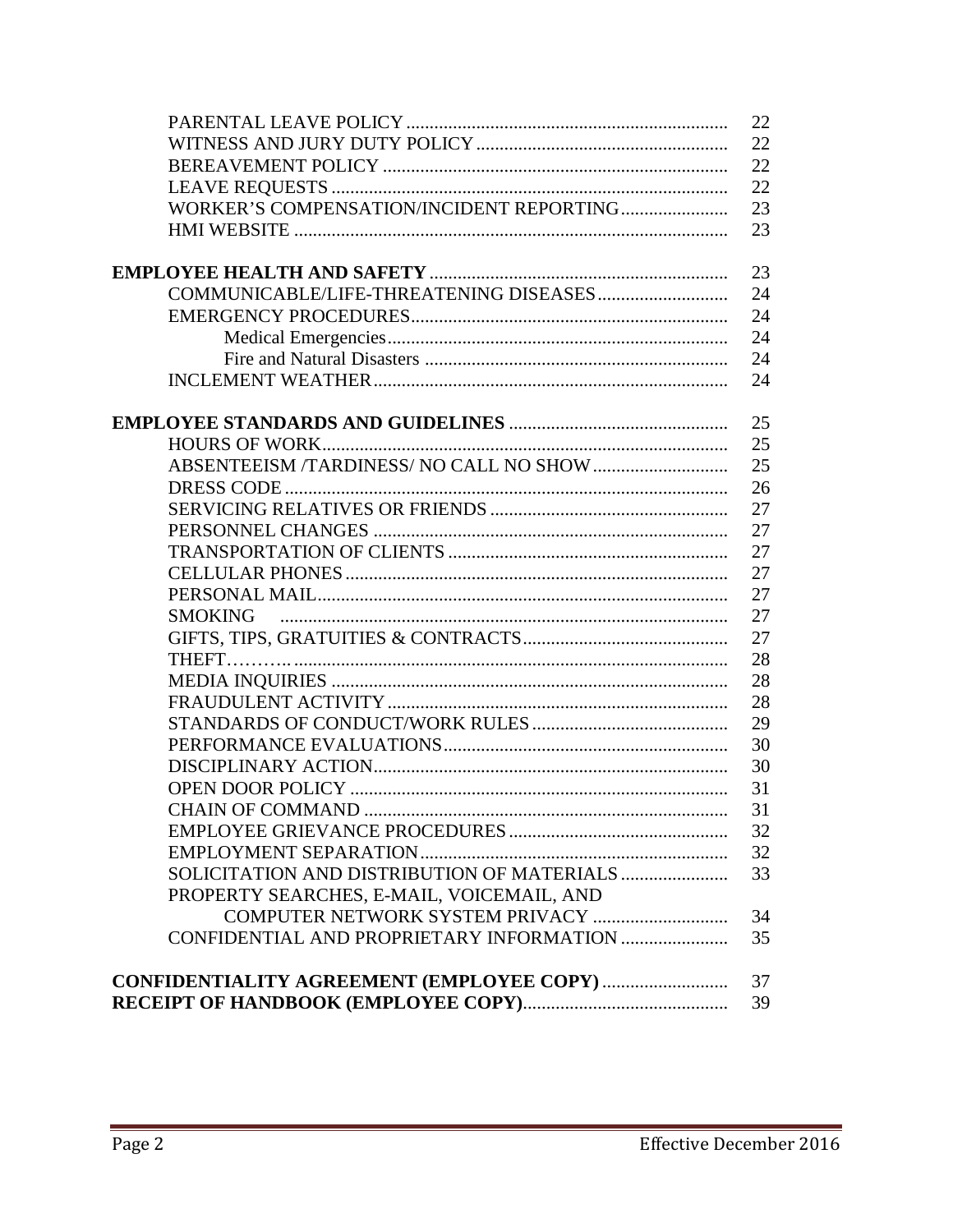## **WELCOME TO HMI HOME HEALTH AGENCY**

Dear Employee:

It is my privilege to welcome you as an employee of Health Management, Inc. Since its inception in 1983, HMI has been committed to serving the community in a broad range of health related programs, nationally and internationally. Our goal is to do so through full compliance with all applicable legal and regulatory requirements, and HMI takes all such compliance efforts very seriously.

Our vision, mission, and values are important to us and we strive daily to manifest them in our practices. To sustain and enhance our reputation for quality, we need your commitment to excellence in action and personal integrity.

I invite you to share the ideals and goals of HMI and to commit your energy and expertise to the continued success of the company.

I wish you the best as you begin your new responsibilities. Together we are building the future of HMI.

Sincerely,

Seelan Abraham President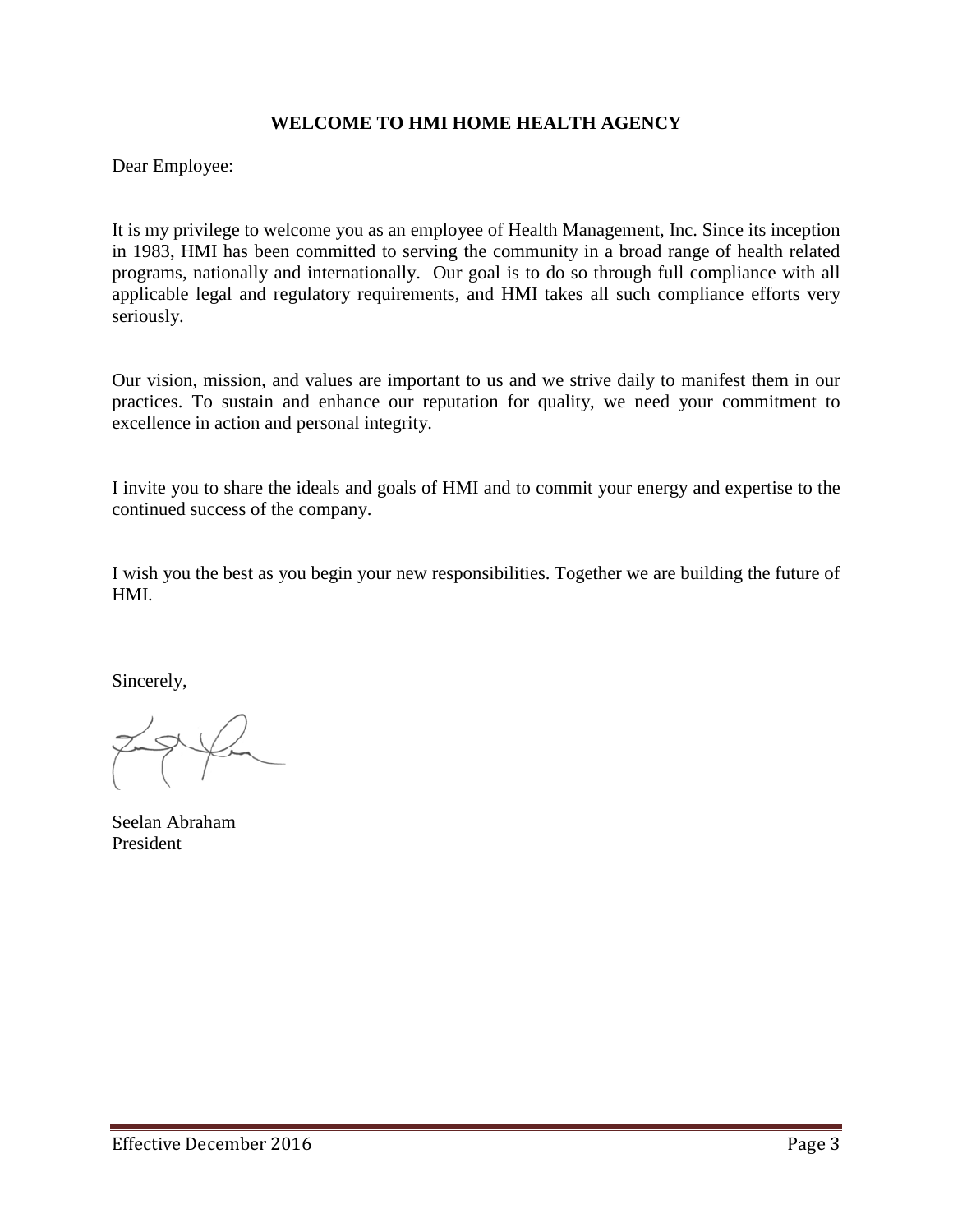## PURPOSE OF THIS HANDBOOK

This is your personal handbook for important information about HMI. We welcome you as a new team member. This Handbook and the information in it should be treated as confidential. This handbook is the property of HMI, and no portion of this Handbook should be disclosed to others, except Company employees and others affiliated with HMI whose knowledge of the information is required in the normal course of business.

The employee handbook is designed to provide employees with general information about HMI including policies and procedures and benefits pertinent to you as an employee. You are responsible for reading and becoming familiar with each of the provisions contained in this handbook. For complete details on policies and procedures, refer to the HMI Policy and Procedures Manual or contact your supervisor. The Manual is available for your review in HMI's main office upon request.

From time to time, we may need to change or revise certain policies in this Handbook. Although we will always try to keep you advised of any changes to policies, changes may occur before any written revisions are distributed to everyone in the organization. Please disregard any prior Handbook versions that you may have received.

#### **THIS HANDBOOK IS NOT INTENDED TO BE NOR DOES IT CONSTITUTE AN EXPRESS OR IMPLIED CONTRACT OF ANY KIND. NOTHING IN THIS HANDBOOK IS INTENDED TO CREATE ANY TYPE OF AGREEMENT FOR EMPLOYMENT OR CONTINUED EMPLOYMENT, AND NOTHING IN THIS HANDBOOK SHOULD BE VIEWED BY ANY EMPLOYEE AS AN ENFORCEABLE PROMISE OR GUARANTEE OF ANY KIND REGARDING TERMS AND CONDITIONS OF EMPLOYMENT.**

All HMI employees are "at will". This means that employees have the right to resign their positions at any time, with or without cause and/or notice. Likewise, the Company can terminate the employment relationship with any employee at any time with or without cause and/or notice. The only person authorized to enter into any form of contractual relationship with an employee is the President of HMI, and any such agreement or contractual relationship must be in writing. For this reason, no employee should claim that he/she reasonably relied on any statements or promises about terms and conditions of employment allegedly made by managers and other executives if those statements are contrary to the existence of an at-will employment relationship or contrary to the written provisions of this handbook.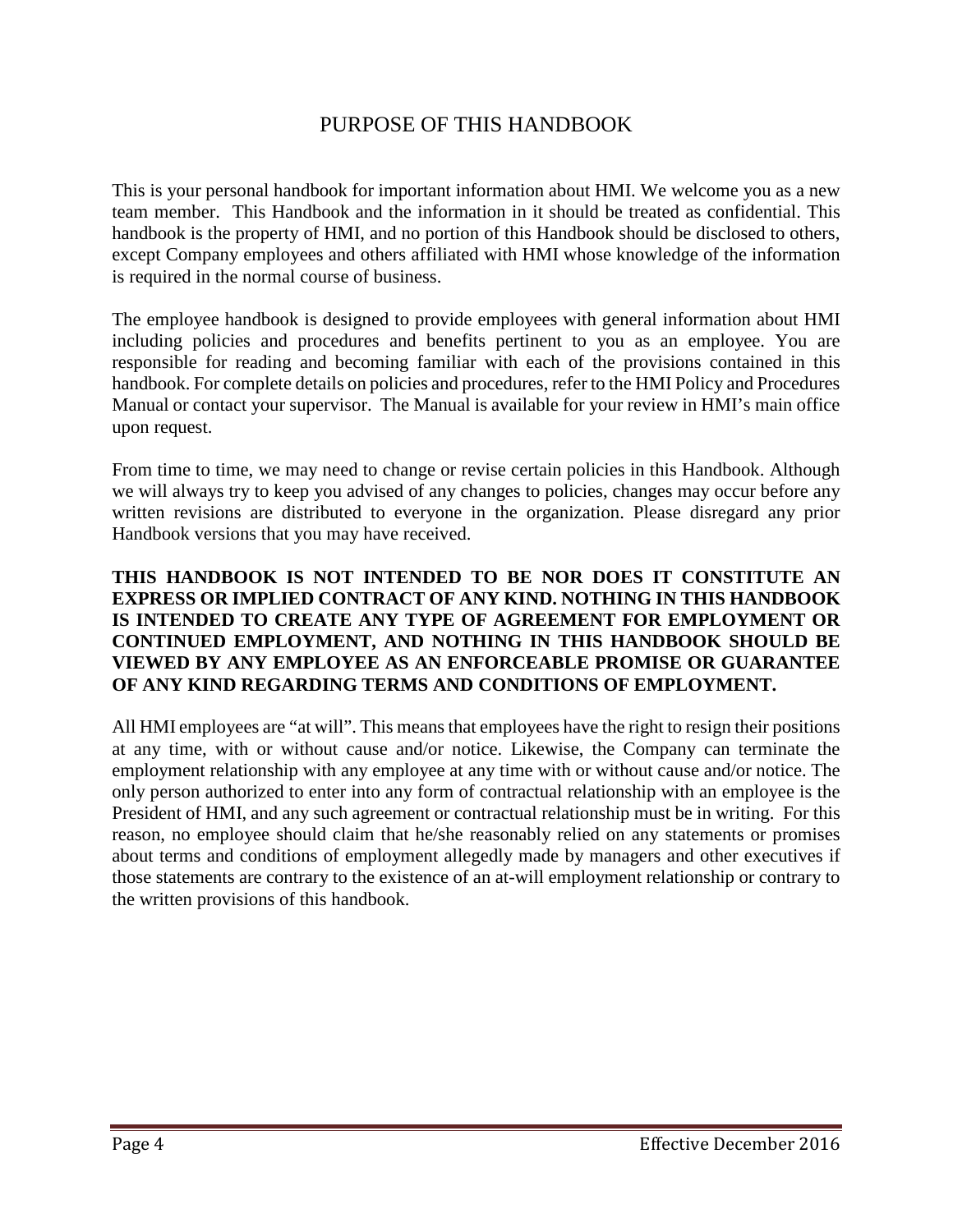## **ORGANIZATIONAL OVERVIEW**

HMI Home Health Agency was founded in 1983 by Mr. Robinson Abraham, who is the CEO and Chairman of the Board of Health Management, Inc., and the Administrator of the HMI Home Health Agency.

## **HMI MISSION STATEMENT**

To continually enhance the quality of life and productivity for individuals and organizations that receive and deliver our services.

#### **OUR VISION**

To inspire our staff to provide, educate and promote quality healthcare and thus improve quality of life for residents and develop a wholesome community.

## **HMI MOTTO**

Committed to excellent services, professionalism and respect to everyone at all times.

## **VALUE STATEMENT**

The value statements, which continue to make HMI a strong leader in home health, are:

- $\triangleright$  Effective Leadership: We inspire effective leadership through excellent communication, a shared vision and the willingness to lead by example.
- $\triangleright$  Customer Services: We measure our success by the extent to which we benefit and enrich the lives of those we serve.
- $\triangleright$  Integrity In Relationships: We respect the dignity and uniqueness of others and treat employees, affiliates and clients with honesty and fairness.
- $\triangleright$  Supportive and Nourishing Environments: We are supportive, nourishing and strengths-based in our interactions with clients and each other to enable the highest performance possible.
- $\triangleright$  Creative Diversity: We actively promote diversity in thoughts and actions in order to be continuously insightful and innovative with projects, challenges and solutions.
- $\triangleright$  Fiscal Responsibility: We manage our operations efficiently in order to maximize strengths, opportunities and dynamic change. Fiscal responsibility is vital to our stability, services and sustainability.

## **EMPLOYMENT PHILOSOPHY**

HMI selects the best qualified person for each position after considering factors such as previous experience, proven skills, professional strengths, growth potential and educational background. Additional employment considerations include an evaluation of the candidate's interpersonal skills and an assessment of the candidate's willingness to be service-oriented.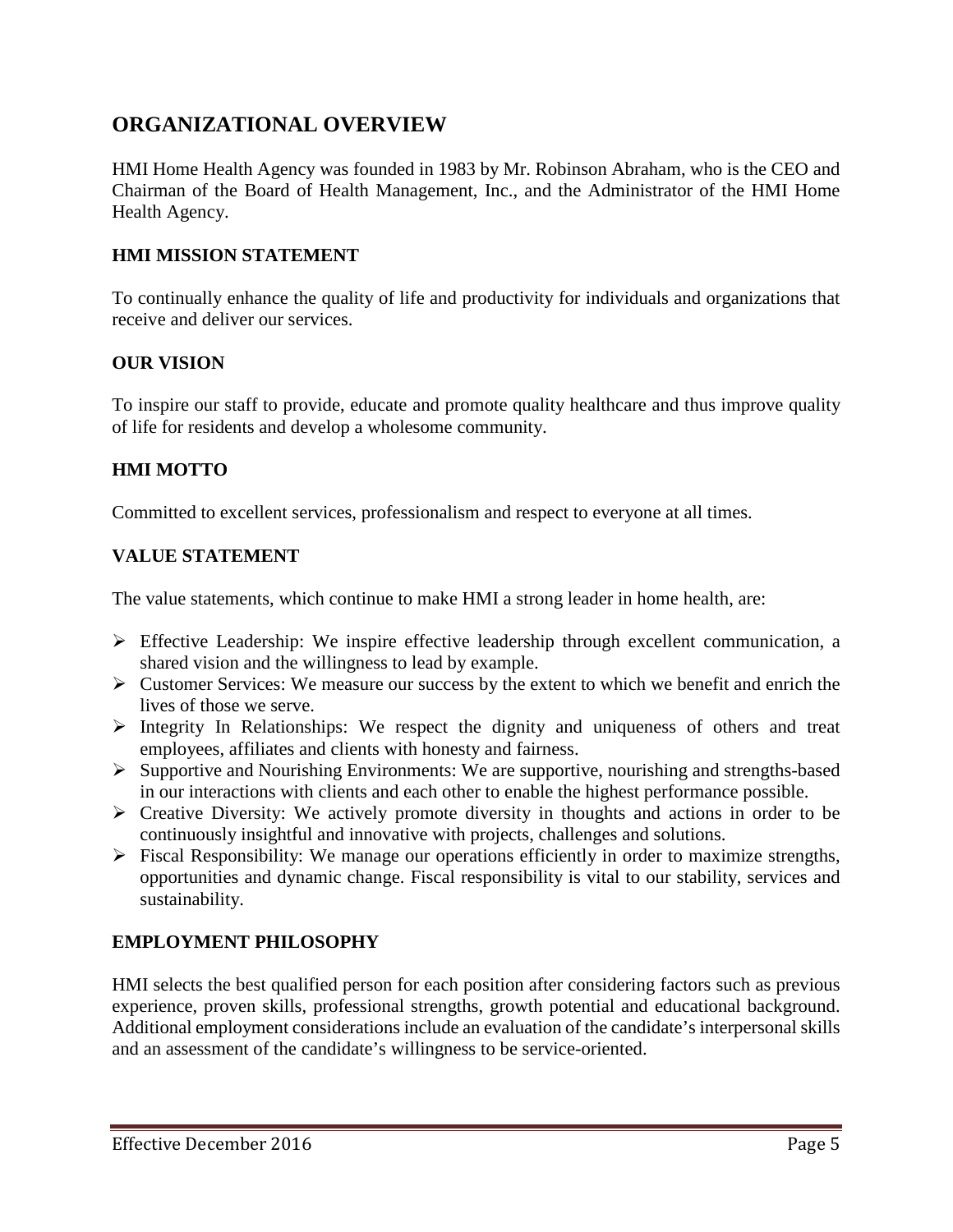## **EQUAL EMPLOYMENT**

In order to provide the most effective and optimum quality service, HMI seeks to select the bestqualified and well-suited persons for all positions. In this regard, HMI is an equal employment opportunity employer and is committed to providing a work environment that is free of discrimination of any type. All applicants for employment and employees will be considered and treated equally without regard to the individual's sex, gender identity or expression, race, color, religion, national or ethnic origin, age, sexual orientation, marital status, personal appearance, disability, matriculation, political affiliation or any characteristic protected by federal or District of Columbia law. The Company will make job-related reasonable accommodations for any employee with a disability if the person is otherwise qualified to safely perform all of the essential functions of the position and upon notification by the employee that an accommodation is needed.

Any employee who feels that he/she has been subjected to unlawful discrimination or denied an equal employment opportunity under this policy should immediately raise such a concern through HMI's Open Door Policy, which is set forth in a later portion of this handbook.

## **HMI'S POLICY PROHIBITING ALL FORMS OF UNLAWFUL HARASSMENT**

#### **Sexual/Racial/Other Unlawful Harassment:**

HMI is committed to providing a work environment that is free of all forms of unlawful harassment. In keeping with this policy, the Company strictly prohibits harassment of any kind, including harassment on the basis of an individual's sex, gender identity or expression, race, color, religion, national or ethnic origin, age, sexual orientation, marital status, personal appearance, disability, matriculation, political affiliation or any characteristic protected by federal or District of Columbia law.

Harassment may take many forms, but the most common forms include:

(1) Verbal harassment such as jokes, epithets, slurs, negative stereotyping, and unwelcome remarks about an individual's body, color, or physical characteristics;

(2) Physical harassment such a physical interference with normal work, impeding or blocking movement, assault, or other unwelcome physical contact;

(3) Visual harassment such as offensive or obscene photographs, calendars, posters, cards, cartoons, drawings and gestures, display of sexually suggestive or lewd objects, unwelcome notes or letters, and any other written or graphic material that denigrates or shows hostility or aversion toward an individual because of his/her sex, that is placed on walls, bulletin boards, or elsewhere on the employer's premises or circulated in the workplace.

Sexual harassment includes any situation where an individual's submission to or rejection of unwelcome sexual conduct is used as a basis for employment decisions affecting that individual, including granting of employment benefits. Sexual harassment also occurs when unwelcome sexual conduct unreasonably interferes with an individual's job performance or creates an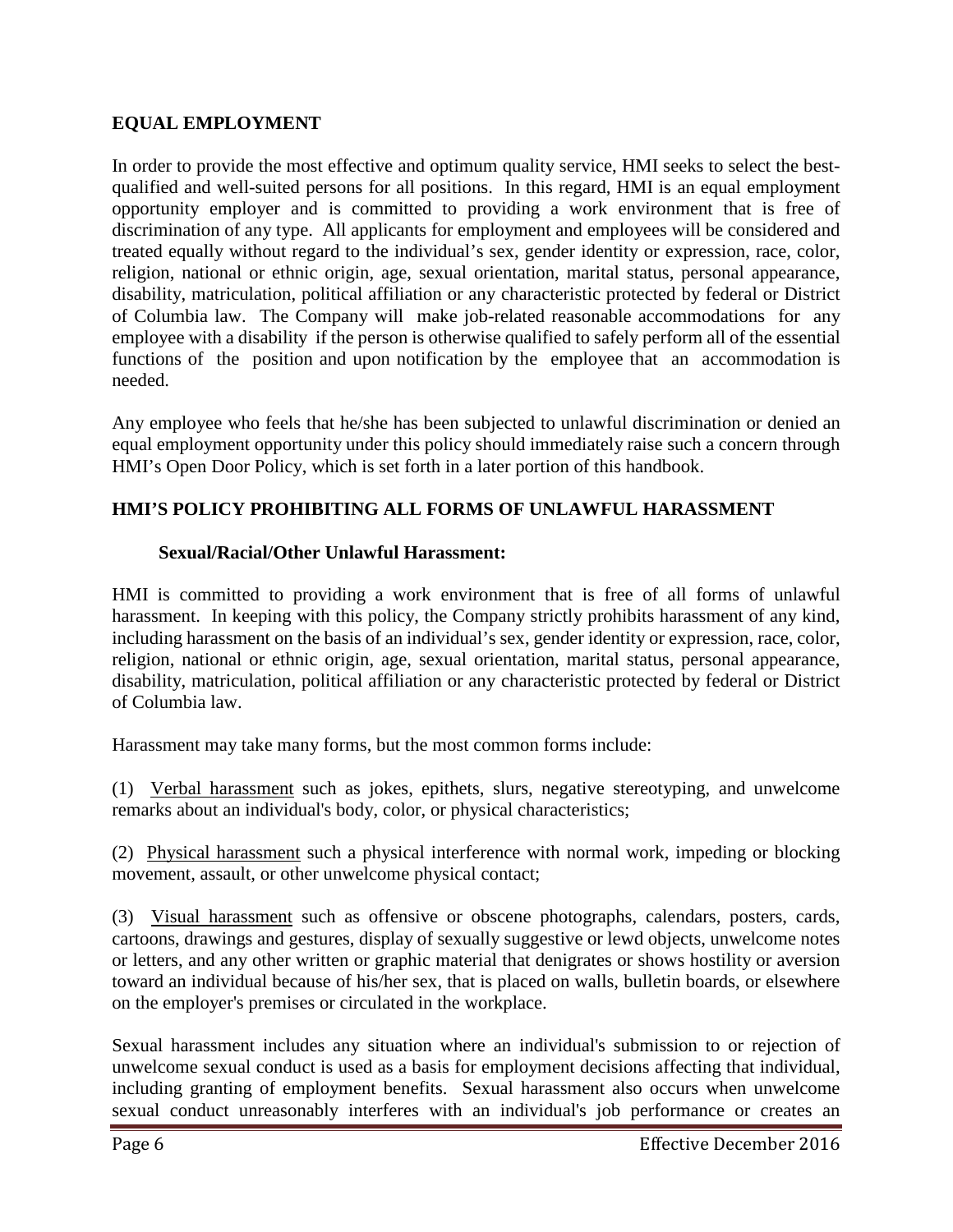intimidating, hostile, or offensive working environment, even if it does not lead to tangible or economic job consequences. Sexual harassment includes harassment of women by men, of men by women, and same-sex gender-based harassment.

Other forms of harassment occur where derogatory language creates an intimidating, hostile or offensive work environment based on a protected characteristic (e.g., race, age, national origin, etc.).

If you believe that the conduct of any co-employee, supervisor, client or person doing business with or for the Company is offensive, you should immediately report the facts of the incident to your supervisor or, in the case of a violation by your supervisor, to your supervisor's superior and to the Director of Human Resources. Supervisors and other management personnel who become aware of a potential incident of discrimination and/or harassment must report the incident immediately to the Director of Human Resources or, if that is not feasible, to the President of HMI. The Company's policy is to immediately investigate the complaint, and take whatever remedial action is necessary and appropriate. Confidentiality will be maintained to the fullest extent permitted by the circumstances. No individual should experience any retaliation for reporting any incidents of harassment, or perceived harassment, for making any good faith complaints of harassment or for participating in good faith in any investigation of incidents of harassment or perceived harassment. Any perceived retaliation should be reported immediately to Human Resources.

## **WORKPLACE VIOLENCE**

HMI has "**ZERO TOLERANCE**" for workplace violence. All violent acts, threats of violence, and/or attempts to intimidate will be taken seriously and immediate action will occur depending on the severity of the act. Violence can escalate when unchallenged behavior repeats itself, inappropriate venting mechanisms are used, threats are not taken seriously, or warning signs are not recognized. Violence can take the forms of:

- − **Physical injury**
- − **Verbal abuse**
- − **Property damage**
- − **Implied violence such as intimidation and threats**

HMI has **NO** tolerance for any form of abuse, and that is particularly true for the clients that use HMI's services. Employees, clients and visitors have the right to be free from verbal, mental, physical, and sexual abuse, including involuntary seclusion and misappropriation of property. The term "Abuse" primarily includes willfully inflicting injury, unreasonable confinement, intimidation or punishment with resulting physical harm, pain, or mental anguish.

Mental Abuse includes humiliation, harassment, threats of punishment, or threats to take things away from employees or clients.

Verbal Abuse includes any oral, written, or gestured language that willfully includes derogatory terms to employees, clients and visitors, or within hearing distance regardless of one's ability to understand it.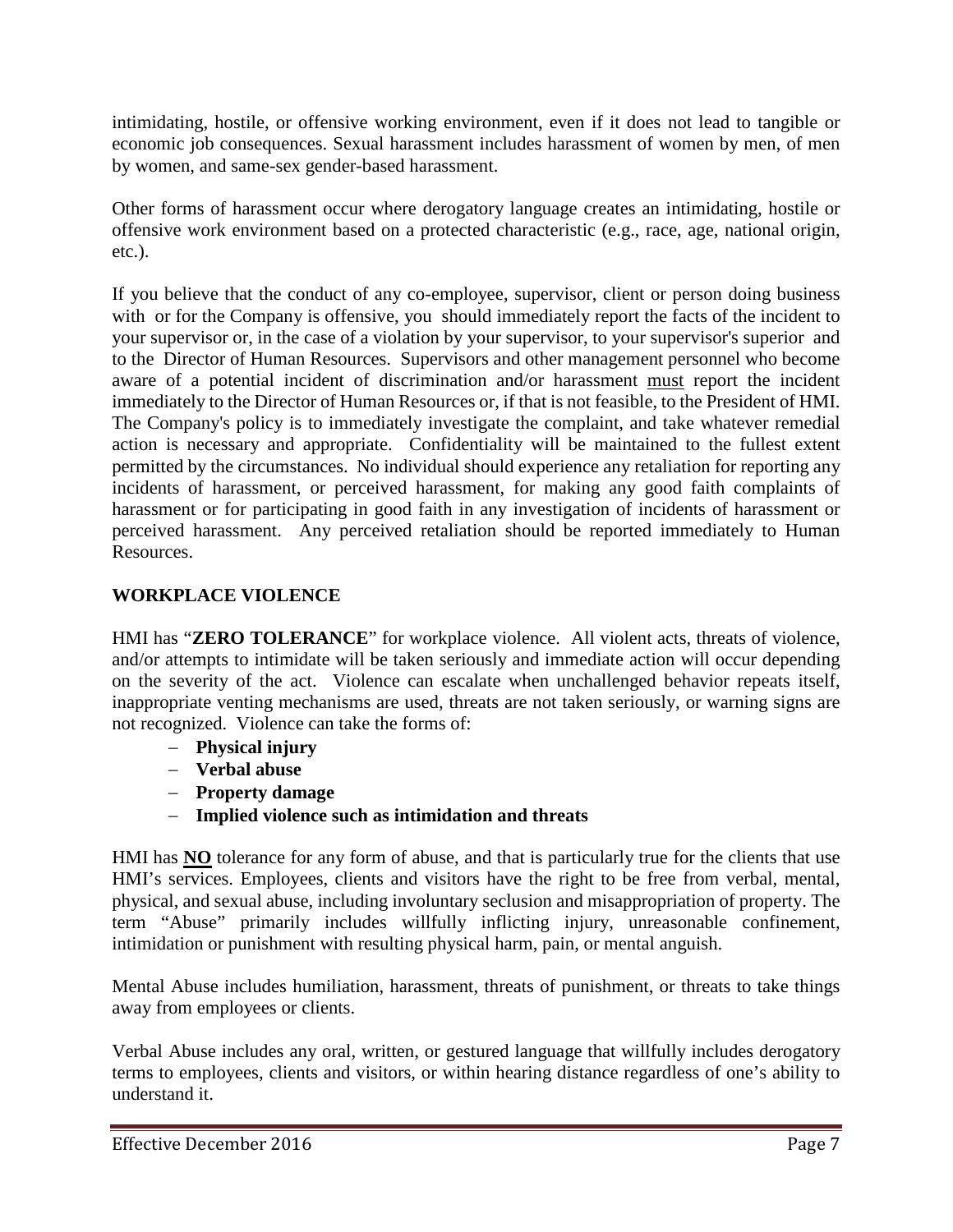Physical Abuse includes slapping, hitting, pinching, kicking, and controlling behavior through physical punishment. It is important to protect employees and clients from all forms of abuse. This includes abuse from anyone, including family, visitors, employees, friends, or other individuals.

## **Actions of such may result in immediate termination or up to ten (10) days suspension without pay.**

Employees are expected to notify their immediate Supervisor of any occurrences of abuse that they may witness in the workplace**.** 

## **PATIENT PRIVACY AND CONFIDENTIALITY**

HMI employees are expected to respect and protect the privacy of our clients and employees. Clients and employees have the right to privacy and HMI assures that unauthorized disclosure of personal identifiable health information, to include electronically transmitted information is prohibited. All information concerning the health, financial circumstances of clients and employees are maintained in the strictest confidence. Even casual discussion of clients and employee information is prohibited, excluding only any discussions of employee information that occur in the context of employee discussions about terms and condition of employment that are protected by law. Confidentiality of clinical records includes protection of records from loss, alteration, unauthorized access and/or release of personnel/clinical information or damage. As required by the Health Insurance Portability and Accountability Act of 1996 (HIPPA), personal information will not be released unless authorized by the individual or as required by state or federal law. Failure to observe and adhere to the principles of confidentiality of information or records may result in immediate termination.

## **DRUG-FREE WORKPLACE POLICY**

HMI is committed to maintaining a safe and healthy work environment free from the effects of illicit drug use and alcohol abuse. The use, sale, purchase, transfer or possession of alcohol, illicit drugs, controlled substances, other intoxicants, drug paraphernalia or any combination thereof while working or while on any HMI premises or work sites (including HMI vehicles or private vehicles parked on HMI premises or work sites) are grounds for immediate termination for the first offense.

When observed, if employee behavior is such that management has reason to believe the employee has violated the drug and alcohol policy, management may require appropriate testing. The Director of Operations or designated representative will decide if a drug or alcohol test will be administered or if the employee's personal property located on HMI's premises, worksites, facilities or grounds will be inspected. Failure to submit to an authorized test or search is grounds for discharge.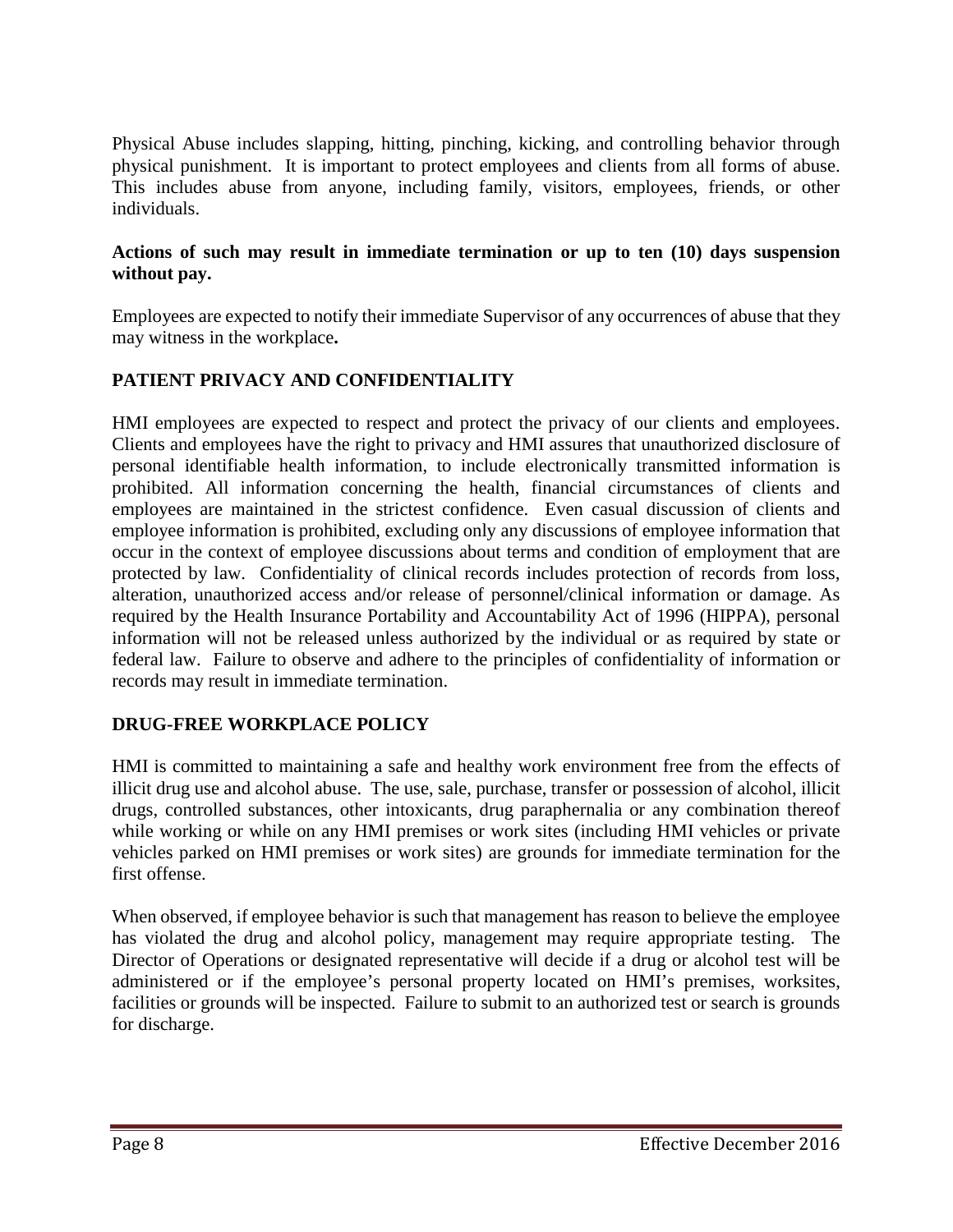## **Definitions**

*Illicit drugs* – include drugs which are listed in the Federal Controlled Substances Act and for which an individual does not have a valid prescription, or is using in a manner inconsistent with the individual's valid prescription. Illicit drugs may include, but are not limited to, marijuana, cocaine, amphetamines, phencyclidine, opiates, barbiturates, and benzodiazepines, as well as "designer drugs." Please note that the prohibitions on the use, sale, purchase, transfer or possession of illicit drugs while working or while on Company property apply to marijuana notwithstanding any legalization of marijuana's use by local laws, ordinances or regulations.

*Legal drugs* – include prescription drugs and over-the-counter drugs being used in their prescribed and appropriate manner. Alcohol is also a legal drug under this policy. Employees who use prescription and/or over-the-counter medication, which could impair their ability to perform safely, are responsible for notifying their immediate Supervisor so steps can be taken to minimize the safety risks posed by such use. It is each employee's responsibility to consult with his or her health-care provider and/or to review relevant dosing instructions to determine whether the use of a medicine could lead to impairment. No medications containing alcohol should be used during or immediately prior to an employee's scheduled work time unless by prescription. The employee should notify his or her Supervisor of such use. Documentation of such drugs should be delivered to the Office Manager for inclusion in the employee's confidential file.

#### **Drug-Free Workplace Provisions**

HMI requires all employees who are convicted of any drug-related crime to notify the Office Manager within five days of the conviction. Any employee who pleads no contest or guilty, or is convicted of any drug-related offense while working for HMI, may be subject to discipline, up to and including termination depending on the circumstances surrounding the conviction.

It is the responsibility of each employee to seek assistance *before* the employee's alcohol or drug abuse problems leads to a violation of this or another HMI policy that could result in disciplinary action. An employee's decision to seek help voluntarily will not be used as a basis for disciplinary action against the employee.

While an employee's decision to participate in treatment is confidential, entering such a program can neither absolve nor protect employees from consequences of continued substandard work performance or policy infractions. HMI encourages employees who may need assistance for drug or alcohol abuse to seek help from their physician or a rehab facility. The decision to seek assistance will be treated as confidential and communicated only to those individuals at HMI on a need-to-know basis.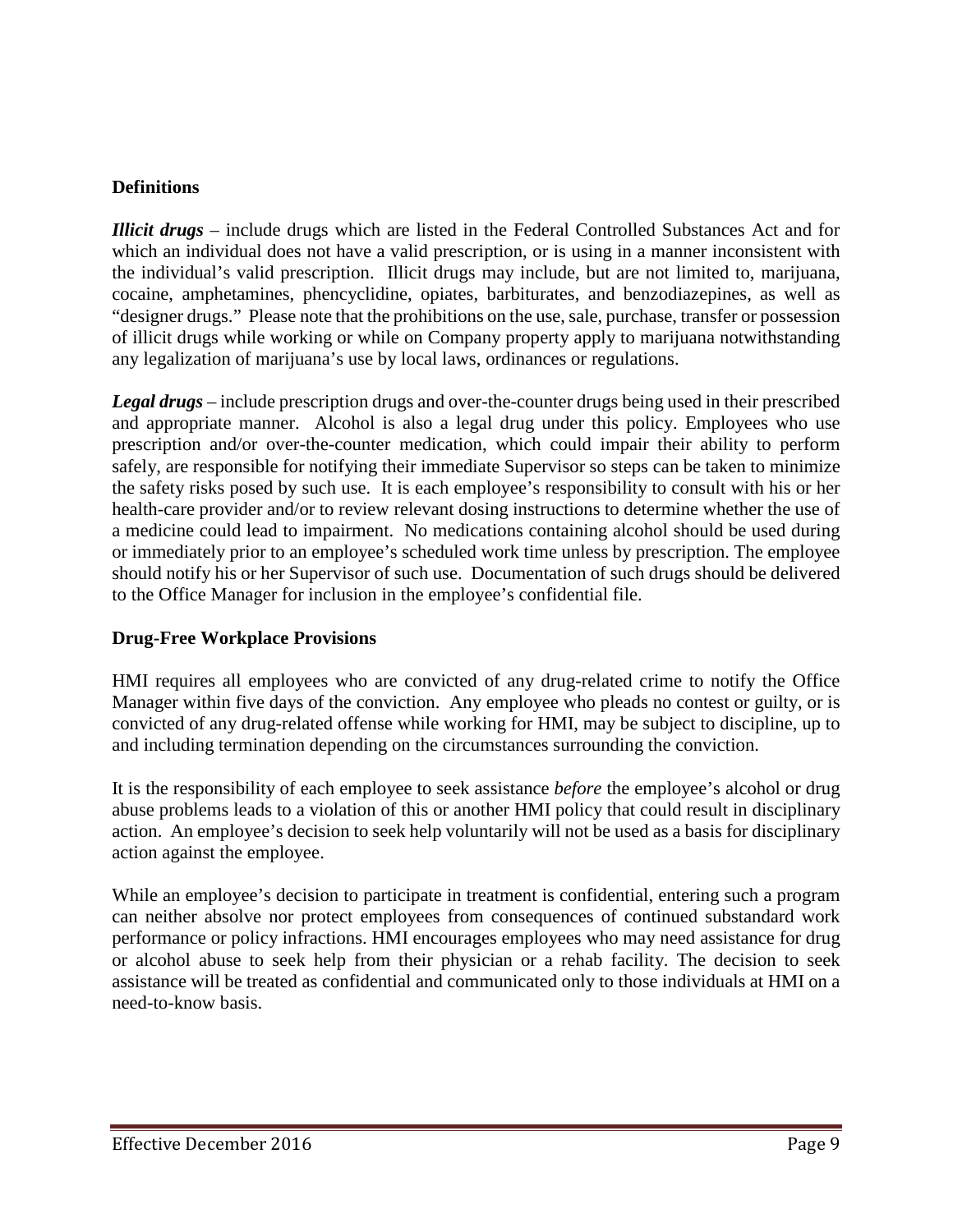## **THE FALSE CLAIMS ACT**

HMI is committed to ensuring that all of its employees comply with the requirements of the federal False Claims Act, 31 U.S.C. § 3729 *et seq.* The False Claims Act makes it unlawful for any person or company to submit a fraudulent claim for payment to the federal government. The False Claims Act prohibits anyone from: (1) knowingly presenting (or causing to be presented) to the federal government a false or fraudulent claim for payment; (2) knowingly using (or causing to be used) a false record or statement to get a claim paid by the federal government; (3) conspiring with others to get a false or fraudulent claim paid by the federal government; and (4) knowingly using (or causing to be used) a false record or statement to conceal, avoid, or decrease an obligation to pay money or transmit property to the federal government.

HMI's Care Watch Telephony System is designed to help HMI and its employees verify that time entries – which will be submitted to the government for payment – are accurate. HMI's timesheet practices and timesheet requirements are similarly designed to prevent the submission of any false claims. HMI has put in place a reporting procedure that is binding on every employee and which requires an employee to report any perceived false claim or error in billing services. HMI expects every employee to adhere to this reporting requirement.

## **Whistleblower Protection**

The False Claims Act makes it unlawful for an employer to retaliate against any employee because of the employee's investigation for, initiation of, testimony for, assistance in, or any other lawful action taken done by the employee on behalf of the employee or others in furtherance of, an action filed, or to be filed, under the False Claims Act. HMI prohibits any such retaliation. HMI's complaint procedure provides for an immediate, thorough and objective investigation of any claim of retaliation prohibited by the False Claims Act or similar state laws. If you believe that you have been retaliated against, you should provide a written or verbal complaint to the Director of Human Resources as soon as possible. Your complaint should be as detailed as possible, including the names of individuals involved, the names of any witnesses, and any documentary evidence.

All complaints of prohibited retaliation will be investigated. HMI will immediately undertake an effective, thorough and objective investigation of any such complaints. The investigation will be completed and a determination regarding the complaint will be made and communicated to the employee who complained and to the person(s) accused of retaliation.

If HMI determines that an individual has suffered adverse action in retaliation, HMI will take appropriate remedial action against the person who has committed an act of retaliation, including, but not limited to, termination of employment. HMI will also take action to deter any future retaliation. Whatever action is taken against the person responsible for the retaliation will be communicated, in substance, to the employee who made a complaint.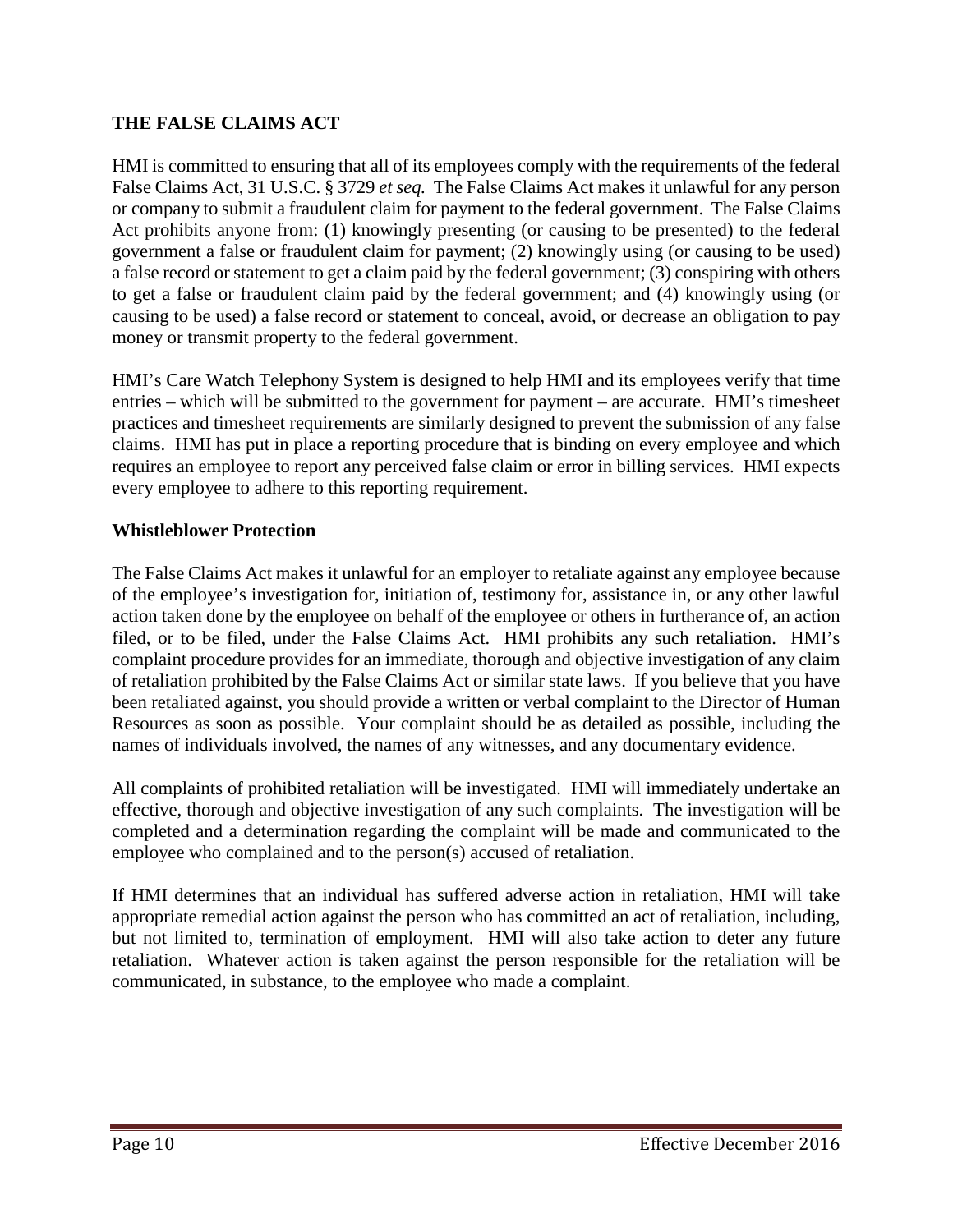## **EMPLOYMENT REQUIREMENTS**

## **EMPLOYMENT STATUS IN GENERAL**

Whether a Home Health Aide/Personal Care Aide works for HMI or for a different Home Health Agency in the District of Columbia, there are certain licensing/certification requirements that each Home Health Aide/Personal Care Aide must meet in order to work in their chosen profession. Since those requirements are necessary regardless of which Agency employs those Home Health Aides/Personal Care Aides, HMI expects its Home Health Aides/Personal Care Aides to provide at their own expense the necessary proof that they are eligible to work in the District of Columbia as a Home Health Aide/Personal Care Aide. This proof of eligibility to work in this capacity includes the employment requirements set forth below.

#### **Tuberculin Test (PPD) Or Chest X-Ray And Physical**

All direct care workers at HMI must have proof of a negative PPD or chest x-ray as a condition of employment with HMI prior to beginning work. Chest X-rays must be within 5 years. Anything after five years must be retaken by the employee or re-evaluated by the primary physician. Annual PPD's are required as a condition of employment with HMI.

All direct care workers must have a physical annually. Employees who fail to maintain their health credentials will be removed from their case. The employee will then be placed on another case upon availability once they are in full compliance with regulation and HMI policy.

#### **Hepatitis B Vaccination (HBV)**

OSHA regulations are posted in the staffing office and are updated periodically. These regulations inform the employee of their rights to a safe and healthy workplace. Employees are informed of OSHA regulations on Hepatitis. Viral Hepatitis is an inflammation of the liver caused by any one of several viruses. Hepatitis B is usually spread by contact with infected blood or blood products. While most individuals recover, the disease can be very serious and even fatal.

Direct care workers may have occupational exposure to blood or potentially infectious materials particularly those who perform tasks such as the personal and clinical care of clients, maintenance of their environment, cleaning their clothes and personal belongings.

HMI strongly urge employees to get the Hepatitis B vaccination by their personal physicians before starting work. Employees who do not get the vaccination must sign a form stating that they have been informed about the risks inherent in being a direct care worker and that they chose not to be vaccinated.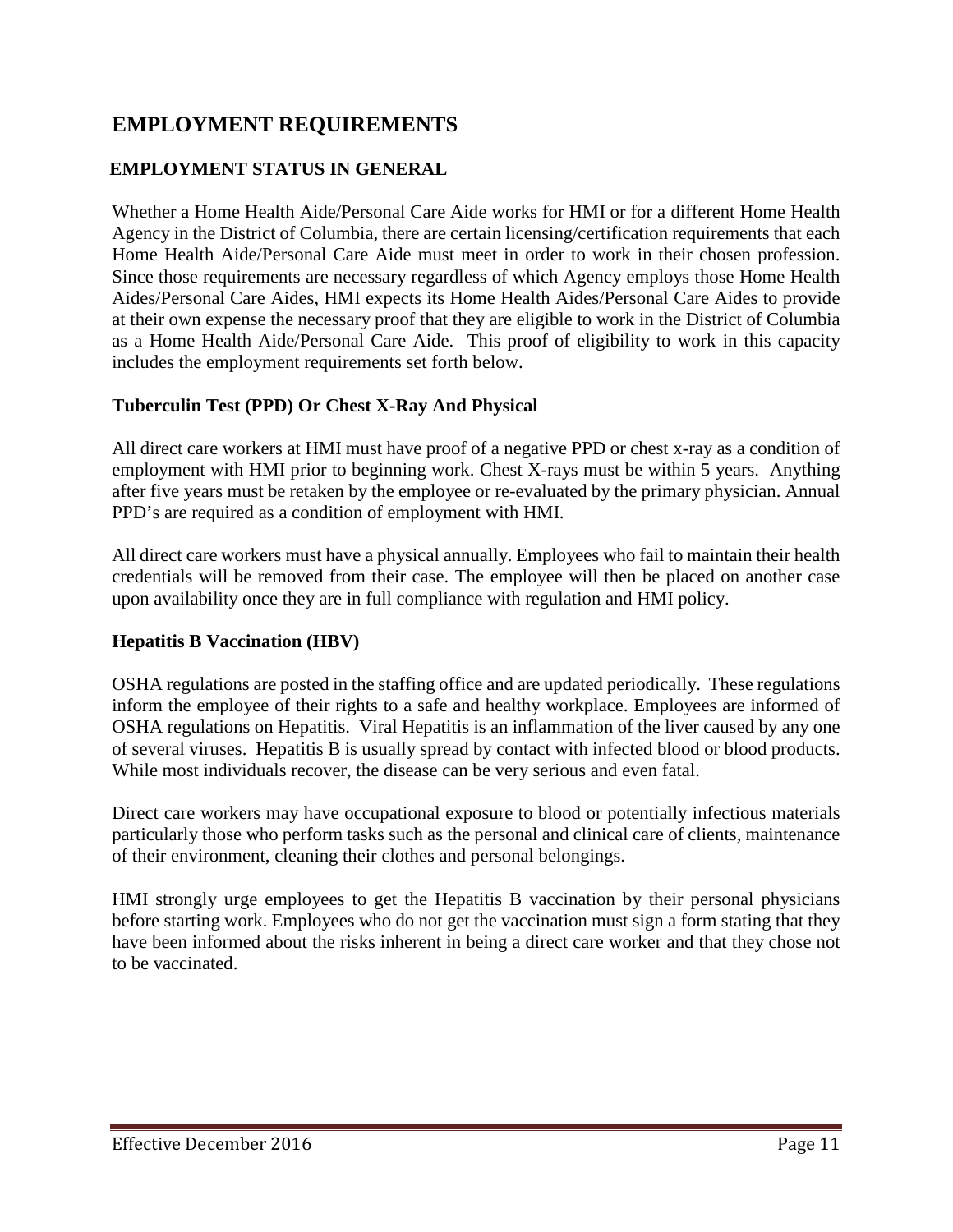## **References/Background Checks/Drug Screening**

References to include work history and education must be provided and verified prior to being hired. Upon receipt of a conditional offer of employment from HMI, potential hires must undergo a criminal background check, have work eligibility status verified via the Department of Homeland Security e-verify system and submit to a pre-employment drug screen evaluation if requested. An incorrect statement on your application, discrepancies in references, or unsatisfactory references may be sufficient cause to withdraw an offer of employment or terminate employment upon awareness of the discrepancy. Convictions that occur subsequent to the commencement of an employee's employment may result in immediate termination of employment with HMI depending on the circumstances surrounding the criminal act.

## **Certifications / Proof of Education / Credentials**

All Home Health Aides/Personal Care Aides must be licensed by the D.C. Board of Nursing and are expected to keep their license current at all times.

Prior to employment, Home Health Aides/Personal Care Aides must provide proof of education as a Home Health Aide/Personal Care Aide, skills check list and in-service certificates required by the District of Columbia. Exemptions apply only to Aides who recently graduated within a 90 day time period of employment. It is the employee's sole responsibility to maintain his/her credentials current. Only employees with complete and current credentials will be assigned a case.

## **You may fax your credentialing documents to (202)783-7583 and follow-up with a call. You may also drop the documents at the HMI drop box located near the parking garage.**

## **EMPLOYEE ORIENTATION**

All new hires will participate in an orientation program which provides the initial information and training necessary for an employee to accomplish the requirements of the job and know the policies and procedures of the company.

## **INTRODUCTORY PERIOD**

Upon hire, each new employee will enter into an introductory period of 90 calendar days (3 months), during which both the employee and the Company can assess whether they wish to continue the employment relationship. The introductory period shall be regarded as an integral part of the selection process and shall be utilized for closely observing the new employee's job performance, to secure the most effective adjustment for the position, and for discontinuing the employment of any employee whose performance does not meet established work standards or needs of HMI. Newly hired employees may be terminated at any time during the introductory period and are not subject to the provisions of the "Absenteeism and Tardiness" policy or the steps of the "Disciplinary Action" policy.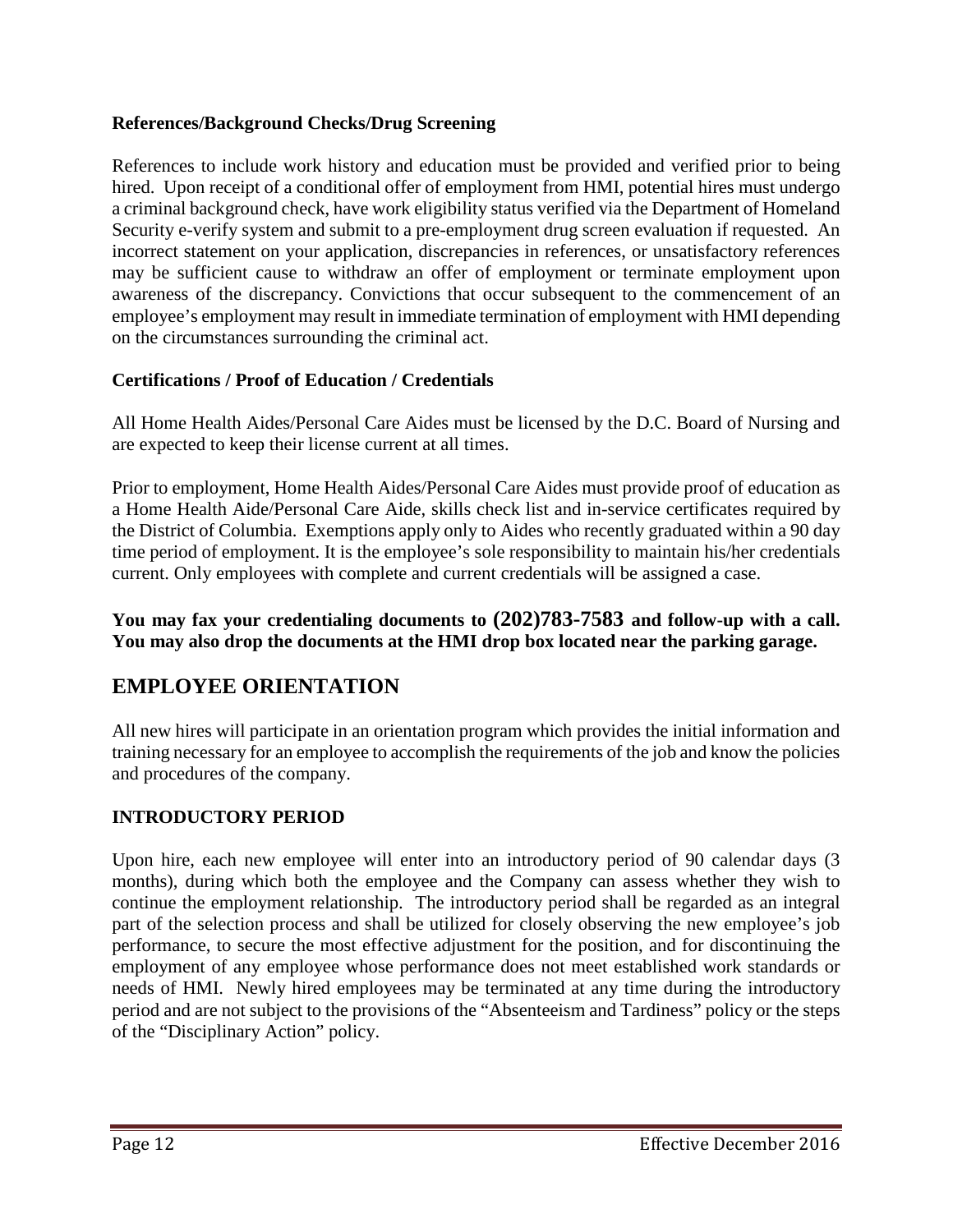#### **JOB DESCRIPTIONS**

All employees will receive a job description during Orientation. Job descriptions contain the functions and responsibilities of each employee position and the job expectations of HMI in a clear and concise manner. The content of each job description is used to evaluate your position within HMI and to determine whether the employee is meeting the expectations outlined for their particular job. HMI reserves the right to update job descriptions as deemed necessary.

## **PAYROLL & COMPENSATION PRACTICES**

## **WAGE & SALARY**

Compensation for Home Health Aides/Personal Care Aides is determined by the HMI management based on the Federal and District of Columbia wage laws and the way HMI is reimbursed for services provided. HMI does not guarantee any employee any minimum number of hours that work can be assigned to them. The work assigned to employees is based solely on the clients that are referred to HMI and the schedule that has been authorized for those clients.

Home Health Aides/Personal Care Aides are compensated on an hourly basis, and the number of hours that a Home Health Aide/Personal Care Aide is authorized to work will depend on the number of hours that have been authorized for purposes of Medicare, Medicaid or insurance reimbursement. It is HMI's expectation that all Home Health Aides/Personal Care Aides will complete their assigned duties within the number of hours authorized on a particular day for a particular client.

Home Health Aides/Personal Care Aides who are unable to complete their assigned duties within the number of hours authorized on a particular day for a particular client must contact their supervisor at the earliest opportunity to obtain authorization/approval to commence work earlier that their scheduled assignment or continue work beyond the ending time of their scheduled assignment. No Home Health Aide/Personal Care Aide is permitted to work overtime without advance authorization of his/her supervisor.

HMI will meet its legal obligation to compensate a Home Health Aide/Personal Care Aide for all hours worked in a work week, including any overtime hours. However, Home Health Aides/Personal Care Aides who fail to obtain the necessary authorization for overtime work or who demonstrate an inability to complete their assigned duties within their assigned hours will be subject to disciplinary action, up to and including immediate termination of employment for poor performance.

Any work time during a work week that exceeds the reimbursable hours that are covered on the timesheets of Home Health Aides/Personal Care Aides must be recorded on an HMI form entitled "Additional Hours Report", and that form must be submitted with the Home Health Aides/Personal Care Aides' timesheets at the end of each pay period. Since Home Health Aides/Personal Care Aides perform their work away from HMI's home office, no Home Health Aide/Personal Care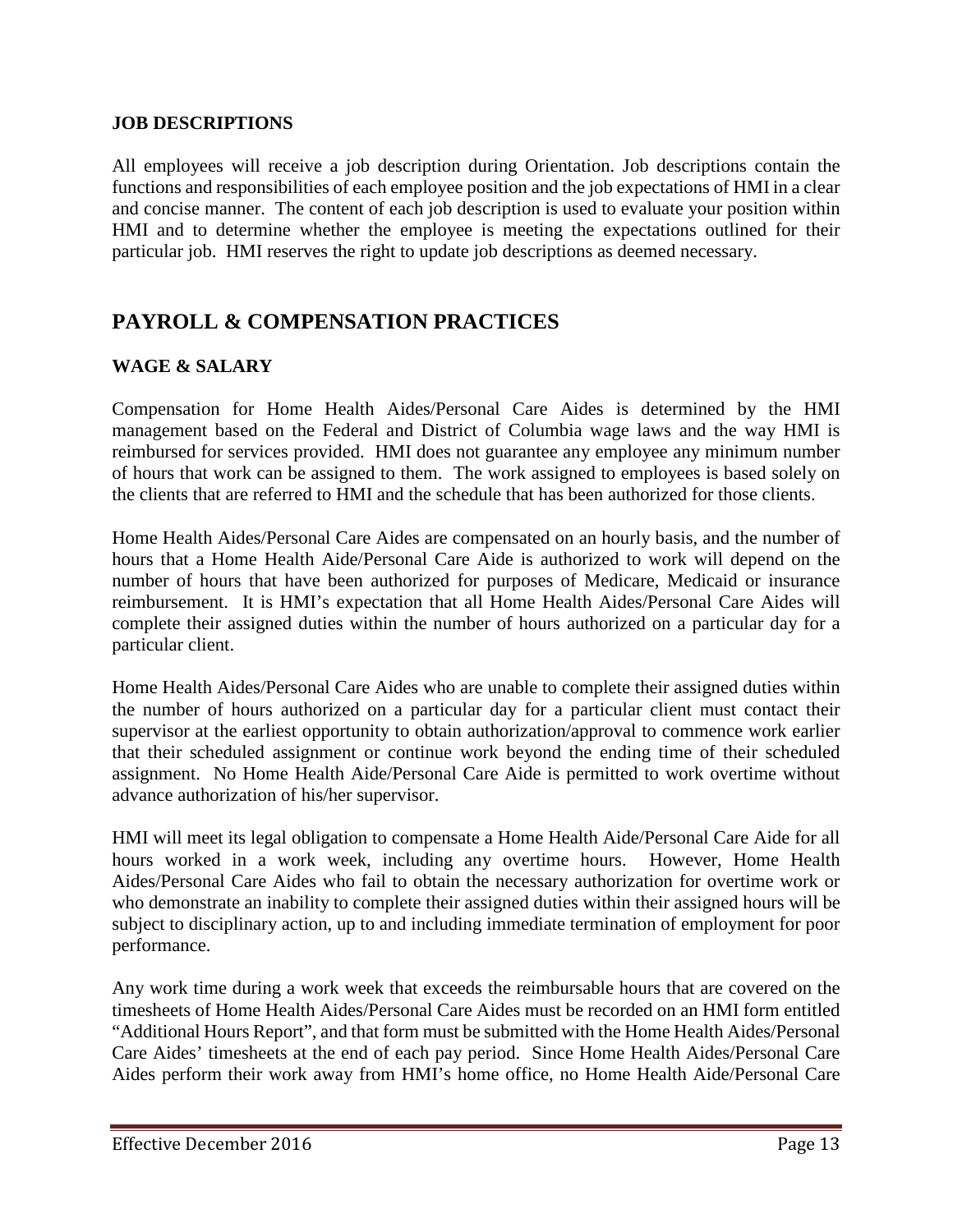Aide should expect HMI to know about or compensate any unreported work hours or portions of work hours.

## **MANDATORY CLOCK-IN AND CLOCK-OUT POLICY/PROCEDURE**

HMI has an obligation to ensure as best it cans that the timesheet hours that are submitted for client care purposes are accurate, and HMI takes this obligation very seriously. To assist HMI's efforts to demonstrate that our Home Health Aides/Personal Care Aides are accurately recording their starting and stopping times as reflected on their timesheets, HMI has put in place a **Care Watch**  Telephony System that allows Home Health Aides/Personal Care Aides to call in to an HMI phone number to report the employee's starting and stopping time for that day's work.

Phone calls from an employee's personal cell phone are not a sufficient means of compliance with the Telephony reporting requirement since such calls could be made from any location and might not reflect the employee's presence at the client location. For this reason, it is imperative that employees **clock-in and clock-out** through the Telephony system by placing calls from the client's home telephone. This is mandatory for all of HMI Home Health Aides/Personal Care Aides. So, if a client does not have a phone option for the employee to use, it is important for the Home Health Aide/Personal Care Aide to bring such information to HMI's attention immediately by calling the staffing coordinators at the start and end of each day or if corrections need to be made to the recorded clock-in or clock-out time. The employee should leave a clear message and follow up by email if possible if the staffing coordinator's voice mailbox is reached.

Calling in to the Telephony system only takes a few minutes. Follow the instructions provided to you during orientation and use the *Telephony System Quick Guide* to assist you.

# **The number to call into the Care Watch Telephony System is:**

# **1-844-823-3542**

## **PAYROLL AND TIME SHEET REPORTING PROCESS**

In order for an employee's timesheet to be processed for payment during the regular published pay dates, the following criteria must be met. If the employee fails to abide by any of the following, he or she will likely have to wait for the next pay cycle for the timesheet to be processed since HMI will lack the necessary information to determine what pay is due to the employee for the pay period. Paychecks are not issued between pay cycles.

- 1. Aide (employee) name and Client (patient) name must be clearly written in the appropriate places on all documents (timesheet and communication sheet).
- 2. Employee's NPI number must be written on the timesheet and communication sheet.
- 3. The date for each day worked must be written in the appropriate places on all documents.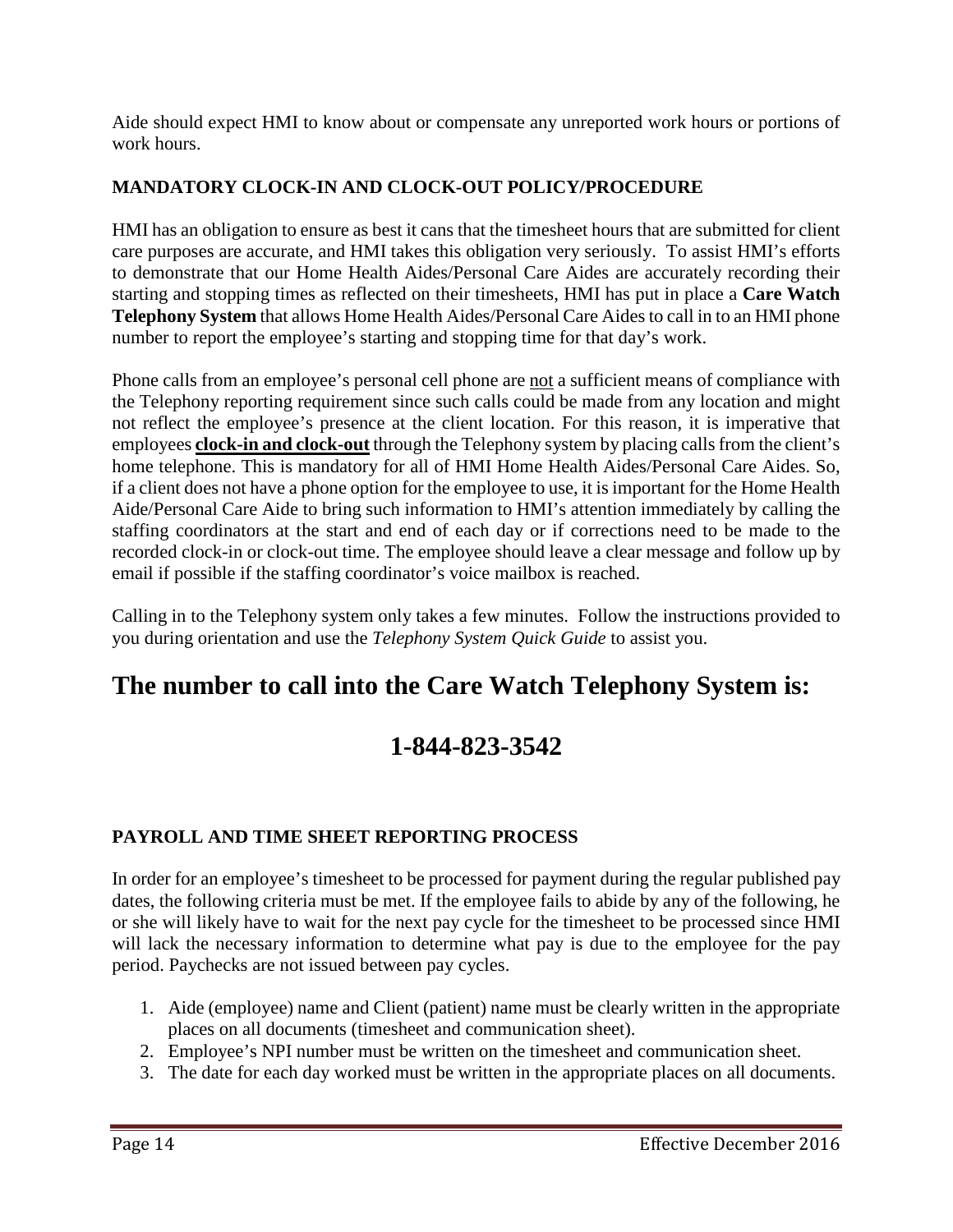- 4. The actual time In and Out which should be consistent with the time reported through the Care Watch Telephony System – must be recorded on the timesheet legibly, including the total hours and minutes worked for each day.
- 5. For each activity performed on the day of service, enter the total amount of time. Time for each activity must be shown in 15-minute increments. Round up or down to the nearest 15 minutes.
- 6. If the employee provides a service more than once a day, the total time for each activity will be added and recorded.
- 7. The total time per service category will be recorded this time should match the times recorded for individual activities performed when added together.
- 8. For each day worked, the questions on the communication sheet regarding physical condition, client's behavior, and wounds should be answered.
- 9. The patient signature, employee signature, and date must be recorded for each date of service provided and for the entire week.
- 10. The employee must drop both the timesheet and communication sheet in the drop box at 1707 L Street, NW, Washington, DC 20036. These must be dropped off every other week no later than 5:00 pm on Monday, according to the published schedule.

## **PAY PERIODS & PAY DAYS**

HMI follows a biweekly pay cycle. The week begins on Monday and ends on Sunday. Every other week timesheets must submitted to the office by Monday at 5:00 pm. The timesheets are dropped in the mailbox in the office garage at 1707 L Street, NW, Washington, DC 20036.

Paychecks will be mailed by the Finance Department to the address on file for the employee. These checks should arrive in the employee's mail every other Friday. Lost or missing paychecks are not the responsibility of HMI. It is the responsibility of the employee to notify HMI of any address changes as soon as possible. A fee is charged for issuing of replacement check.

HMI does not give advances on payroll checks or loan money to employees for any reason.

## **GARNISHMENT/DEBT COLLECTION**

HMI is required by law to comply with applicable state and federal laws related to Garnishments/Debt Collection. The amount withheld from the employee's pay would equal the amount specified by the Court Order. If garnishment notices are received from more than one source, the money will be paid (to the extent available) to each creditor in the order in which notification is received. Employees will be notified by the Finance Department regarding receipt of notice and pending payroll deduction.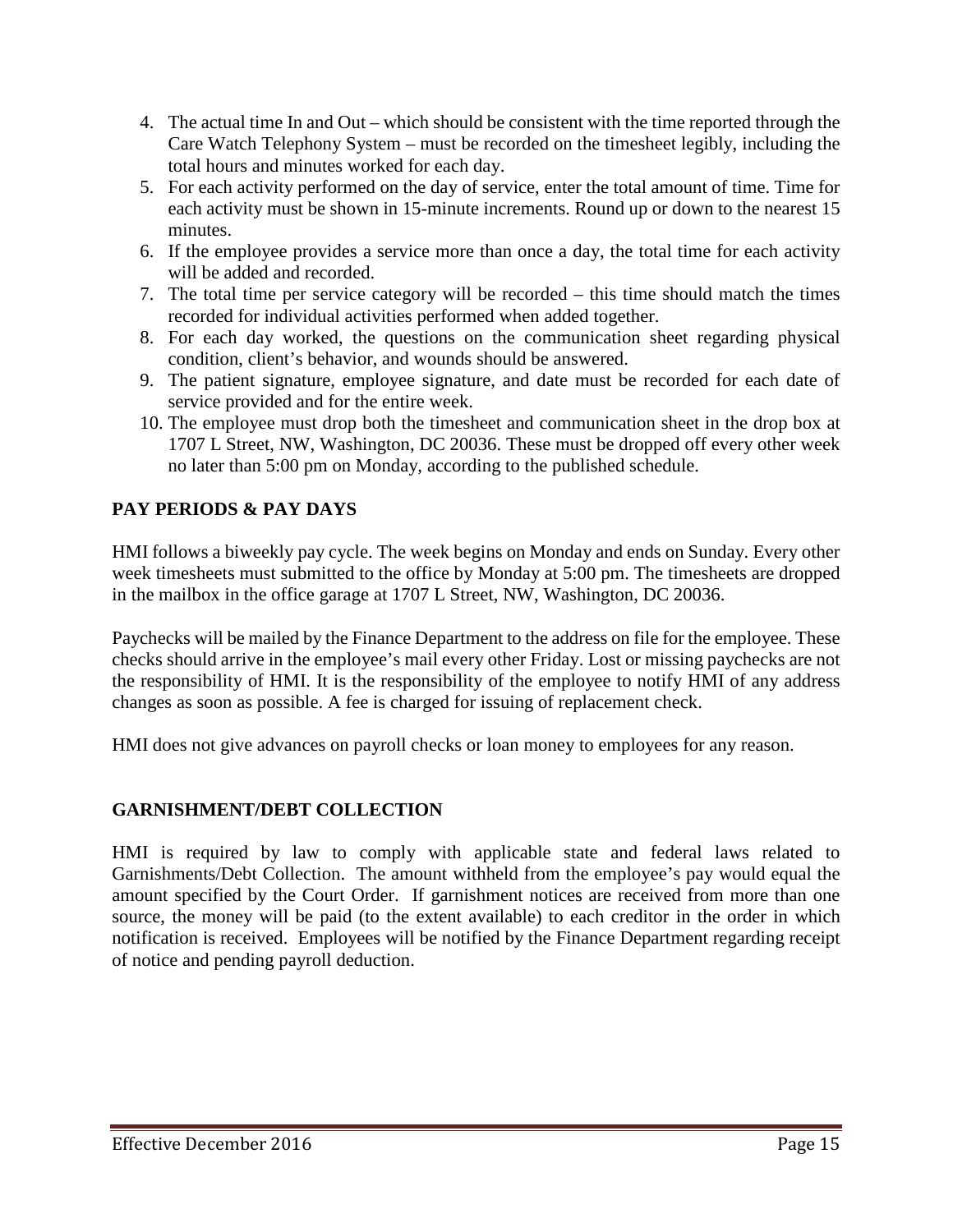## **EMPLOYEE BENEFITS**

## **401 (K) PLAN**

HMI has established a 401 (k) savings/salary deferral plan for employees meeting eligibility requirements. The eligibility requirements are:

- At least six (6) months of continuous employment with HMI.
- Must have worked at least 1,000 hours during those 6 months

Further details about benefits, eligibility and other enrollment procedures can be obtained from the Vice President/Controller. Enrollment is at the beginning of each calendar quarter.

## **TRANSPORTATION BENEFIT**

A monthly commuting benefit is available as a pre-tax deduction to all employees. Further details about benefits, eligibility and other enrollment procedures can be obtained from the Director Human Resources.

## **HEALTH INSURANCE BENEFIT POLICY**

Health insurance benefits are offered to all HMI employees pursuant to the Company's health insurance benefit policy. Employees are eligible to participate in HMI's group health insurance plan if the following conditions are met:

- 1. The employee is regularly scheduled to work at least thirty (30) hours per week.
- 2. The employee has completed a sixty (60) day waiting period of working at least 30 regularly scheduled hours.
- 3. The employee is not covered by any other health insurance program, such as Medicaid, Medicare, a spouse's group insurance plan, or another employer's group insurance plan.

Coverage and enrollment options are provided to the employee at hire and during a designated yearly enrollment period. Further details about benefits, eligibility and other enrollment procedures can be obtained from the Director of Human Resources.

## **SICK AND SAFE LEAVE POLICY**

HMI will provide accrued paid sick leave benefits in accordance with the provisions of the D.C. Sick and Safe Leave Act. Leave will accrue at the rate of one (1) hour for every 37 hours worked, up to a maximum of fifty six (56) hours per calendar year beginning on January 1 of each year.

- 1. An employee may use paid leave under this policy for the following reasons:
	- a) Physical or mental illness, injury, or medical condition of the employee;
	- b) Absence resulting from obtaining professional medical diagnosis or care or preventive medical for the employee;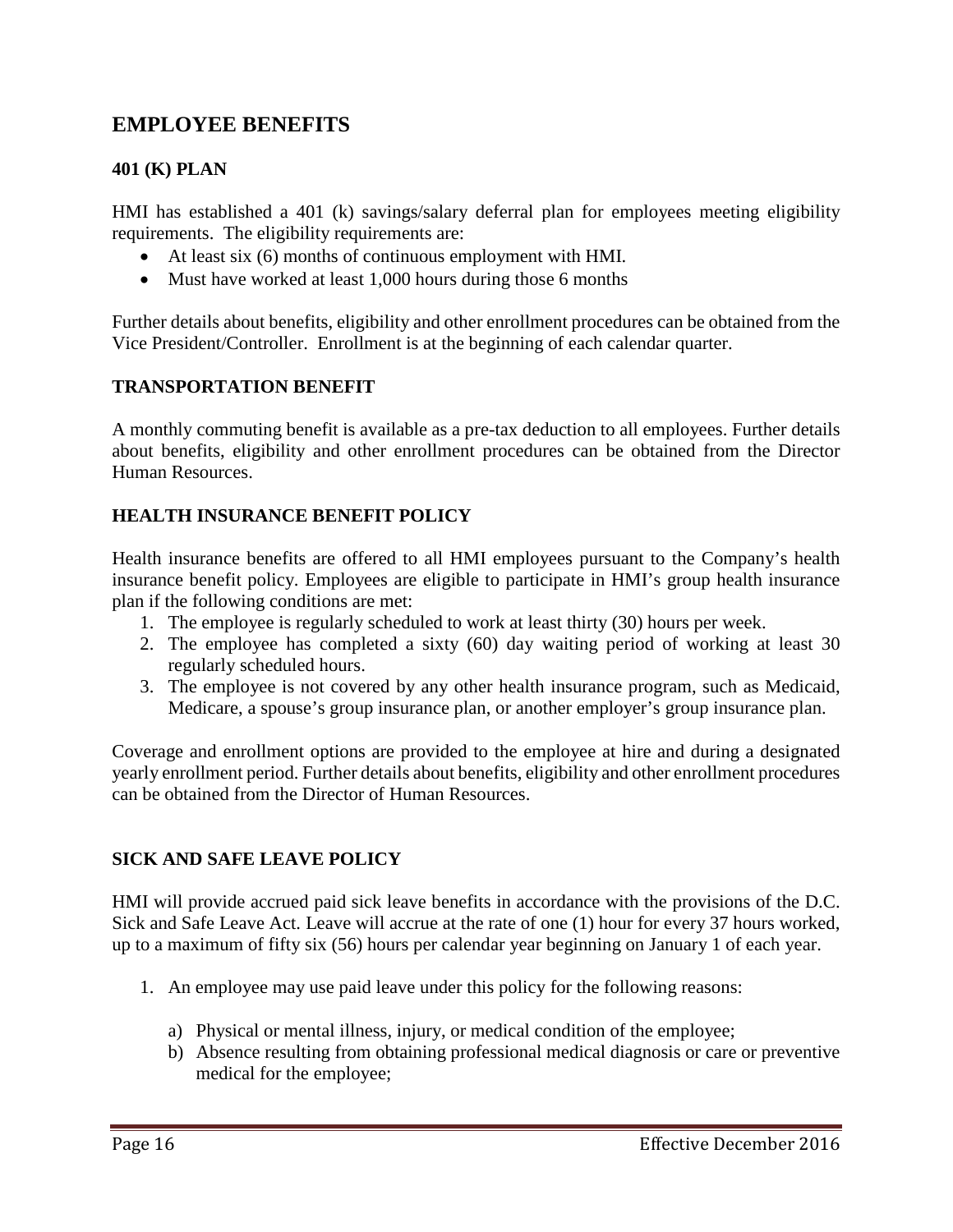- c) An absence for the purpose of caring for a family member (meaning spouses [or equivalent domestic partners], parents, children and their spouses, spouses' parents, brothers and sisters and their spouses) for conditions noted above;
- d) An absence for the purpose of dealing with situations where the employee, or employee's family member, is a victim of stalking, domestic violence, or sexual abuse, and the absence is directly related to medical, social, or legal services pertaining to such situations.
- 2. Any employee seeking to utilize sick leave benefits shall:
	- a) At least ten (10) days prior provide written notice to the staffing coordinator when the covered absence can be planned in advance; or
	- b) If the need for the absence is known less than ten days in advance, written notice must be given as soon as the need is known, or at least the next business day after it is known; or
	- c) If the need to use paid leave is not foreseeable, the employee must make an oral request to the staffing coordinator prior to the start of the work shift for which the paid leave is requested; or
	- d) If an emergency prevents the employee from making prior notification, the staffing coordinator must be notified prior to the start of the next work shift or within twenty four (24) hours of the start of the emergency, whichever occurs sooner; and
	- e) The employee shall make a reasonable effort to schedule paid leave in a way that does not unduly disrupt the provision of care to the patients. If paid leave is requested in a non-emergency situation, the employee shall consult with the staffing coordinator regarding the date and time the leave is to be taken; and
	- f) Written notice shall be given in the form provided by HMI.
- 3. Certification: Where the leave request is for three (3) or more consecutive days, the employee must provide appropriate certification justifying the leave. Such certification must be provided upon the employee's return to work or within one (1) business day thereafter. Required certifications include, where applicable:
	- a) A physician's signed document affirming the illness of the employee or employee's family member.
	- b) A police report indicating that the employee or employee's family member was the victim of stalking, domestic violence, or sexual abuse.
	- c) A court order indicating that the employee or employee's family member was the victim of stalking, domestic violence, or sexual abuse.
	- d) A signed written statement from a victim and witness advocate affirming that the employee or employee's family member is involved in legal action related to stalking, domestic violence or sexual abuse.
- 4. Additional provisions.
	- a) An employee cannot access accrued leave until the employee has completed 90 days of service for HMI.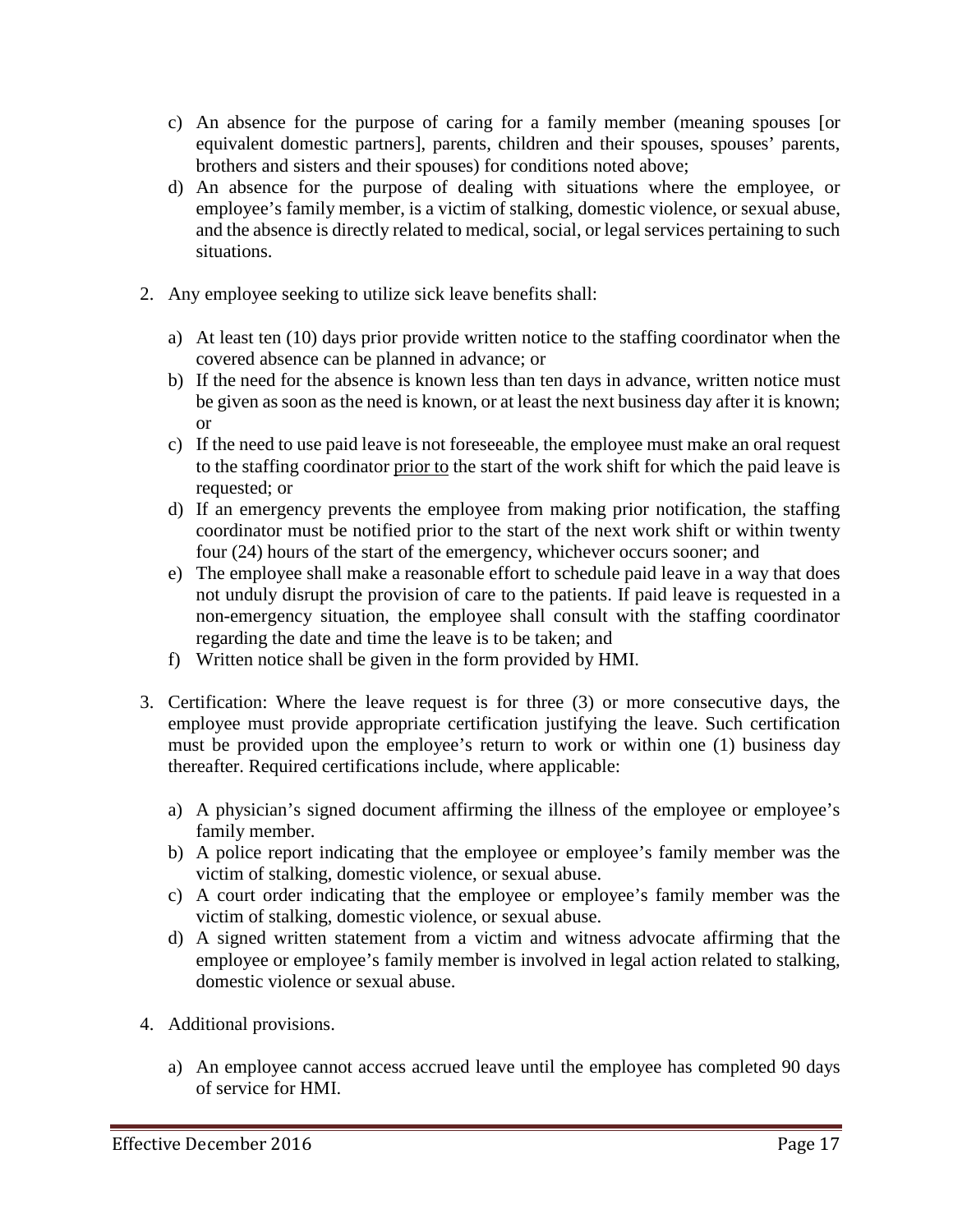- b) Unused paid leave accrued in one calendar year shall be carried over to the next calendar year.
- c) An employee shall not use more paid leave in one year than the employee accrues in that year.
- d) Accumulated leave shall not be paid to an employee upon discharge or resignation of an employee.

## **FAMILY AND MEDICAL LEAVE**

## **Eligibility**

Employees are eligible for unpaid family leave under this policy if they have been employed by HMI for one (1) year without a break in service and have worked at least 1,000 hours during the 12-month period immediately preceding the request for family or medical leave. An eligible employee can take up to 16 weeks of family leave and up to 16 weeks of medical leave under this policy during a rolling 24-month period, measured backward from the date an employee uses any leave under this policy. Each time an employee takes leave, the Company will compute the amount of leave the employee has taken under this policy, and subtract it from the 16 weeks of available leave. The balance remaining is the amount the eligible employee is entitled to take at that time.

## **Coverage**

HMI's family and medical leave policy provides for leave for the following occasions:

- Birth of a child
- Adoption (the placement of a child with the employee for adoption)
- Foster care (the placement of a child with the employee for foster care)
- Parental responsibility (the placement of a child with the employee for whom the employee permanently assumes and discharges parental responsibility)
- Serious health condition due to which an employee is unable to perform the functions of their position
- Care for a seriously ill family member

The right to leave for reasons of the birth of a child, adoption, foster care, or parental responsibility expires 12 months after the birth or placement of the child with the employee. In the case of leave for a serious health condition or care for a seriously ill family member, the leave may be taken intermittently when medically necessary, subject to the 16-week limit and the requirement for certification.

## **"Family Member" Defined**

For purposes of this policy, the term "family member" means:

- 1. A person to whom the employee is related by blood, legal custody, or marriage;
- 2. A child who lives with an employee and for whom the employee permanently assumes and discharges parental responsibility; or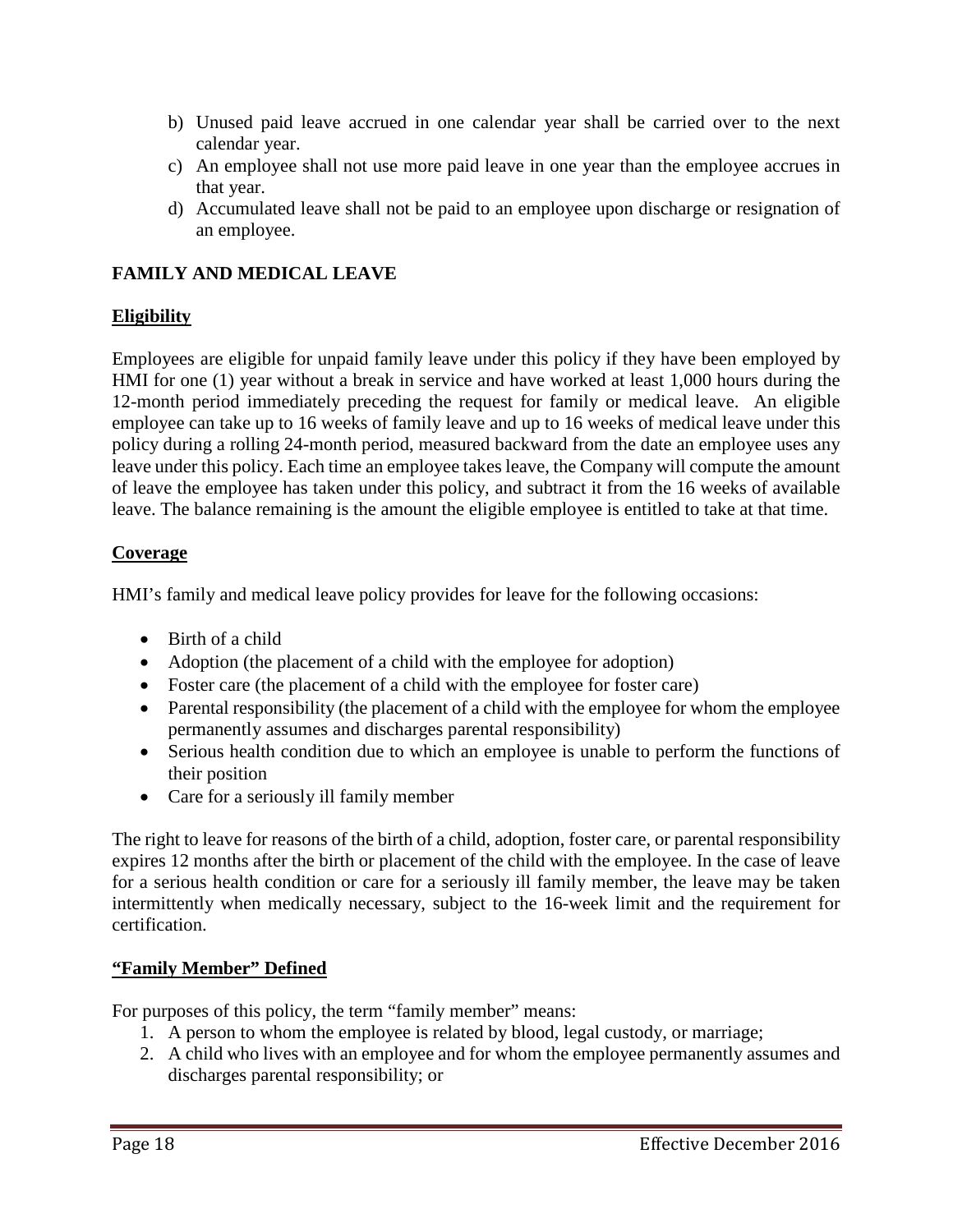3. A person with whom the employee shares, or has shared, within the last year, a mutual residence and with whom the employee maintains a committed relationship.

## **Notification**

HMI requires employees to make a written request for leave under this policy. The following guidelines must be followed:

**Child Birth or Placement:**If an employee anticipates leave will be needed based on an expected birth or placement of a child with the employee, the employee must provide reasonable prior notice, at least 30 days in advance.

**Planned Medical Treatment or Supervision:** If an employee anticipates leave will be needed based on planned medical treatment of supervision, the employee must:

- 1. Provide reasonable prior notice (30 days, if practical); AND
- 2. Make a reasonable effort to schedule the medical treatment or supervision, subject to the approval of the appropriate health care provider, in a manner which does not disrupt unduly the operations of HMI.

Upon receipt of notice from the employee of the need for family and medical leave, the Company will notify the employee of his or her obligations, including any recertification requirement.

## **Medical Certification**

A request for leave due to a serious health condition or for family care supervision must be accompanied by a written certification issued by the health care provider of the family member. The certification must state:

- 1. The date on which the serious health condition commenced;
- 2. The probable duration of the condition; and
- 3. The appropriate medical facts within the knowledge of the health care provider that would entitle the employee to take leave.

For medical leave requests due to the employee's own serious health condition, the certification must include a statement that the employee is unable to perform his or her job. With respect to family leave involving care for a seriously ill family member, the certification must include a statement that the employee is needed to care for the family member, and an estimate as to the amount of time the employee is needed for such care. For requests for intermittent or reduced leave schedules, the certification should also include the expected duration and schedule necessary for the intermittent or reduced leave.

Where intermittent leave or a reduced work schedule is requested, HMI may temporarily transfer the employee to an alternative job with equivalent pay and benefits if the employee is qualified for the position and it better accommodates recurring periods of leave than the employee's regular job.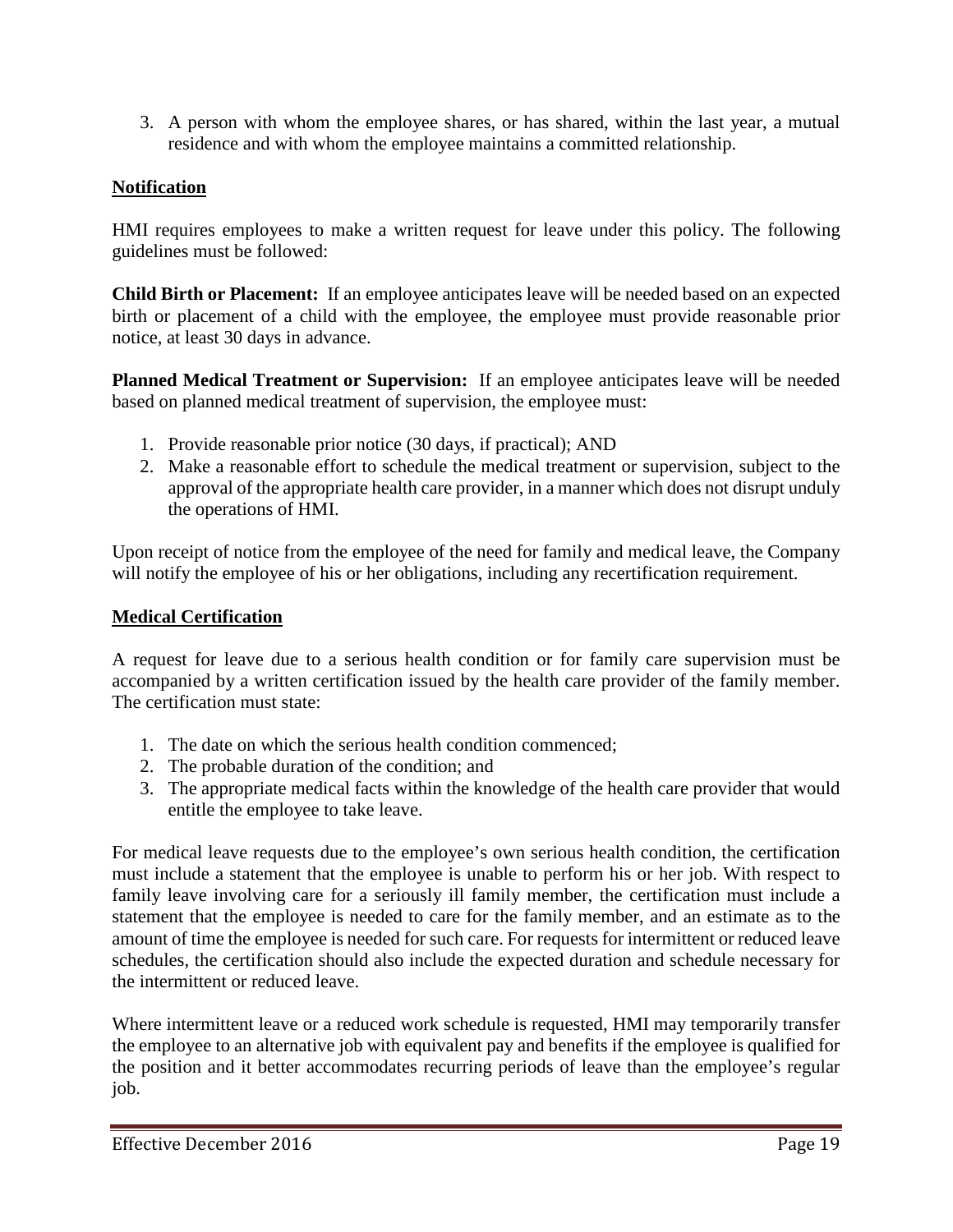HMI may require, at its own expense that the employee obtain the opinion of a second health care provider approved by HMI, in regard to any of the foregoing information. If the second opinion differs from the opinion in the certification, the employee may obtain the opinion of a third health care provider mutually agreed upon by the Company and the employee, in regard to the foregoing information. HMI will pay the cost of the opinion of the third health care provider, whose opinion on this issue shall be final and binding on HMI and the employee. HMI reserves the right to require subsequent recertification on a reasonable basis.

Any health care provider approved or mutually agreed upon under the above may not be retained on a regular basis by HMI, or otherwise bear a close relationship to the employee that would give the appearance that the certification is biased.

## **Certification and Benefits During Leave**

Generally, family and medical leave is without pay. The employee's paid sick and/or vacation time may be substituted. In the case of a medical leave for the employee's own serious health condition, short-term disability benefits may be payable. Any paid time off used will be counted against allowable family and medical leave.

Employees may not extend their family and medical leave rights by taking additional annual leave or other paid sick leave time.

Subject to the terms, conditions, and limitations of the applicable employee benefit plans, coverage in effect on the day before leave begins will be continued for the duration of allowed leave at the same level and under the same conditions that coverage would have been provided if the employee had continued in employment. No employee who takes family and medical leave will lose any employment benefit or seniority accrued before the date on which the family and medical leave commenced. During the unpaid portion of any family and medical leave of absence, your seniority will continue to accrue for a maximum period of 16 weeks.

With regard to payment of the employee's share of health/dental insurance premiums HMI requires employee to pay on the same schedule if the employee were not on leave. Regular payroll deductions may continue during periods of paid leave; during pay periods without pay, arrangements may be made to pay by personal check.

Sick leave will continue to accrue during any paid portion of FMLA leave. Should the employee experience any full pay periods that are entirely without pay, leave will not accrue during those pay periods.

## **Two-Employee Family**

If two family members are eligible employees of HMI, the Company limits to 16 weeks during a 24-month period the aggregate number of family and medical leave workweeks. HMI also limits to 4 weeks during a 24-month period the aggregate number of family and medical leave workweeks that each family member may take simultaneously.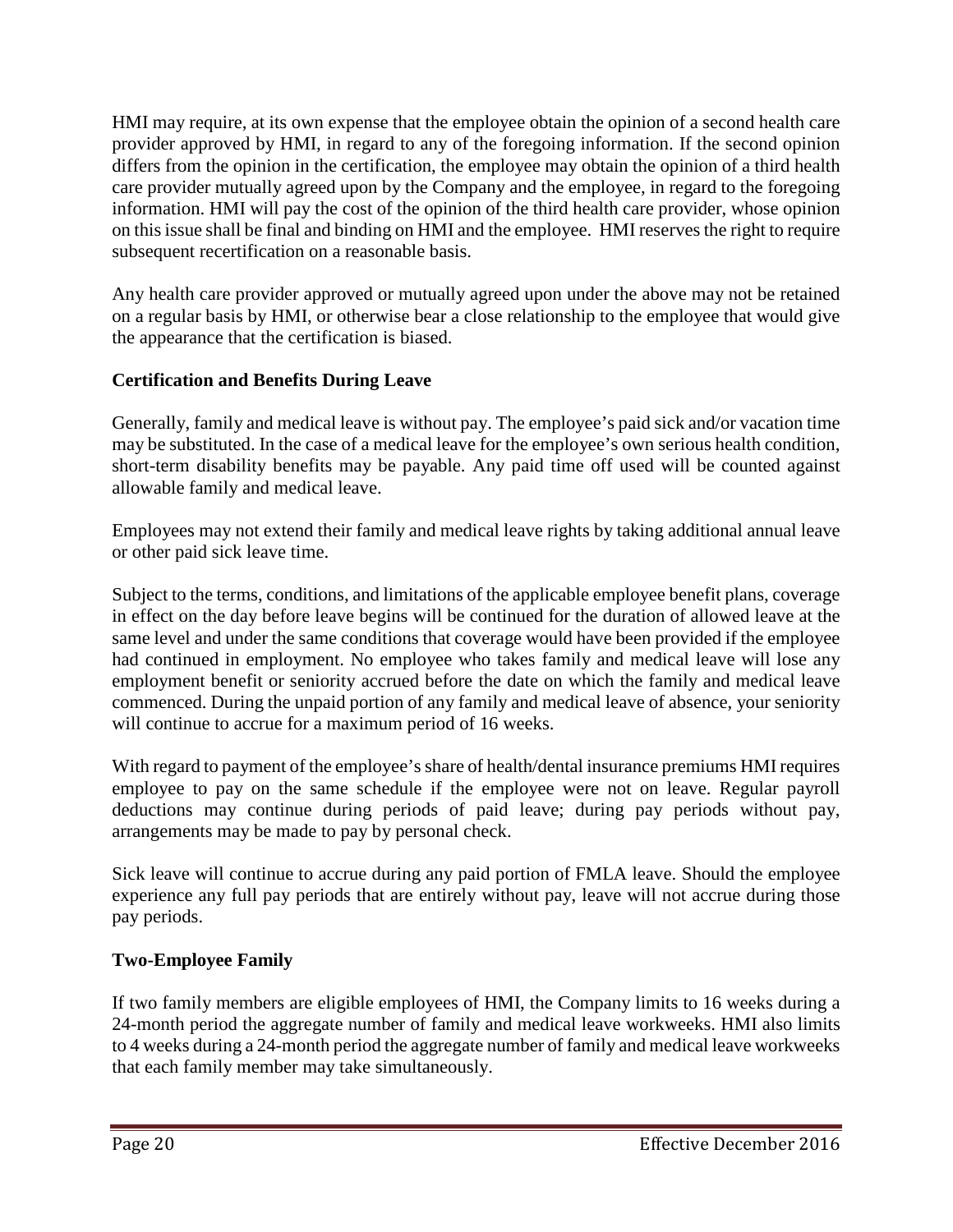## **Returning to Work**

Subject to certain conditions, when an employee returns from family and medical leave, HMI will restore the employee to the position of employment held when the family leave commenced, or to an equivalent position that includes equivalent employment benefits, pay, seniority, and other terms and conditions of employment. When you are ready to return to work, notify your manager. It is expected that an employee on family and medical leave will establish a return to work date in advance of taking leave, or as soon as reasonably possible. This is important so that your return to work is properly scheduled. HMI reserves the right to withhold restoration of employment when allowed by law, as in the case where the employee is among the five highest-paid employees in the organization, if necessary to prevent economic injury to HMI's business operations. If this happens, HMI will notify the employee at the time that it determines that denial of restoration of employment is necessary.

Failure to notify HMI of your availability for work, failure to return to work when called by the Company, or your continued absence from work after your leave expires may be deemed a voluntary termination of your employment with the Company.

## **Confidentiality**

Information that an employee provides regarding a family relationship, pursuant to which the employee seeks to take family and medical leave, and certification information requested by HMI, will be used only to make a decision regarding this policy and the D.C. Family and Medical Leave Act. HMI will keep any information regarding the family relationship and/or any medical information obtained from a certification request confidential.

#### **No Interference With Rights**

HMI will not interfere with, restrain or deny the exercise of or attempt to exercise any right provided by this policy or the D.C. Family and Medical Leave Act. No person shall be discharged or discriminated against because the person opposes any practice made unlawful by the Act of assists in the investigation of a charge filed under the Act.

#### **Pay and Benefits During Leave**

As noted earlier, FMLA leave will generally be unpaid, but you may choose to use your available balance of accrued leave, subject to the eligible rules of those leave policies. Your taking leave for your own serious medical condition may make you eligible for compensation through shortterm disability benefits, if applicable. You should work with Human Resources to understand the types of pay that may be available during an FMLA leave.

If you take leave, you will not lose any benefits or seniority accrued before your leave began. Your group medical insurance coverage will continue at the same level and under the same conditions that existed before leave began. You must pay for your share of the premium for coverage during a leave of absence. If you fail to make required contributions, you may forfeit benefits until you resume employment.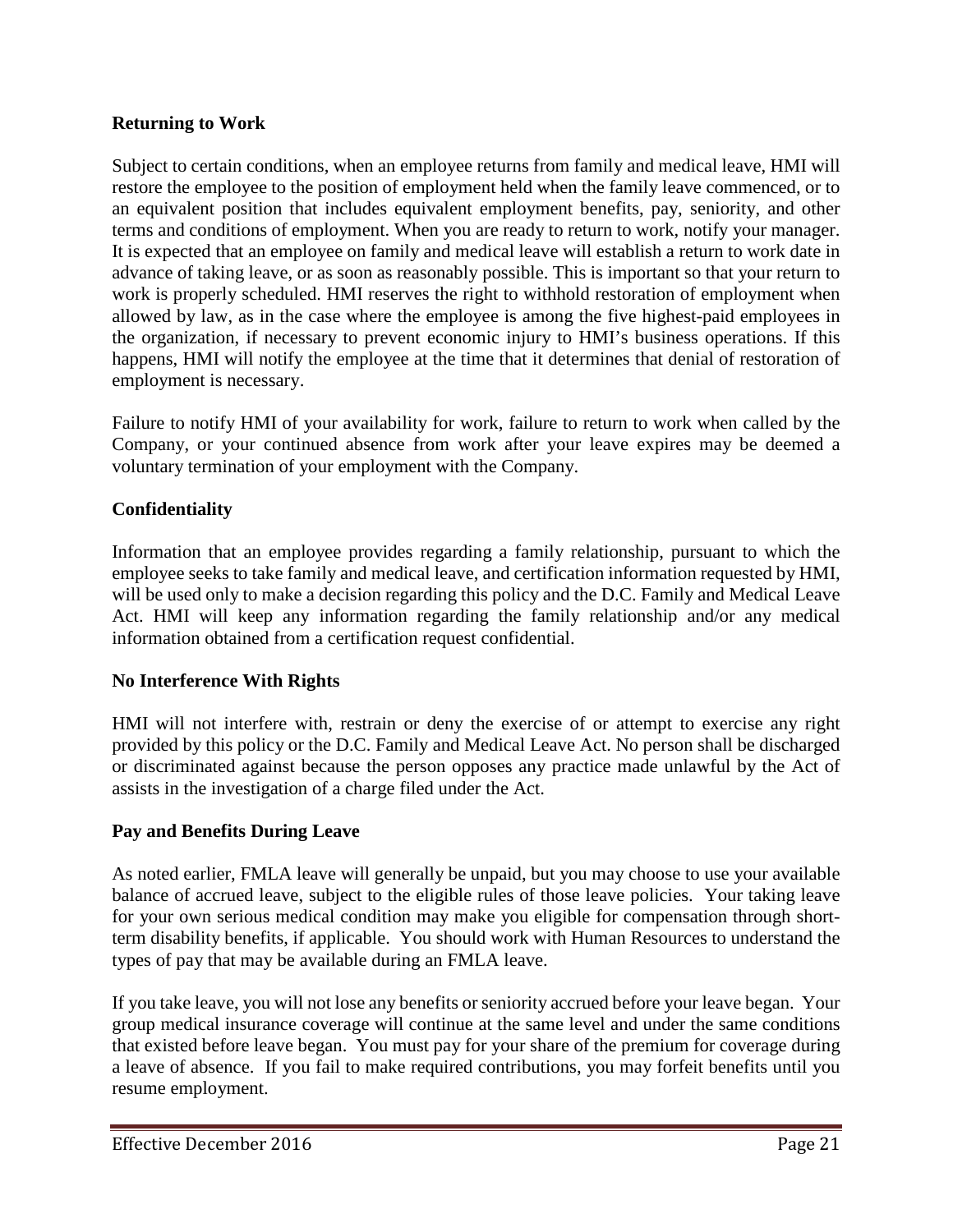## **PARENTAL LEAVE POLICY**

HMI will grant up to 24 hours of unpaid leave in any 12-month period to workers so they may participate in their children's school-related activities. Employees must provide at least 10 calendar days' advance notice of their desire to take school activities leave, unless the need is not reasonably foreseeable. Employees may use available vacation or personal leave for time off for parental leave.

HMI intends to comply with all aspects of this law and will not discharge or otherwise discriminate against employees who request this type of leave. For more information, please contact Human Resources.

## **WITNESS AND JURY DUTY POLICY**

Upon receipt of a jury summons, juror questionnaire or subpoena to testify, you should notify your Supervisor, provide the summons documentation, and request leave. Employees called to jury service for five days or less are entitled to compensation for scheduled work days, less the fee paid for jury duty. However, employees who would not have accrued regular wages if not serving as jurors and those who would not have worked more than one-half of a shift that extends into the following day are not required to be paid. Any leave above and beyond the limits described above will be unpaid. If you are called as a juror during a particularly busy time at work, HMI may ask you to request the court to postpone your jury duty to a more convenient time. PTO benefits will not continue to accrue during unpaid jury duty leave of 30 days or longer.

## **BEREAVEMENT POLICY**

The Company is respectful and sensitive in the event of loss suffered by employees. Bereavement time off is generally granted for the passing of the following: spouse, domestic partner, child, parent, step-parent or legal guardian, brother or sister, grandparent, grandchild, mother-, father-, sister-, brother-, son- or daughter-in- law, aunt, uncle, niece, or nephew. Bereavement time off may also be granted for a death not designated by one of the above relationships, if approved by a supervisor.

Employees may take up to three (3) scheduled work days off without pay for bereavement. A supervisor may approve additional unpaid time off in unique circumstances.

## **LEAVE REQUESTS**

A written leave request should be submitted a minimum of two (2) weeks in advance using the form available in the HMI offices or on the HMI Home Health website. If the need for the absence is known less than two (2) weeks in advance, written notice must be given as soon as the need is known, or at least the next business day after it is known. The employee shall make a reasonable effort to schedule paid and unpaid leave in a way that does not unduly disrupt the provision of care to the patients. If paid leave is requested in a non-emergency situation, the employee should consult with the staffing coordinator regarding the date and time the leave is to be taken; and written notice shall be given in the form provided by HMI.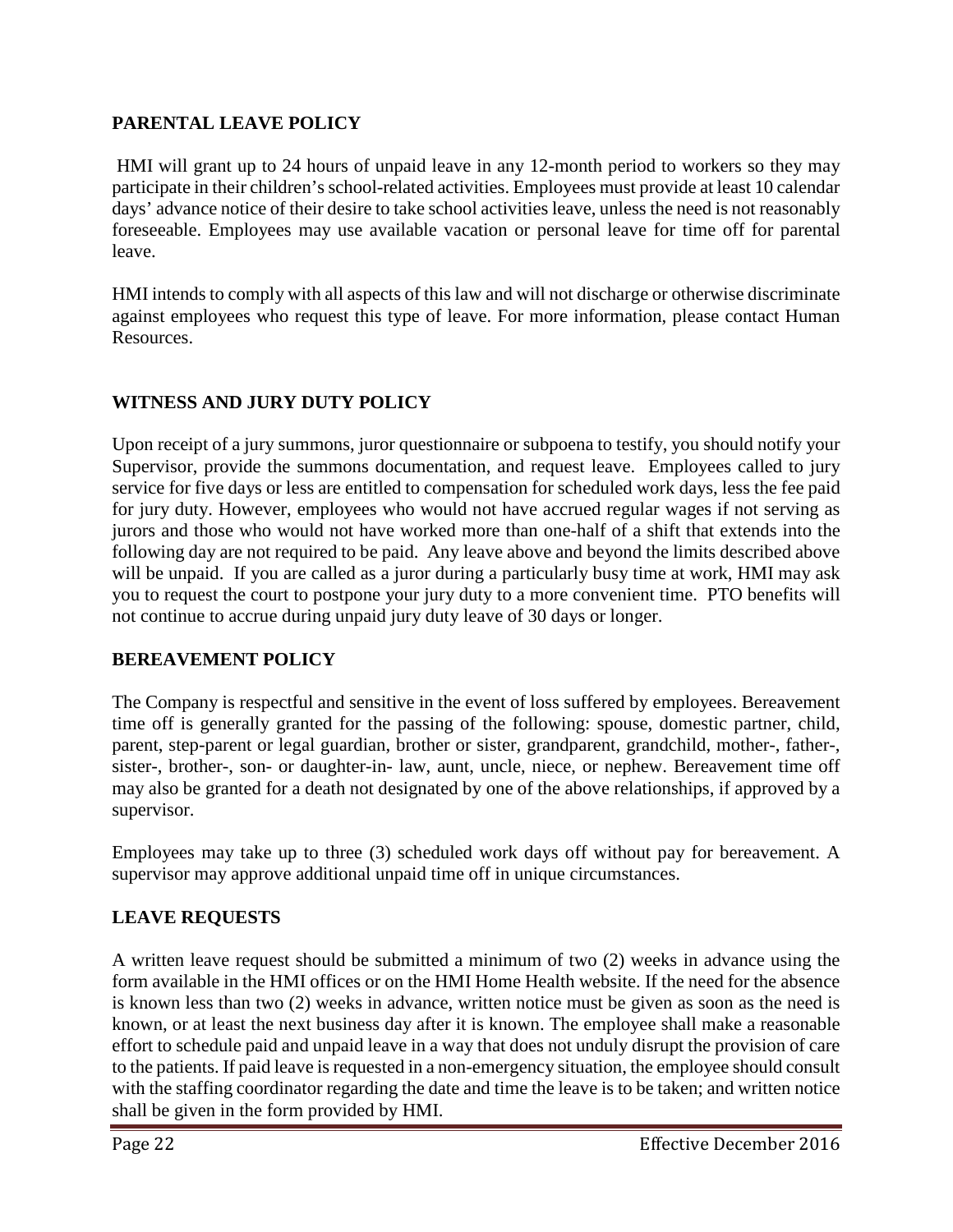## **WORKER'S COMPENSATION & INCIDENT REPORTING**

HMI provides Worker's Compensation coverage when employees experience a compensable occupation disease, illness, or injury. Employees must notify their Supervisor and/or HMI Staffing Coordinator of any and all injuries immediately regardless of the extent of injury. Reporting must be made prior to the end of the work day during which the injury or illness occurred. No employee should leave work before the incident is reported to the employee's immediate Supervisor and/or the Staffing Coordinator unless in an emergency such as severe illnesses where paramedics and/or medical personnel are contacted. The employee is expected to document the incident which includes the time of incident, date, how the incident occurred and who witnessed the incident, if available. Documentation should be submitted to the office no later than 24 hours after the incident had occurred unless the employee is in the hospital or other emergency facility for which the employee cannot submit the necessary documentation. Thereafter, an investigation will occur by the Supervisor or designated personnel for further processing.

## **HMI WEBSITE**

The HMI Home Health website is a valuable resource for documents that the employee may need, such as timesheets, employee health certificates, and incident reports. These documents can be accessed by following these steps:

- 1. Go to www.hmihomehealth.com
- 2. Click on the button near the bottom of the page that reads "HHA Forms"
- 3. Enter User Name and Password
- 4. Click on the required form and save or print

If you do not have a User Name or password, please contact Human Resources for assistance.

## **EMPLOYEE HEALTH AND SAFETY**

HMI is committed to providing a safe and healthy working environment. Safety hazards must be reported immediately to the Office and/or Supervisor who is the HMI nurse who visits the client for whom you provide care. Reporting for work related injuries must be completed on the incident report and submitted within 24 hours of the incident.

The responsibility of all HMI employees are as follows:

- 1. Exercise maximum care and good judgment at all times to prevent accidents and injuries;
- 2. Report to the Office/Supervisor all injuries, regardless of how minor;
- 3. Report unsafe conditions, equipment, or practices to Office/Supervisor;
- 4. Use safety equipment, including gloves and masks as necessary;
- 5. Observe conscientiously all safety rules and regulations at all times.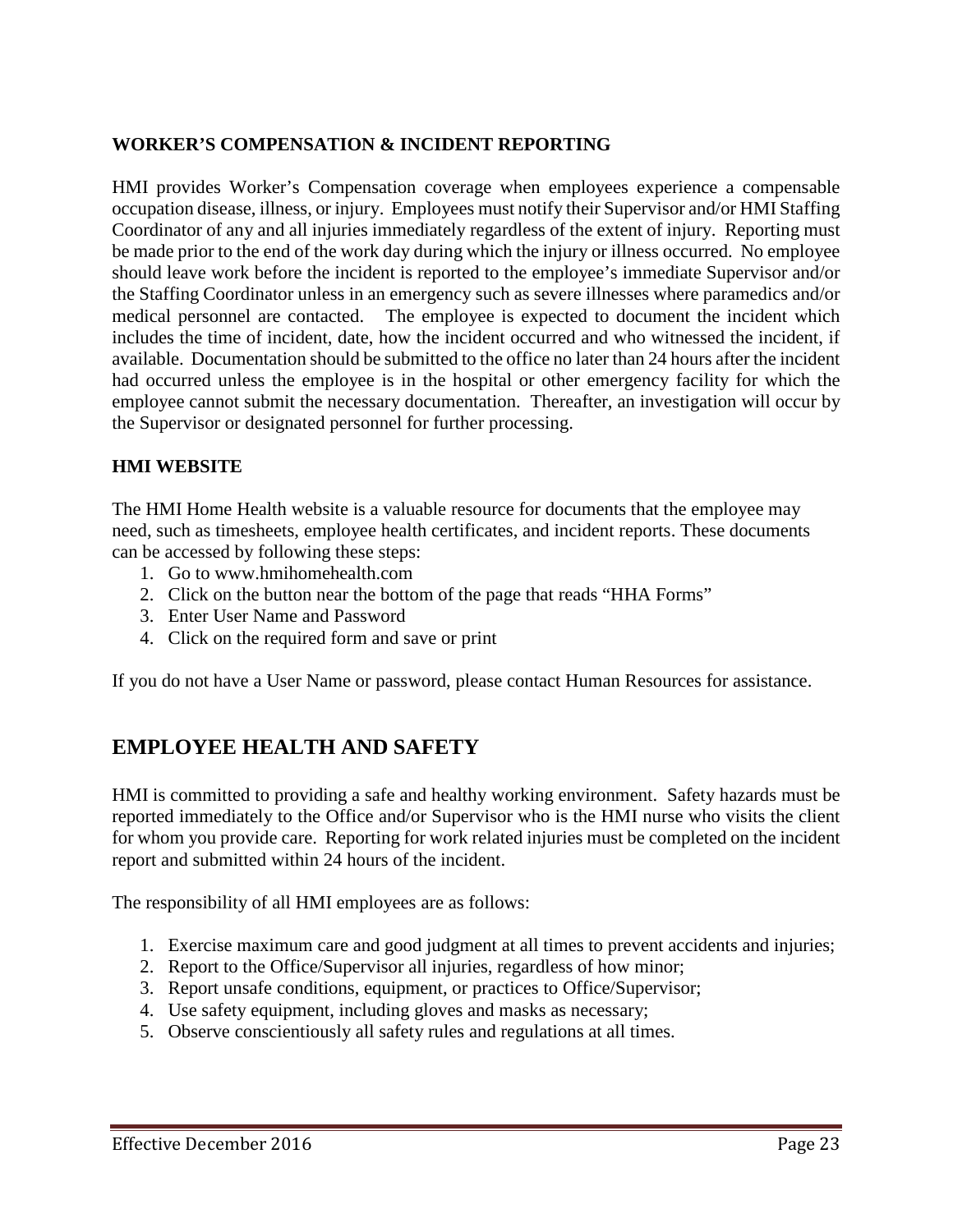## **COMMUNICABLE / LIFE-THREATENING DISEASES**

HMI recognizes that employees with a contagious or life-threatening disease may wish to continue as many of their normal pursuits as possible. As long as they are able to meet performance standards such employees will be treated consistently with other employees. However, in no case will the health of a client or colleague be threatened or compromised due to the health of an employee.

HMI complies with all state and federal laws and regulations regarding the reporting of communicable diseases.

## **EMERGENCY PROCEDURES**

#### Medical Emergencies

If the clinician is not in the home, call 911 first for all medical emergencies. Contact the Office, the nurse supervisor and/or Clinical Director and the client's Emergency Contact.

If the client is not found at the place of residence or specified place of appointment, contact the staffing coordinator, nurse supervisor, case manager or Clinical Director and emergency contact. Speak to a live person for instructions. Speak to the client's building manager for access to the client's residence. Call 911 if necessary.

#### Fire and Other Natural Disasters

During Orientation, Fire Emergency and Evacuation procedures are discussed. HMI wants you to know what to do in the event of an emergency. HMI also suggest that you evaluate your surroundings for multiple and fast escape routes in the event of an emergency. Discuss with the client/family/caregiver their emergency evacuation plans. List of medications should be available at an easily accessible place.

Anyone who discovers fire or smells smoke or unusual fumes should:

| <b>Rescue</b>                                                                                    | Report discovery to client and evacuate immediately to an area       |  |
|--------------------------------------------------------------------------------------------------|----------------------------------------------------------------------|--|
|                                                                                                  | that is safe. Then report to the office.                             |  |
| <b>Alarm</b>                                                                                     | Activate nearest fire alarm system if available or alert authorities |  |
|                                                                                                  | to the fire.                                                         |  |
| <b>Check</b>                                                                                     | Check to ensure that client and family members are accounted for.    |  |
| <b>Extinguish/Evacuate</b> Obtain a fire extinguisher if possible to put out the fire or contain |                                                                      |  |
|                                                                                                  | it. If the fire is overwhelming do not be heroic. Evacuate the area  |  |
|                                                                                                  | immediately using the nearest stairwell.                             |  |
|                                                                                                  |                                                                      |  |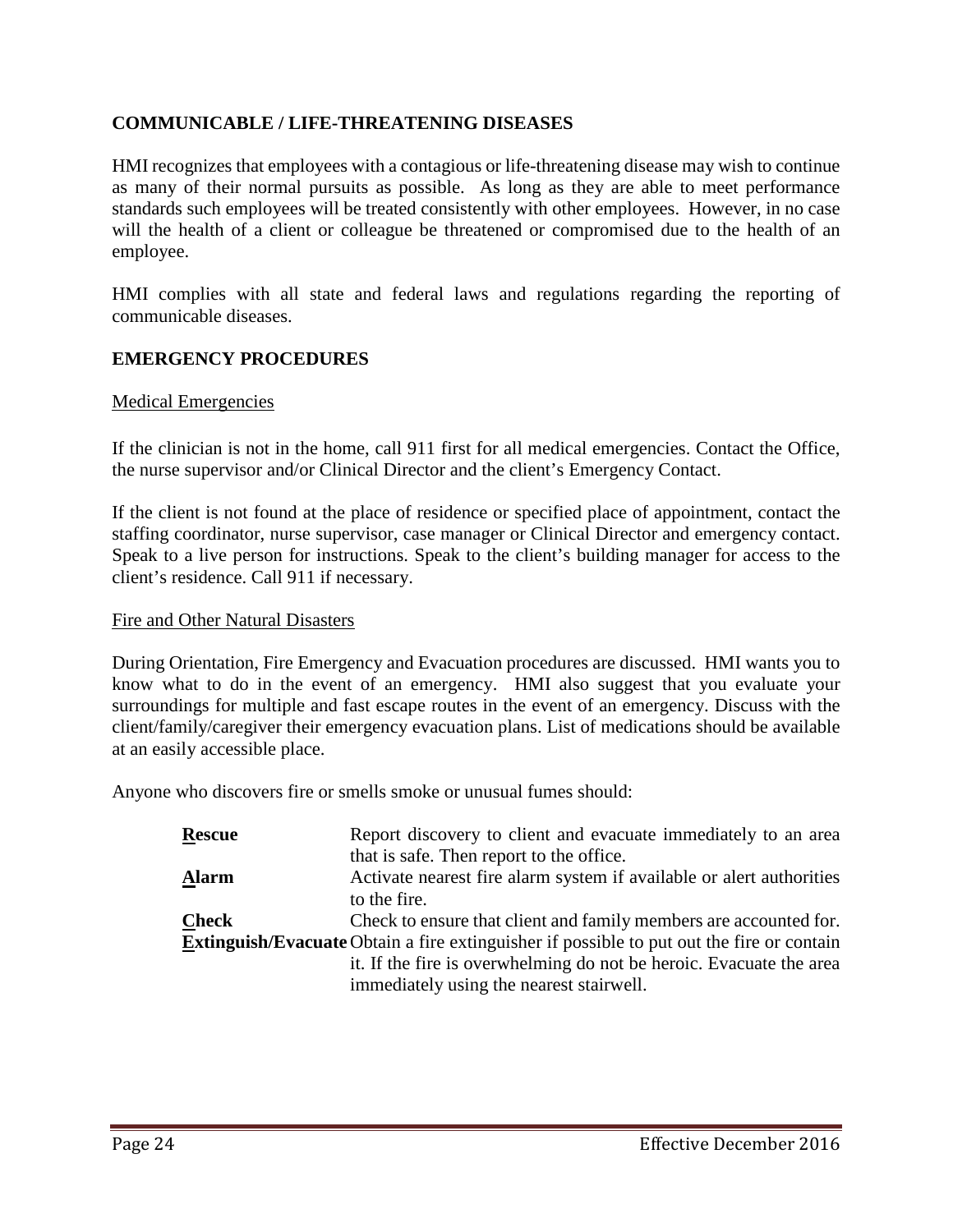Using the fire extinguisher:

- **P** Pull the pin
- **A** Aim hose at base of fire
- **S** Squeeze trigger handle
- **S** Sweep the area with the hose

## **INCLEMENT WEATHER**

Direct care workers are expected to make every effort to report to work. If unable to do so, the Staffing Coordinator must be contacted immediately so that other arrangements can be made. The employee must also contact the client and/or emergency contact.

## **EMPLOYEE STANDARDS AND GUIDELINES**

#### **HOURS OF WORK**

Employee Schedules: HMI reserves the right to adjust any employee's schedule for reasons deemed appropriate. Employees should only work the hours scheduled and must never ask the client for a schedule adjustment for their own personal convenience. Home Health Aides/Personal Care Aides are generally expected to work at least two weekends per month and three holidays per year. Individual schedules will vary. HMI does not guarantee a certain number of scheduled hours for any direct care worker.

Service Hours: HMI Home Health provides 24-hour home health care services seven (7) days a week.

Office Hours: Office hours are from 8:30 am to 5:00 pm Monday through Friday, except designated holidays. The office is closed on the following holidays: New Year's Day; Martin Luther King, Jr.'s Birthday; President's Day; Memorial Day; Independence Day; Labor Day; Thanksgiving Day; and Christmas Day.

On-Call Hours: On-call hours begin when the office closes and end when the office reopens for any reason. During on-call hours, the Staffing Department can be reached by dialing 202-829- 1111. Please call only to discuss scheduling issues and service concerns.

#### **ABSENTEEISM / TARDINESS / NO CALL NO SHOW**

Reporting to work on time is imperative. Failure to report to work as scheduled can result in disciplinary action up to and including termination.

Tardiness: Employees are considered tardy if they report to work more than 15 minutes late without approval. Employees who are excessively tardy (three  $(3)$  times in one  $(1)$  month or more than six (6) times in any three consecutive months) are considered excessively tardy.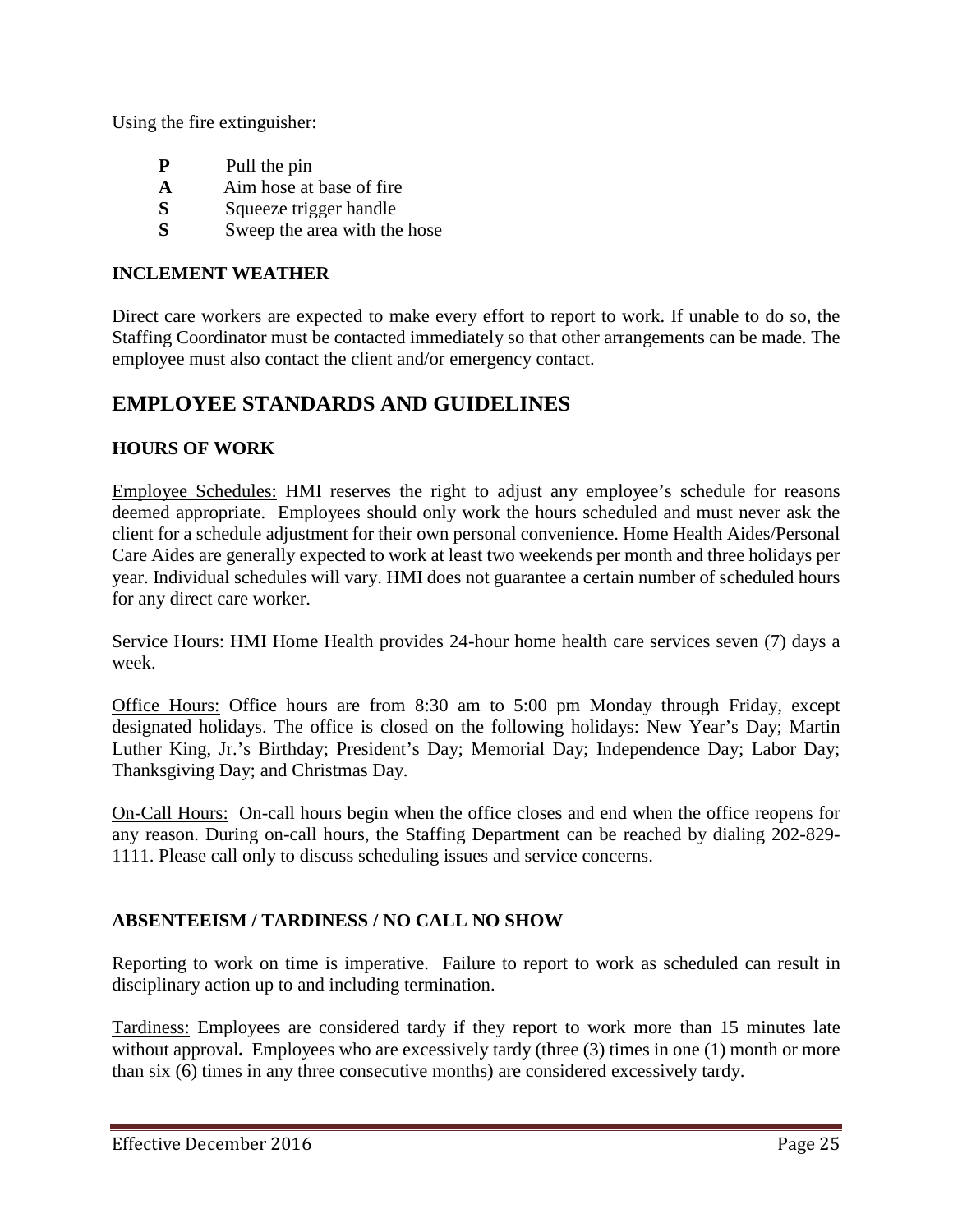Absenteeism: Employees who are absent three (3) times in a 90 day period will be considered excessively absent and will be subject to disciplinary action up to and including discharge. Employees who do not accept any work assignments in a ninety (90) day period will be made inactive and will be considered voluntarily terminated. Employees who are more than one (1) hour late without contacting Staffing Coordinator, unless in an emergency, might not be allowed to work and considered absent from that shift.

No Call/No Show: Failure of an employee to report to work without calling or without prior approval from the Staffing Coordinator or designee will be recorded as a No Call/No Show and will receive an immediate 5 day suspension upon their return. A second occurrence of a No Call/No Show within a six (6) month period will result in the employee's immediate termination. Failure to report to work after three (3) consecutive days will be considered a voluntary termination and job abandonment.

## **DRESS CODE**

HMI requires that every employee present a professional image to its clients and the public at all times while on duty. Personal cleanliness, good grooming, and specified dress according to policy are expected to be maintained while employees are on duty. Employees who report for work in unprofessional or inappropriate attire will be subjected to disciplinary action and not permitted to work.

## **Appropriate grooming and dress for all HHA/PCA employees includes, but is not limited to the following**:

- $\triangleright$  Hair is to be clean, neat and worn off the face so as not to interfere with client care.
- Jewelry should be moderate and small. Excessive jewelry can be dangerous for clients as well as inappropriate and unprofessional.
- Nails are to be short to moderate length and clean. Long fingernails can be dangerous to self and clients.
- Footwear should be conducive to staff and client safety. Closed-toe shoes with non-skid soles should be worn.
- $\triangleright$  Clean and well-fitted scrubs (pants & tops, skirts & tops) ONLY. For colder months, long undergarments can be worn under scrubs. No other uniform is acceptable.
- $\triangleright$  ID badge must be worn and visible at all times. Badge holders and lanyards are provided prior to the employee's first shift.
- $\triangleright$  Heavily-scented perfumes and scented lotions should generally be avoided as clients may have sensitivities.
- $\triangleright$  Hats and head coverings should not be worn in work areas.

If an employee believes that he/she requires any accommodation/relief from the provisions of this policy because of religion, disability or other protected status, then that employee should contact Human Resources and make a request for the accommodation. The employee should make the request in writing and explain the basis for the request. Supporting documentation may be requested depending on the particular situation.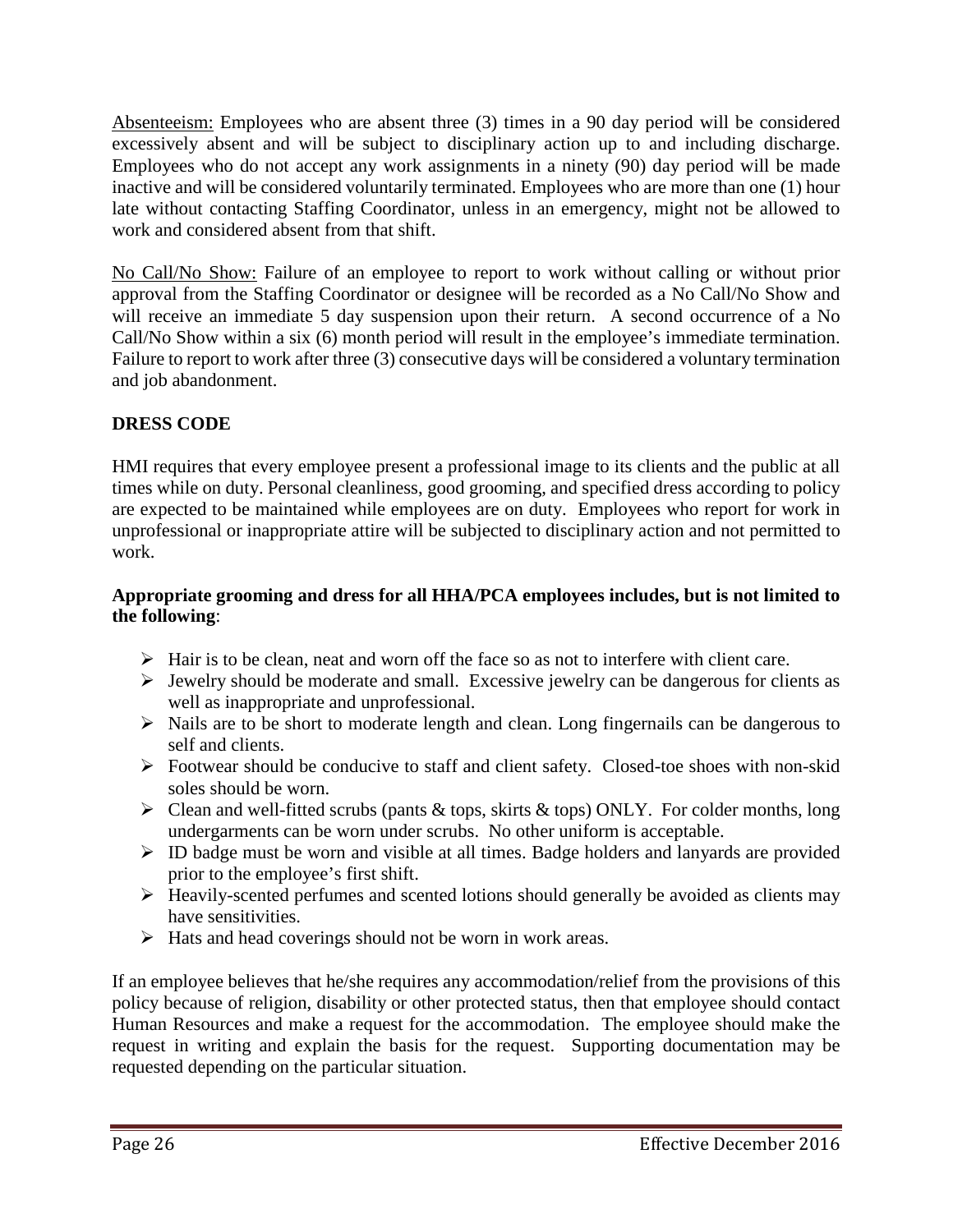## **SERVICING RELATIVES OR FRIENDS**

HMI takes special precautions to avoid conflicts of interest, in appearance or in fact, regarding the employment of related employees or regarding work assignments that would result in someone being assigned to care for an employee's own family member. Standard hiring criteria will be applied and each direct care case will be determined on a case by case decision at the sole discretion of HMI.

## **PERSONNEL CHANGES**

Employees are expected to notify HMI immediately of any changes in name, address, telephone number, marital status, tax-withholding forms, and the person to be notified in case of an emergency.

## **TRANSPORTATION OF CLIENTS**

Employees should not transport clients in their own vehicles, nor drive or ride in a patient's vehicle. If they do so, HMI is not liable for any accident or injury that may occur during transport. The patient may request Medicaid transport through appropriate channels.

## **CELLULAR PHONES**

Use of cellular phones and computer equipment (laptops, etc.) is prohibited when working with clients. In emergency situations, employees may be permitted to use their personal cell phone for a very short period of time.

#### **PERSONAL MAIL**

No personal mail is to be sent to the client's home. Violation of this policy is subjected to disciplinary action up to and including termination. HMI offices will not accept mail on behalf of the Aide.

#### **SMOKING**

HMI employees are prohibited from smoking in the client's home. Employees who are in violation of the smoking policy will be subjected to disciplinary actions up to and including termination.

#### **GIFTS, TIPS, & GRATUITIES**

Employees are not allowed to accept any gifts from clients or their family members. Employees are not to borrow money, ask for favors or property from clients or their family members. Similarly, employees may not enter into any contracts with clients to provide care or services for a fee on or off HMI premises. Violation of this policy is subjected to disciplinary action up to and including termination.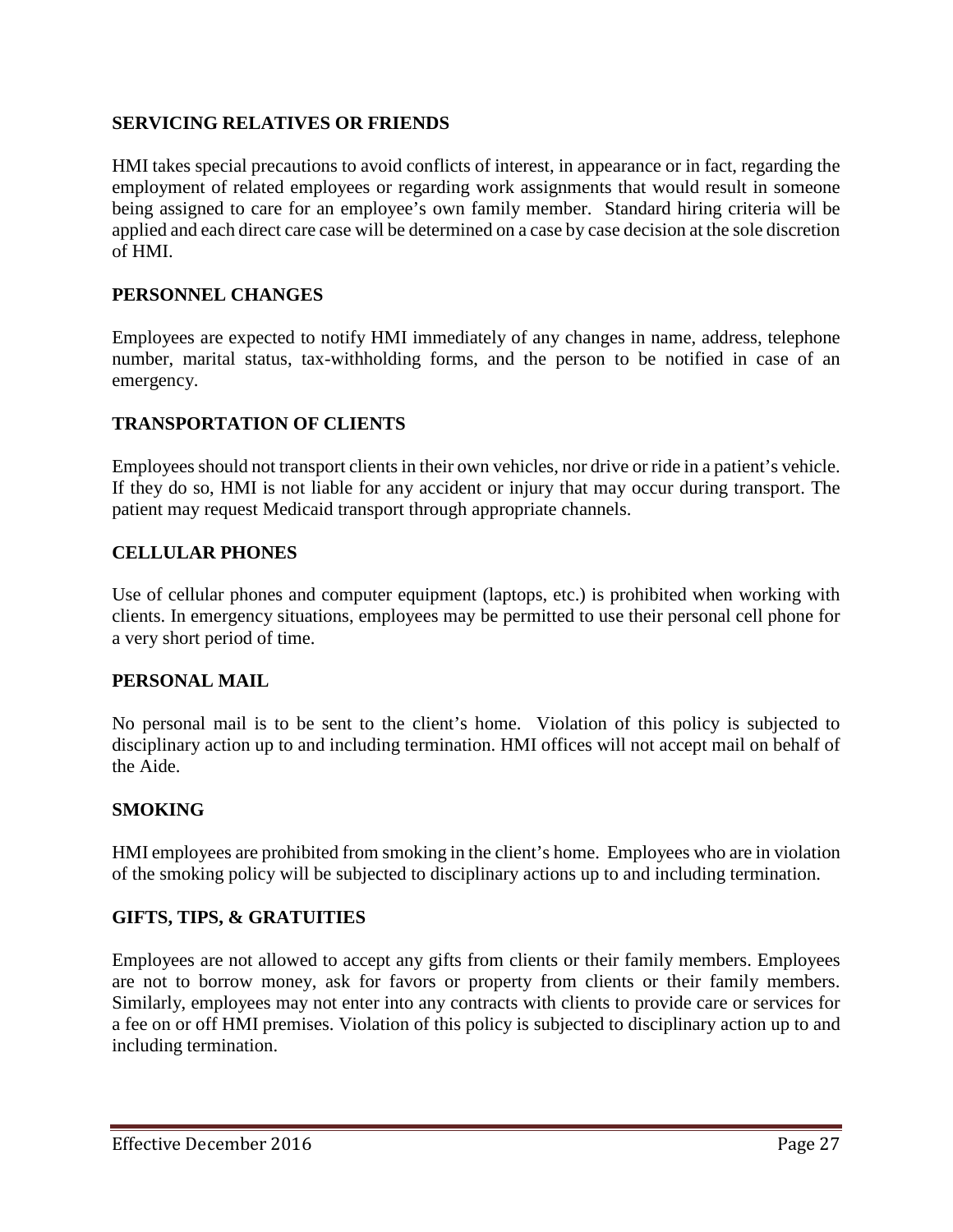## **THEFT**

HMI will prosecute or assist authorities with prosecuting any employee who is found guilty of theft. Employee will also be terminated from HMI immediately and reported to the appropriate governing officials such as the Department of Healthcare Finance Fraud Unit, Board of Nursing and every entity necessary. **Theft of any kind is not tolerated.**

## **MEDIA INQUIRIES**

All inquiries received by staff from the news media (radio, television, newspaper and magazines) seeking comments by HMI are to be referred immediately to the Director of Operations. No staff member is authorized to disseminate any information regarding HMI to the media or public. Management will decide as to who will speak to the media when necessary.

## **FRAUDULENT ACTIVITY**

HMI expects all employees to comply with all provisions established under the False Claims Act and regulations and guidelines established under Centers for Medicare and Medicaid Services. HMI and its employees will refrain from all fraudulent activity. HMI employees who suspect that fraudulent activity has taken place will report such activity without any fear of retaliation. HMI assures that all whistleblowers will be free from fear of penalty or retaliation for reporting fraudulent activity or false claims. Prohibited conduct includes, but is not limited to, the following:

- Misrepresenting services that were rendered
- Falsely certifying that services were medically necessary
- "Upcoding" (billing for a higher rate than for the service performed)
- Billing for services not actually rendered
- Failing to provide the services on the patient's plan of treatment
- Making false statements to governmental agencies about HMI Home Health Agency regarding any state or federal rules
- Making false claims concerning the condition or operations of HMI Home Health for which certification is required
- Charging rates greater than the established federal health care programs applicable rates
- Not refunding overpayments
- Sharing payment or promising payment to a patient
- A patient receiving benefits who does not need care
- Allowing someone to clock in and out on the employee's behalf
- Misrepresenting the time worked or duties performed, either by leaving the client to attend to personal matters while clocked in, by persuading the client to sign timesheets without performing the services on the care plan, falsifying timesheets, signing timesheets on behalf of the client, calling the office for a clock-in or clock-out correction when the recorded hours are correct, calling the office from a personal phone to add a clock-in or clock-out when there is a phone accessible at the client location for telephony use, submitting timesheets to two or more agencies for overlapping time, or submitting timesheets for patients admitted to an inpatient facility or if the client is away from home.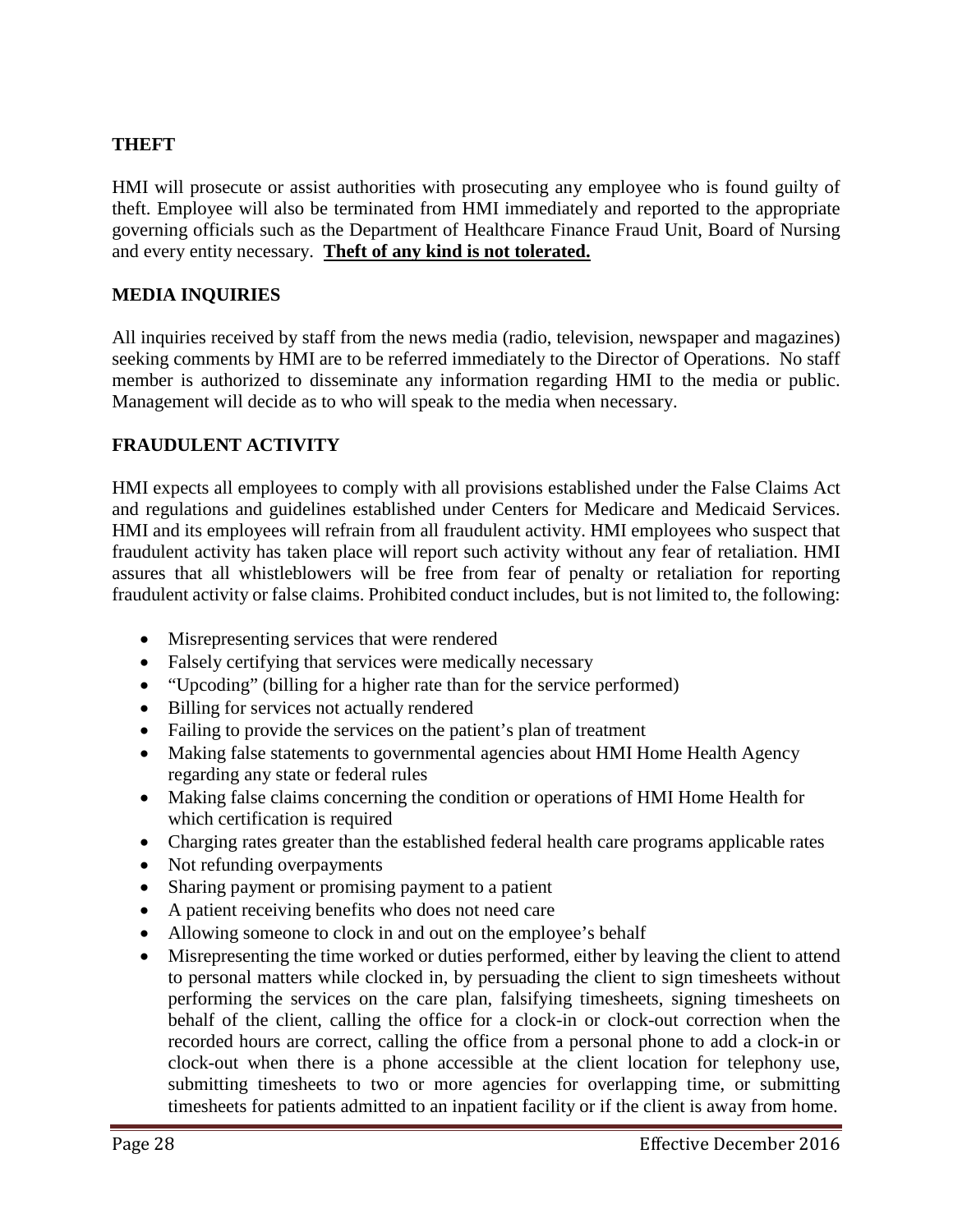• Providing "off-the-clock" or after-hours care or services for a client, whether for compensation or as a personal favor

All employees will receive fraud-prevention training upon initial employment and yearly. A record of yearly training will be placed in the employee file.

## **STANDARDS OF CONDUCT / WORK RULES**

HMI expects all employees to conduct themselves in a responsible and professional manner while on the job. Listed below are the more important instances of unacceptable conduct which HMI does not tolerate. Every example of unacceptable behavior cannot be described, and HMI may discipline up to ten days of suspension without pay and/or immediate termination for these and other types of misconduct.

- $\triangleright$  Neglecting one's job, duties and responsibilities, willful violation of HMI rules or refusing to follow instructions or to perform assigned work. Leaving assigned work area without permission from the Office.
- $\triangleright$  Any malicious abuse, physical, verbal or neglect of a client or employee.
- Theft or willful destruction or defacement of property, records or other material belonging to HMI, its employees, clients or vendors.
- $\triangleright$  Excessive tardiness and/or absenteeism.
- $\triangleright$  Unexcused or unauthorized absence from work for three (3) consecutive scheduled work days
- $\triangleright$  Unauthorized extension of breaks and lunch breaks.
- $\triangleright$  Client abandonment
- $\triangleright$  Failure to use prescribed safety measures.
- $\triangleright$  Smoking in client's home.
- $\triangleright$  Unauthorized possession, use, or distribution of intoxicating liquors or drugs on or near the client's property or HMI property or reporting to work under the influence of intoxicants or drugs.
- $\triangleright$  Possessing explosive, firearms, or weapons on the client or HMI premises.
- Unauthorized use or intentionally damage of client's property.
- $\triangleright$  Using client phone beyond an acceptable level (call-in/out) or excessive use of a personal cell phone for personal matters.
- $\triangleright$  Failure to maintain personal hygiene.
- $\triangleright$  Failure to cooperate in an investigation of client abuse, theft, drug and alcohol use in the work place or other work rule violations.
- Engaging in heated arguments or unprofessional outbursts with the client or other HMI employee or in a public form.
- $\triangleright$  Committing an act of violence verbally or physically.
- $\triangleright$  Provoking a fight or fighting during work hours or on HMI premises.
- $\triangleright$  Conducting personal business during work hours.
- $\triangleright$  Failure to notify the Staffing Coordinator of your inability to report to work.
- $\triangleright$  Failure to immediately report injuries or incidents involving client.
- $\triangleright$  Using profane written or abusive language towards the client, your Supervisor or other HMI employees.
- $\triangleright$  Failure to meet and/or maintain standards/expectations of work performance.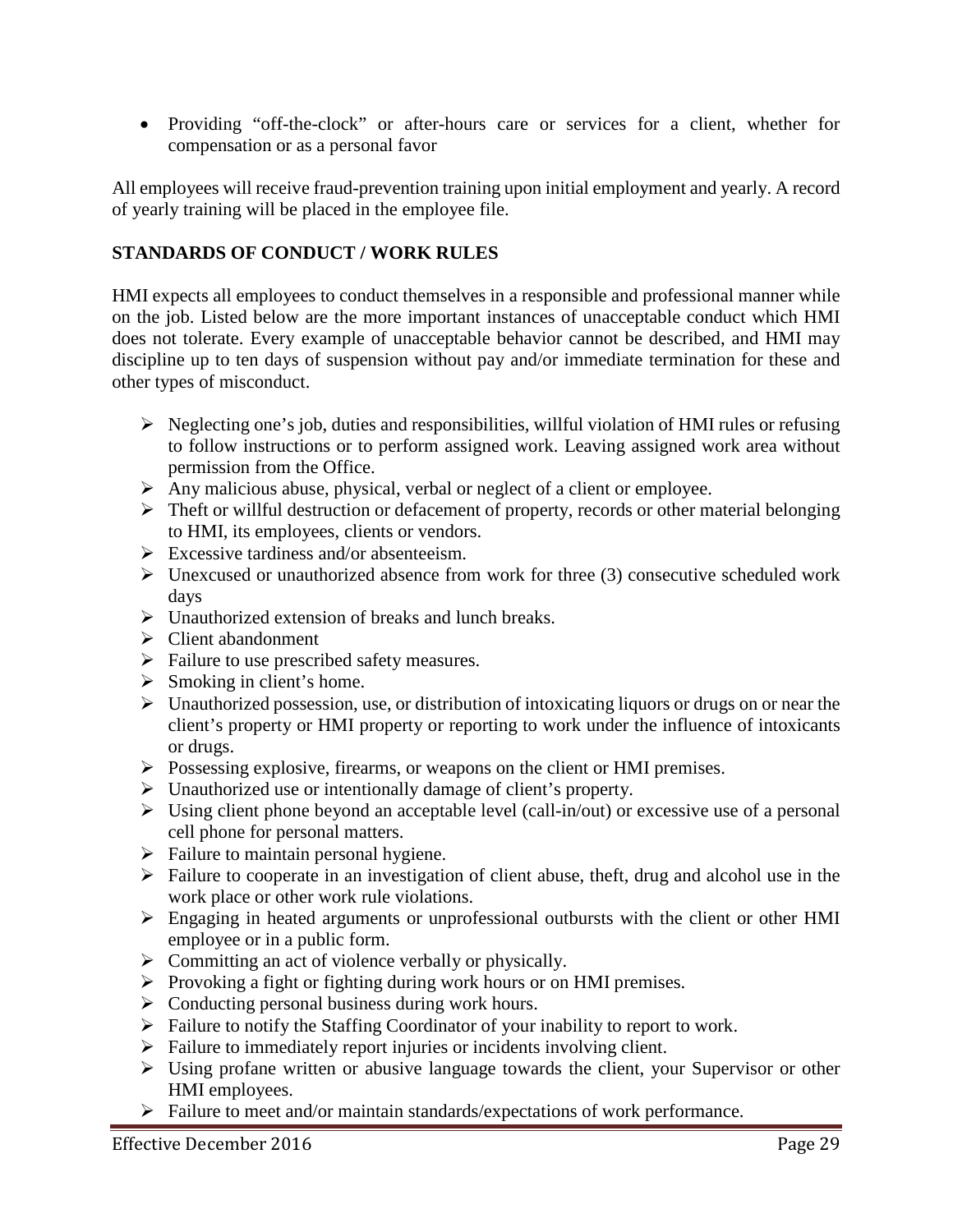- $\triangleright$  Making false, vicious and/or malicious statements about any employee, the company, or its services.
- $\triangleright$  Disclosure of clients or employee's medical records, or other confidential information, without written authorization from client or employee.
- $\triangleright$  Falsification of records, time sheets, HMI records, or other forms of dishonesty.
- $\triangleright$  Giving your social security number to client, caregiver, anyone else in client's home or to another employee to clock time into the Telephony system.
- $\triangleright$  Clocking in to the Telephony system and then leaving the client for personal matters while on the clock and returning to clock out.
- $\triangleright$  Persuading the client to change the schedule for your convenience.
- $\triangleright$  Handling, removing, or altering another employee's time sheet.
- $\triangleright$  Insubordination or refusal to follow requests or assignments given by your Supervisor (Nurse in the field), Clinical Director, Staffing Coordinator or designee or Management.
- $\triangleright$  Violation of harassment policy as defined in this handbook.
- $\triangleright$  Failure to maintain up-to-date required certifications, in-services or credentials.
- Unauthorized use of HMI property.
- $\triangleright$  Sleeping while on duty (photographs may be taken for documentation).
- $\triangleright$  Any fraudulent or deceptive activities in the performance of duties.

Discipline will not be implemented for any conduct that would otherwise be protected under the National Labor Relations Act, and HMI respects the rights of employees to engage in or refrain from engaging in activities designed to address their terms and conditions of employment.

## **PERFORMANCE EVALUATIONS**

During employment with HMI, employee work performance will be observed and reviewed. New employees will receive an evaluation within 90 days of employment. Thereafter, employees will receive an evaluation annually.

## **DISCIPLINARY ACTION**

Discipline of employees for inappropriate behavior is imposed in a fair and consistent manner. Disciplinary action may be initiated for various reasons, including but not limited to violation(s) of the Company's policies and procedures, insubordination, or poor job performance. The severity of the disciplinary action generally depends on the nature of the offense and an employee's record. Disciplinary action may range from verbal counseling to immediate discharge.

Any employee whose actions are contrary to the best interest of HMI, its clients or fellow employees may be subject to disciplinary action up to immediate discharge. Moreover, employees typically will progress up the disciplinary ladder for any infraction of HMI's standards of conduct even if the type of infraction is different from the type of infraction that led to the lower form of disciplinary action.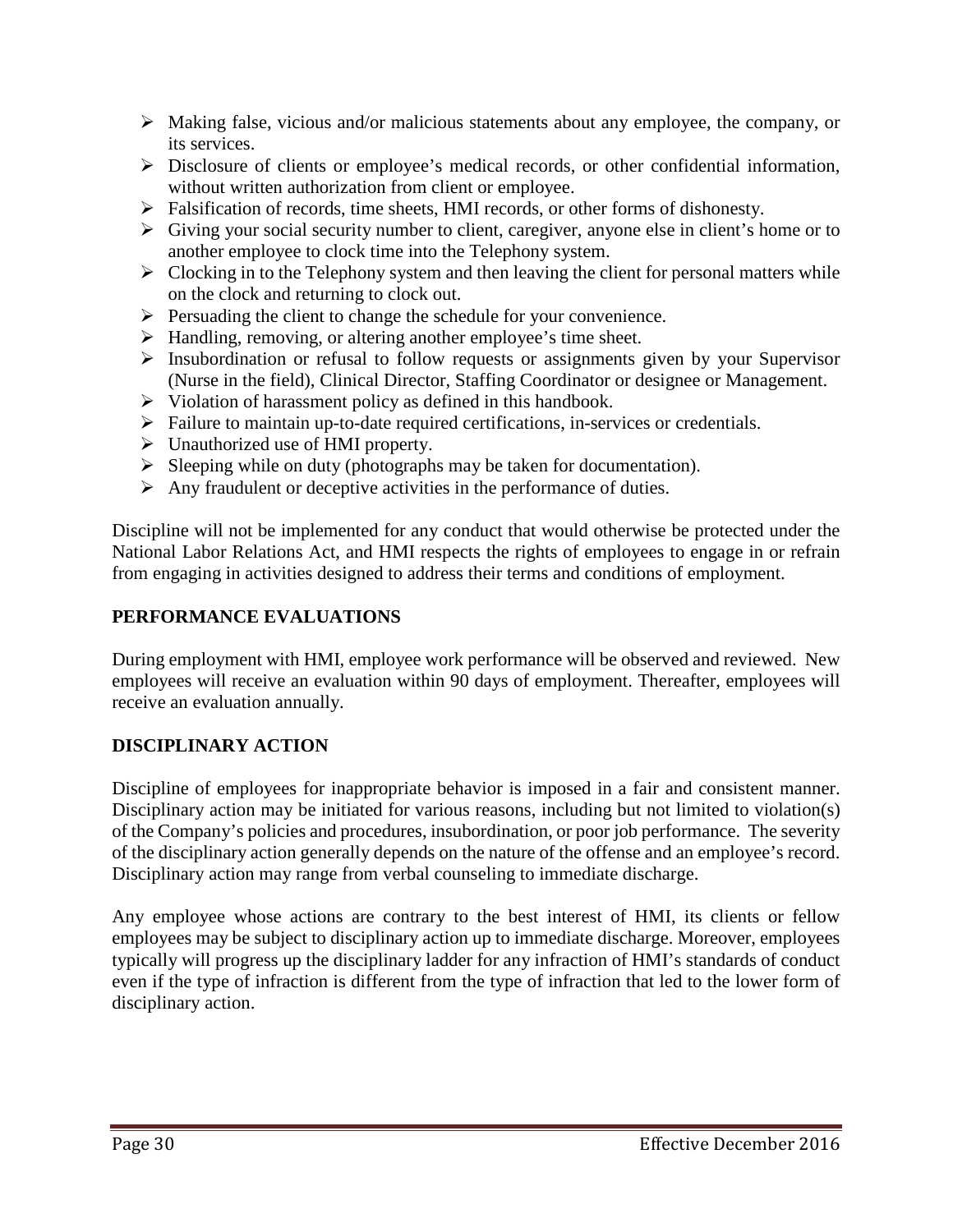## **Types of Disciplinary Actions**

*Verbal Warnings* – verbal warnings are used to respond to relatively minor and infrequent violations of HMI policies. A verbal conference with the employee making sure he/she is fully aware of the consequences if the violation occurs again. A counseling form will be completed by the appropriate staff member and signed by the employee.

*Written Warnings* – a written warning is a formal notice of violation. It serves as notice that continued infraction will result in more serious discipline up to and including termination. A counseling form will be completed by the appropriate staff member, signed by the employee, and placed in the employee's file.

*Suspension* – for serious or repeated minor violations of work rules, an employee may be suspended up to ten (10) work days without pay. A suspension typically follows at least a verbal and written warning. However, if the violation is more serious, immediate suspension can occur. A suspension will be placed in the employee's file.

*Termination* – this level of discipline takes place when the Company determines in its sole discretion that no further disciplinary action would be beneficial to either the employee or HMI. A counseling form and/or a final letter to the employee will be completed and placed in the employee's permanent record.

Although the above disciplinary actions have been listed, HMI has the sole discretion, at all times, to terminate any employee who has engaged in unprotected conduct that causes HMI to determine that continued employment may interfere with the smooth operation of HMI.

## **OPEN DOOR POLICY**

From time to time problems or complaints may occur that affect staff relationships or work. Employees may feel they have not been treated fairly or that a mistake was made in the administration of a policy or process that affects them. To maintain an open and productive work environment and one that is responsive to employee issues, situations and/or concerns, employees are encouraged to discuss these matters with their immediate Supervisor.

If the employee cannot discuss their concerns with their immediate Supervisor or if he/she is unable to find a solution satisfactory to all parties concerned, the employee should discuss the concern with their immediate Supervisor's Supervisor, the Director of Nursing and Clinical Services, and/or the Director of Human Resources. If necessary, further discussion can be arranged with higher-level management.

#### **CHAIN OF COMMAND**

HMI has a professional environment. Therefore, professionalism is expected of all employees. If employees are having issues/problems with a colleague, it is HMI's policy that the employee try to work out differences immediately with their colleague first. If differences cannot be worked out, the parties involved should make an appointment with their Supervisor. If the problems persist,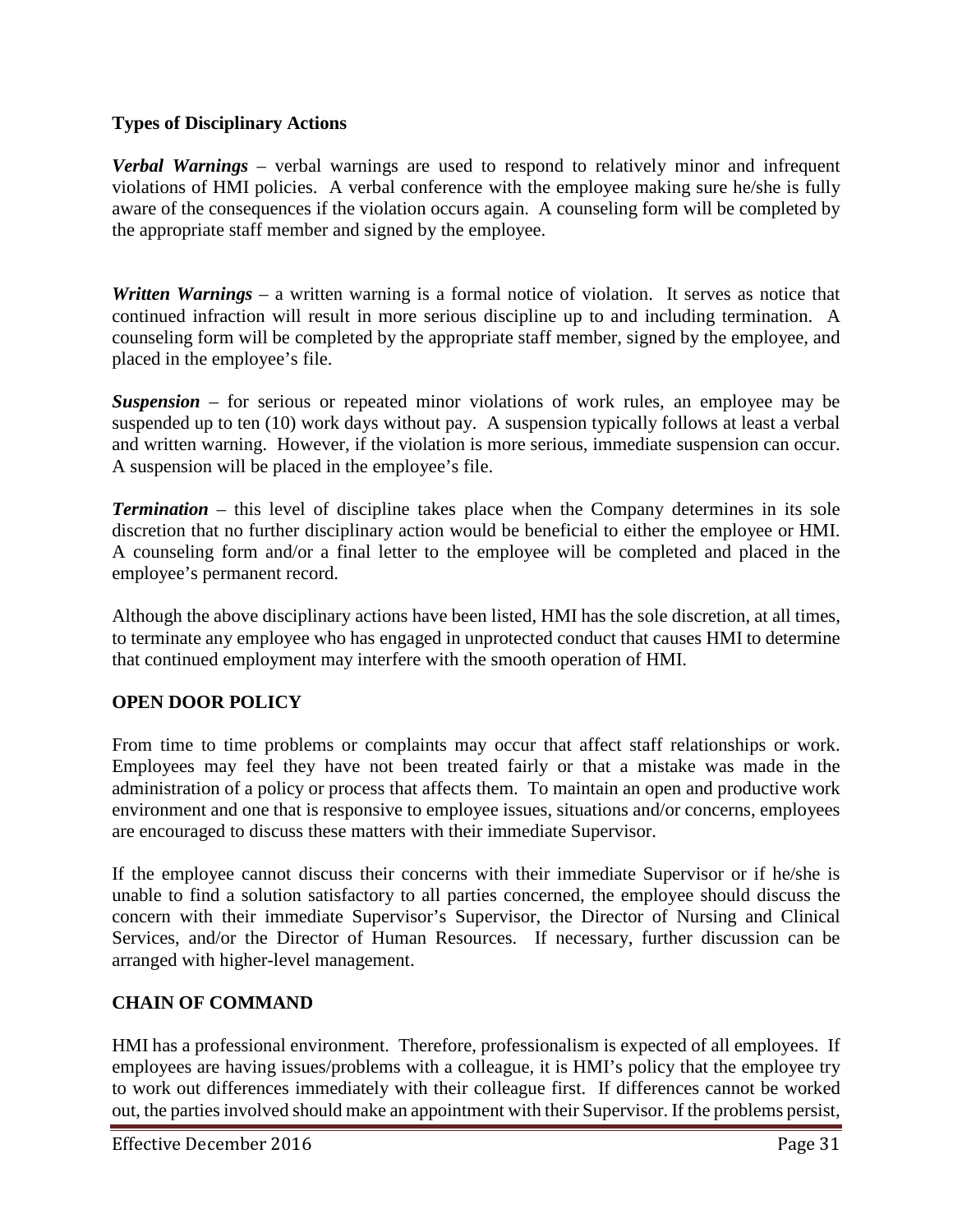the Director of Operations, Director of Nursing and Clinical Services, and/or the Director of Human Resources should be made aware of the situation. Counseling/investigation with parties involved should be conducted and the final decision to be made. You may request the presence of the Director of Human Resources at any counseling session.

## **EMPLOYEE GRIEVANCE PROCEDURES**

All HMI employees have the right to voice their complaints. Should an employee feel a condition is unsatisfactory, the complaint should be brought to the attention of the appropriate individual in the manner outlined below:

**Definition**: A grievance is a perceived wrong to the employee and considered by that individual as grounds for a complaint.

**Time Limitation**: A grievance must be filed in writing no later than five working days after the date when the employee reports the adverse event or condition.

## **Procedure**:

- **First Step**: An employee with a complaint or grievance should first present the complaint or grievance verbally to an immediate supervisor. The supervisor should reply to the employee within three (3) working days of receipt of the complaint. If the complaint directly involves the supervisor, the grievance process will commence at the third step. Similarly, if the complaint involves the Administrator, the grievance procedure will commence at the Third step.
- **Second Step**: If the supervisor's verbal response is deemed inadequate by the employee, then within three (3) working days of receiving the response, the employee may submit a signed and dated written statement to the supervisor explaining why the employee believes the supervisor's response is wrong or inadequate. If the matter cannot be brought to a satisfactory conclusion within three working days of its written presentation to the supervisor, the employee may pursue the grievance or complaint to the third step.
- **Third Step**: A copy of the original complaint and the responses given at the first and second steps may be presented by the employee to the Director of Human Resources within three (3) days of the completion of the second step. Upon receipt of the appeal, the Director of Human Resources will review the report(s) of grievance, conduct investigatory activities deemed necessary and take one of the following actions within five (5) working days: **a.** If the Director of Human Resources decides the grievance is warranted, notification of

action to be taken to correct the situation will be given in writing to the supervisor and the employee.

**b.** If the Director of Human Resources determines that the grievance is not warranted, notification in writing will be given to the supervisor and the employee.

## **EMPLOYMENT SEPARATION**

Both HMI and the employee have the right to terminate the employment relationship at any time. In the event of a voluntary separation, HMI encourages employees to provide two weeks' notice and the reason for the employee's decision to terminate employment.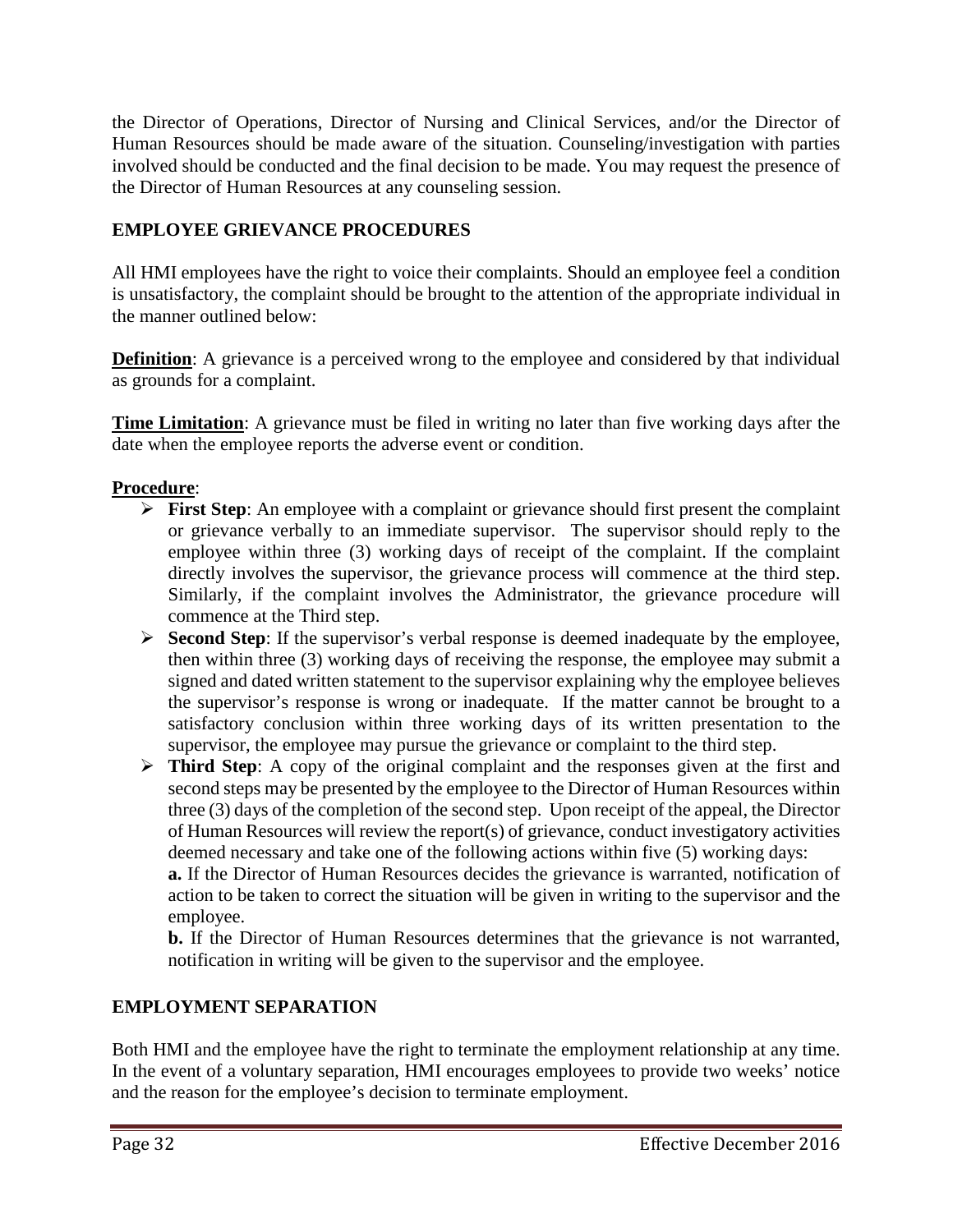Separations will be considered either voluntary or involuntary and will be in accordance with the policy and procedures as outlined below:

- A. **Voluntary Termination** is defined as separation from employment resulting from voluntary action initiated and carried out by the employee, or in certain circumstances, inaction by an employee. The following are examples of voluntary terminations:
	- 1. Written or oral resignation.
	- 2. Absence from work for three (3) consecutive work days without notifying and receiving permission from Staffing Coordinator or designated personal.
	- 3. Failure to return from an approved leave of absence at the expiration of the leave.
	- 4. Failure to accept assignments three (3) times in a row or failing to work for ninety (90) days in a row (other than authorized leave).

To resign in good standing, the employee must notify HMI, in writing, two weeks prior to the effective date of their resignation. Employees who resign in good standing can re-apply for employment.

- B. **Involuntary Termination** is defined as separation from employment resulting from a decision made and action initiated by HMI. The following are examples of involuntary terminations:
	- 1. Laid off for lack of work when HMI reduces its work force for economic or other reasons.
	- 2. Release without fault when an employee, through no fault of his/her own, is unsuited for or incapable of performing work assigned and no appropriate change of assignment is available.
	- 3. Dismissal for cause when an employee who is suited for and is otherwise capable of performing the work, is terminated due to specific flagrant violations of work rules or termination because he/she has progressed through the disciplinary action procedure up to termination. These employees are ineligible for rehire.

## **SOLICITATION AND DISTRIBUTION OF MATERIALS**

Solicitation or collection of monetary or other contributions, or the distribution of notices, pamphlets, advertising or other literature or materials, by non-employee representatives of outside organizations is prohibited in the Company's office and work sites.

No employee is permitted to solicit contributions or other support from another employee during the working time of either employee, nor may an employee distribute materials to another employee during the working time of either employee or in areas where work is being performed. This policy does not prohibit solicitation or distribution activities in non-work areas such as break rooms or parking lots.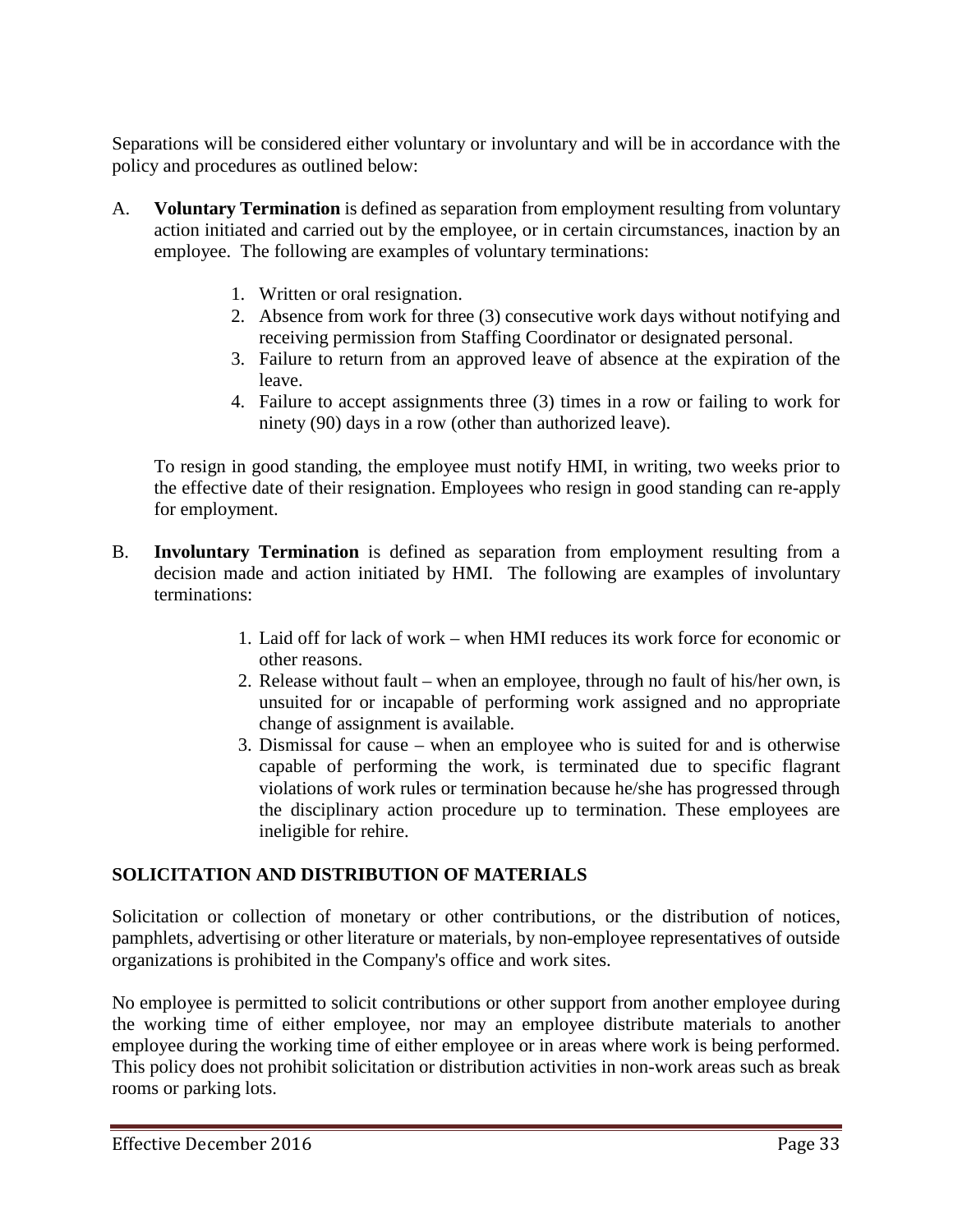## **PROPERTY SEARCHES, E-MAIL, VOICEMAIL, AND COMPUTER NETWORK SYSTEM PRIVACY**

The Company respects the individual privacy of its employees. However, an employee cannot expect privacy rights to extend to work-related conduct or the use of Company-owned equipment or supplies. You should be aware of the following policies.

The Company's right to inspect Property: The Company reserves the right to inspect Company space and property, including but not limited to lockers, handbags, boxes, desk drawers or other property that an employee brings onto HMI-owned property. Any employee who refuses to allow inspection as described herein shall be subject to disciplinary action, up to and including termination. Any employee who is found to be in possession of contraband, such as illegal drugs, intoxicants, or stolen property, will be subject to disciplinary action, up to and including termination.

The Company's right to access information: Although some HMI employees have individual access codes to voicemail, e-mail, and computer network systems, these systems need to be accessible at all times by the Company and may be subject to periodic unannounced inspections by the Company for business purposes. All system pass codes must be available to the Company, and employees may not use pass codes that are unknown to the Company. Additionally, no employee, may access another employee's voicemail or e-mail without the prior consent of the President of the Company.

Systems use restricted to Company business: Employees are expected to use HMI's resources, including telephones, fax machines, email, voicemail and computer network systems for Company business only and not for personal purposes. Personal purposes include, but are not limited to, soliciting or proselytizing for commercial ventures, religious or political causes, outside organizations, or other non-job-related solicitations. HMI e-mail accounts of individual employees are the property of HMI and are subject to review by the Company at any time and for any reason. As a result, no employee should believe that he/she has an expectation of privacy related to Company e-mail accounts, computer systems or other Company property that the employee uses or has access to during the course of a workday.

Forbidden content: Employees are prohibited from using the Company's information systems in any way that may be disruptive or offensive to others, including, but not limited to, the transmission of sexuality explicit messages, cartoons, ethnic or racial slurs, or anything that may be construed as harassment or disparagement of others.

Password security and integrity: Employee may not use the access codes of other employees to gain unauthorized access to their e-mail and voicemail messages.

Personal or other inappropriate use of the Company's information systems may result in disciplinary action up to and including termination, though discipline will not be implemented for any conduct that would otherwise be protected under the National Labor Relations Act, and HMI respects the rights of employees to engage in or refrain from engaging in activities designed to address their terms and conditions of employment.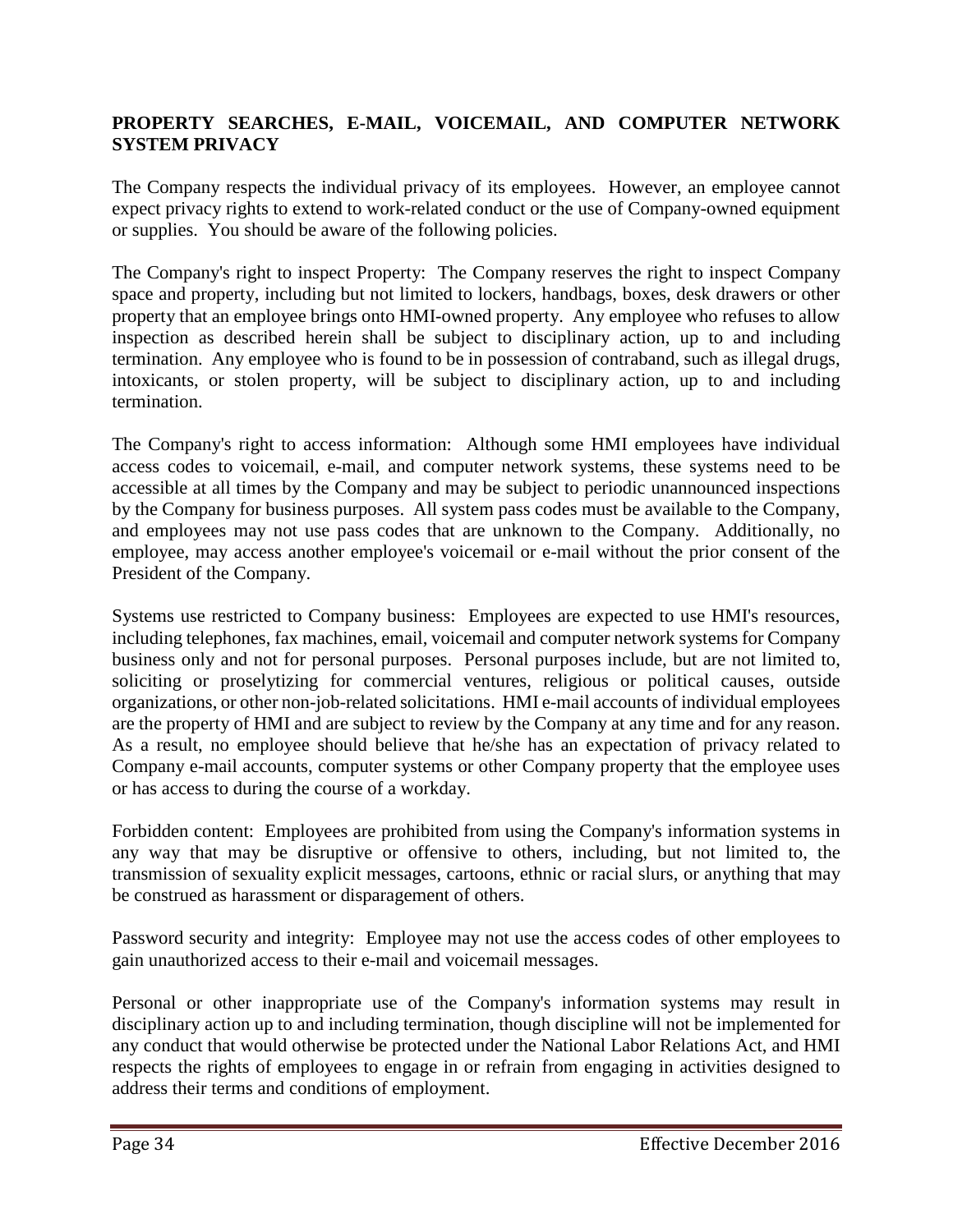## **CONFIDENTIAL AND PROPRIETARY INFORMATION**

All ideas, concepts, information and written material relating to the operation of the Company, its business or its clients are the sole and exclusive property and proprietary information of the Company. All proprietary information that is not known generally to the public or the industry, or is known only through improper means, is confidential information. This information includes, but is not limited to, customer lists, information related to clients or competitors, computer records, financial and marketing data, process descriptions, research plans, formulas, electronic codes pricing, cost and margin information, company reports, and other business and business strategy documentation. E-mails may also contain confidential and proprietary information.

All information that the Company maintains as confidential and that has actual or potential economic value because it is not readily known to the public or to other persons who can obtain economic value from its disclosure or use is a trade secret of the Company. Trade information may include, but is not limited to, methodologies, computer programs, formulas, processes, compilations of information, marketing data, sales programs, pricing strategy, proposals, job notes, reports, records, data, databases, customer lists, cost and margin information, Company reports, business strategy documentation, and client information. This prohibition does not restrict discussions or communications between employees about wages, hours or other terms and conditions of employment.

Employees may not take or copy Company documents without explicit authorization. This includes forwarding documents by e-mail or forwarding e-mails to the employee's home e-mail address or to the e-mail account of any other person.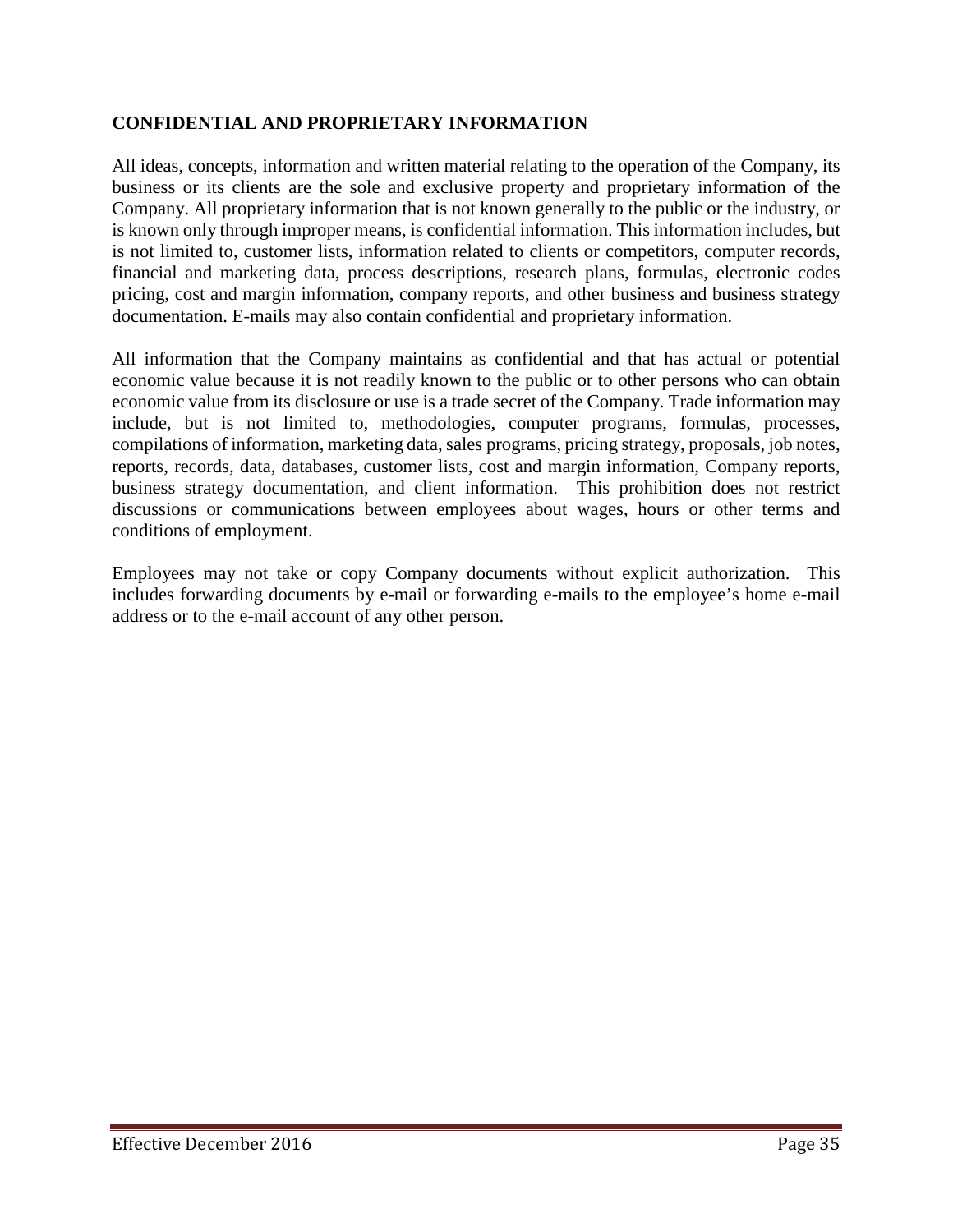[PAGE LEFT INTENTIONALLY BLANK]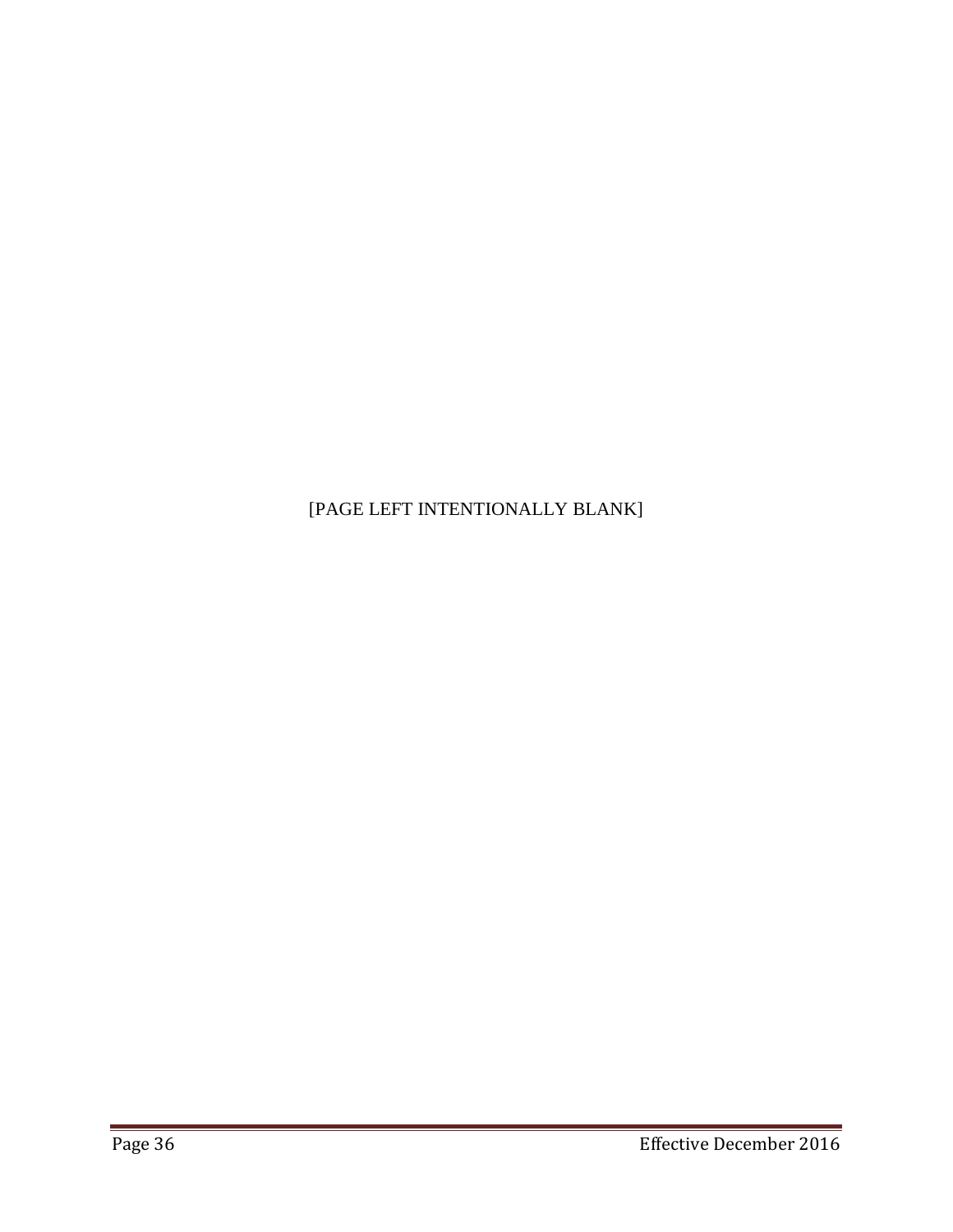#### CONFIDENTIALITY AGREEMENT

#### **Confidential Information**

I understand that the patient expects to communicate with health care practitioners with confidence that none of the information communicated will be released without appropriate authorization. I have read and understood HMI Home Health's Patient Privacy and Confidentiality Policy which outlines my duties under HIPAA regulations.

I understand that the information considered confidential involves all reports within medical records, employee health records, and/or automated information systems concerning examination, test, treatments, observations, and diagnosis or the patient/employee. It also includes information I learn in conversations with the patient/employee. I understand that patient demographic information, including all financial data, is private.

I understand that HMI Home Health will be releasing information only according to policy.

I understand that information about physician credentialing, quality improvement, utilization management, risk management, and business information of the organization are to be treated as confidential and may only be released by those authorized to do so.

#### **Duties and Obligations**

I understand and agree that as an employee of HMI Home Health, I must hold certain confidential information in strict confidence, regardless of the method of communication, including but not limited to hard copy, faxed, electronically transmitted, oral conversation, or any printed data. This confidence must be kept when performing my duties, as well as during breaks, rest periods and time away from work. I understand that I may not seek access to or release written or computerized confidential information unless my work assignment specifically authorizes me to do so.

I understand that discussions concerning confidential information are not to occur in hallways, elevators, or other public areas where confidential information can be inadvertently overheard by someone not authorized to receive the information. I understand that when I discuss confidential information, I must take precautions so that unauthorized persons will not overhear my discussion.

#### **Electronic Signature**

I understand that the combination of log on and password codes forms my electronic signature. Divulging my password code or that of another, or utilizing the password code of another, or allowing someone else to use mine is not permitted. If I leave the work area, I will sign off the application/system to prevent unauthorized access.

#### **Consequences**

I understand that violation of the terms of this statement may result in disciplinary action up and including dismissal. In addition, I understand the civil and criminal sanctions that may be imposed by the Department of Health and Human Services.

\_\_\_\_\_\_\_\_\_\_\_\_\_\_\_\_\_\_\_\_\_\_\_\_\_\_\_\_\_\_ \_\_\_\_\_\_\_\_\_\_\_\_\_\_\_\_\_\_\_\_\_\_\_\_\_\_\_\_\_ \_\_\_\_\_\_\_\_\_\_\_\_\_\_ Employee Name (please print) Employee Signature Date

(EMPLOYEE COPY – RETAIN FOR YOUR RECORDS)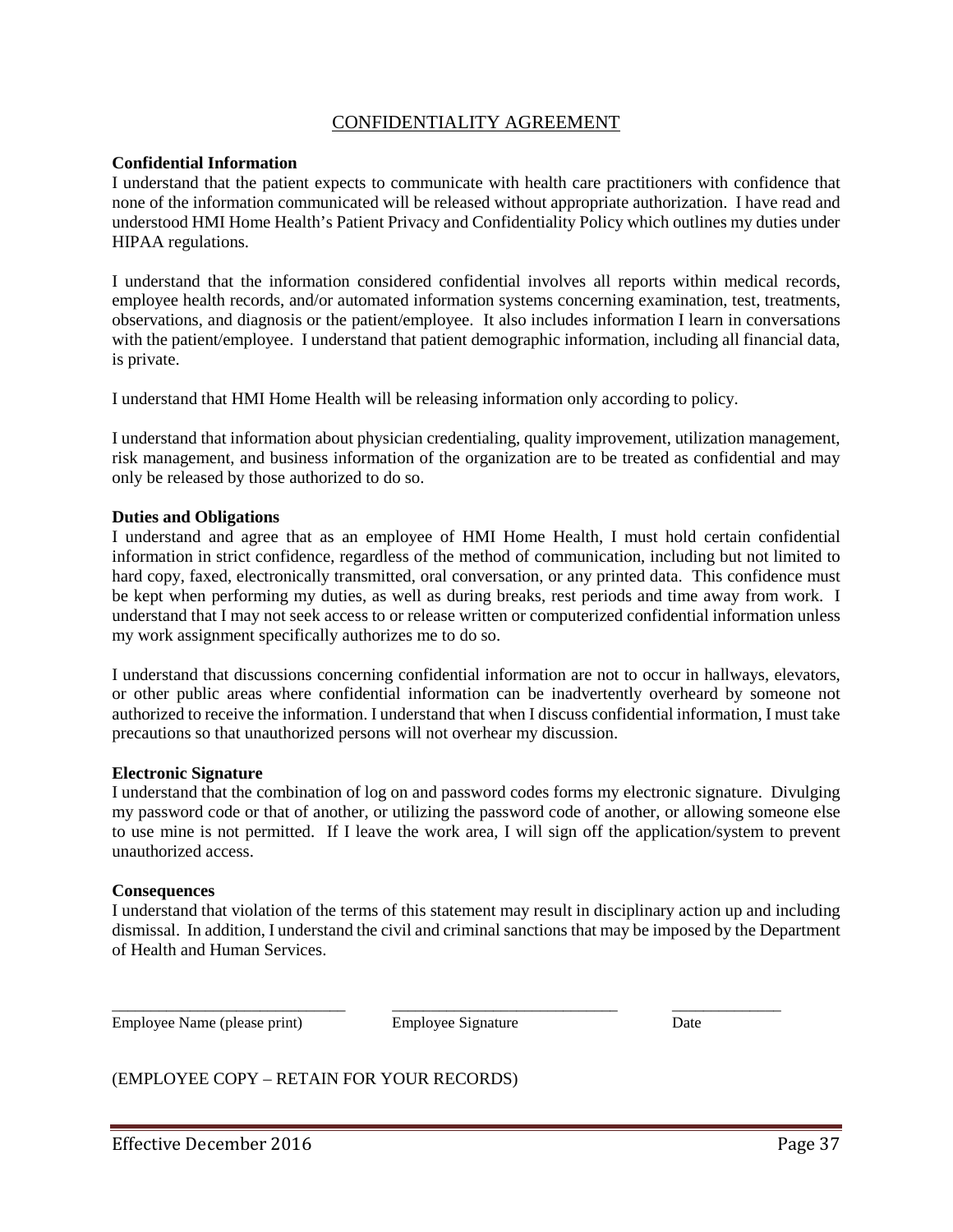## [PAGE LEFT INTENTIONALLY BLANK]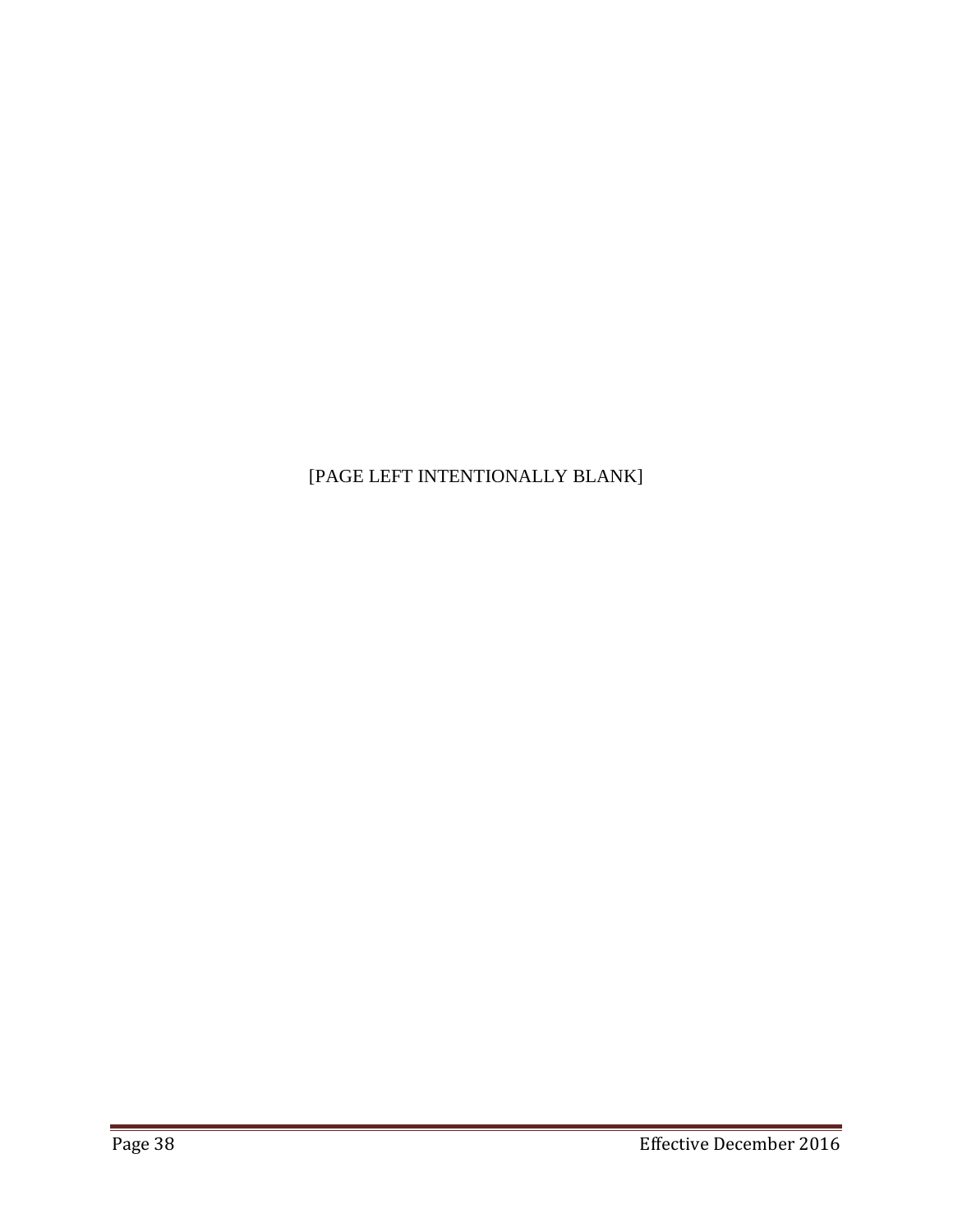## RECEIPT OF HOME HEALTH AIDE EMPLOYEE HANDBOOK

I acknowledge that I have been given a copy of Health Management, Inc.'s ("the Company") Employee Handbook with an effective date of December 2016. I understand that this Handbook summarizes the Company's personnel guidelines, and that it is furnished to me solely for my information.

I further understand that the statements contained in the Handbook do not create any contractual or any other legal obligations. I also understand that the Company at any time may modify or rescind any of its policies, benefits, or practices described in the Handbook, except for its policy of at-will employment and those policies required by law.

I acknowledge that it is my responsibility to read and become familiar with the contents of the Handbook.

I ACKNOWLEDGE THAT I AM AN AT WILL EMPLOYEE, WHICH MEANS THAT EITHER I OR THE COMPANY CAN TERMINATE THE EMPLOYMENT RELATIONSHIP AT ANY TIME FOR ANY REASON OR FOR NO REASON AT ALL.

| D<br>$\cdots$ |  |
|---------------|--|
|---------------|--|

Signed:

Printed Name:

(EMPLOYEE COPY – RETAIN FOR YOUR RECORDS)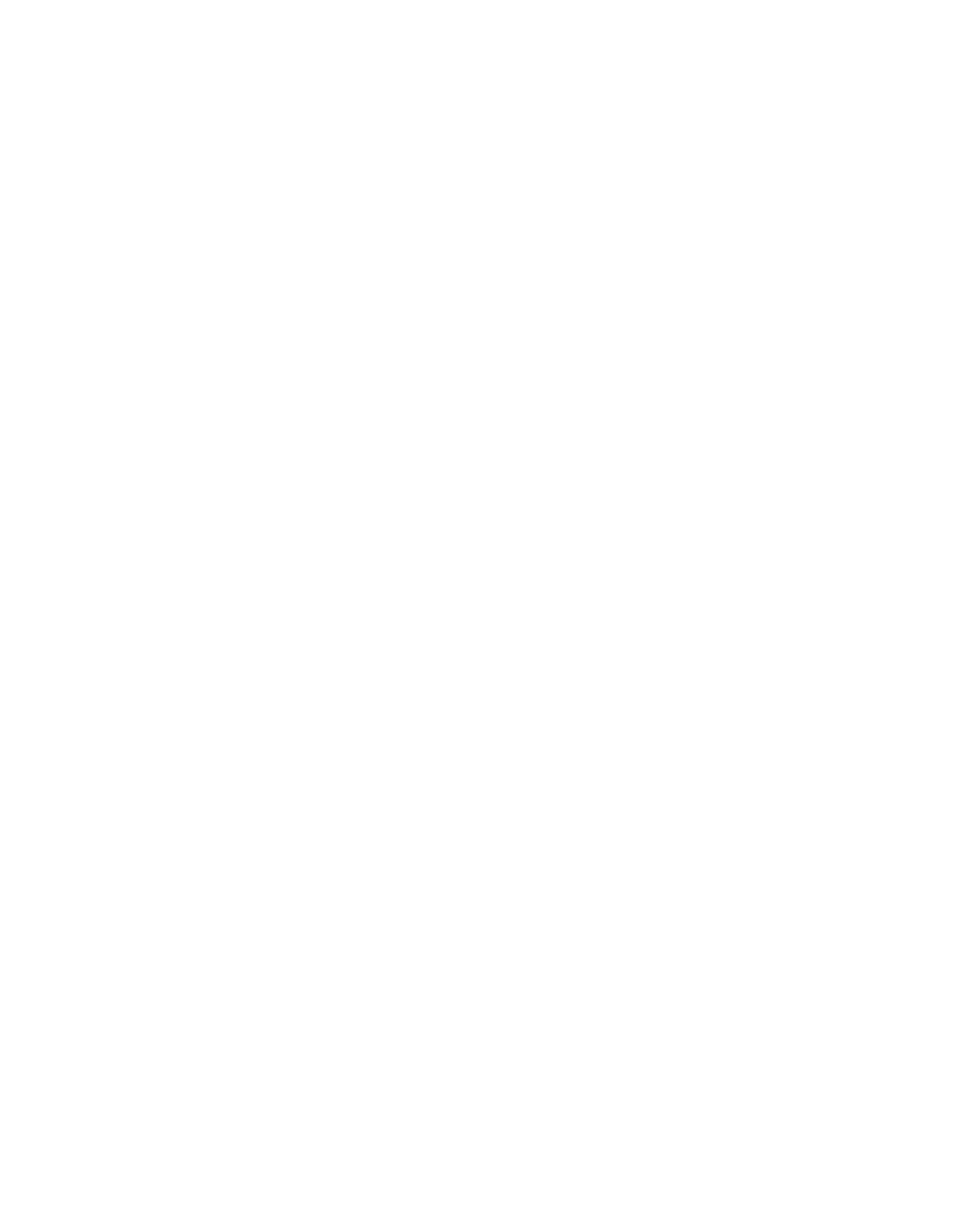

#### **Policy Updates Effective January 1, 2019**

#### **MANDATORY CLOCK-IN AND CLOCK-OUT POLICY/PROCEDURE**

HMI has an obligation to ensure as best it can that the timesheet hours that are submitted for client care purposes are accurate, and HMI takes this obligation very seriously. To assist HMI's efforts to demonstrate that our Home Health Aides/Personal Care Aides are accurately recording their starting and stopping times as reflected on their timesheets and as verified through a location-based confirmation, HMI has put in place the **Carewatch GO Mobile Clock-In System** that allows Home Health Aides/Personal Care Aides to utilize a free mobile application to report the employee's starting and stopping time, location verification, and submission of timesheets for that day's work.

It is imperative that employees **clock-in and clock-out** and **submit timesheets** through the Care Watch system by downloading the **Carewatch GO mobile app**, enabling location services on your phone and allowing the app access to your location, and utilizing the app for all clock-ins, clock-outs, and timesheet submissions. This is mandatory for all of HMI Home Health Aides/Personal Care Aides. So if there are problems with signal or location services at any client location, it is important for the Home Health Aide/Personal Care Aide to bring such information to HMI's attention immediately by calling the staffing coordinators at the start and end of each day. The employee should leave a clear message and follow up by email if possible if the staffing coordinator's voice mailbox is reached.

Clocking in using the mobile app only takes a few minutes. Follow the instructions provided to you during orientation or inservice and use the *Carewatch GO Quick Guide* to assist you.

#### **PAYROLL AND TIME SHEET REPORTING PROCESS**

In order for an employee's timesheet to be processed for payment during the regular published pay dates, the following criteria must be met. If the employee fails to abide by any of the following, he or she will likely have to wait for the next pay cycle for the timesheet to be processed since HMI will lack the necessary information to determine what pay is due to the employee for the pay period. Paychecks are not issued between pay cycles.

- 1. Submit timesheets through the mobile app
- 2. For each day worked, the questions on the communication sheet regarding physical condition, client's behavior, and wounds should be answered.
- 3. The patient signature and employee signature must be recorded daily
- 4. Locations recorded at clock-in and clock-out must reflect the client's location

#### **I have received the above policies and understand the content. I have been given the opportunity to ask questions regarding these policies.**

**Name: \_\_\_\_\_\_\_\_\_\_\_\_\_\_\_\_\_\_\_\_\_\_\_\_\_\_\_\_\_\_\_\_\_\_\_\_\_\_\_\_\_**

**Signature: \_\_\_\_\_\_\_\_\_\_\_\_\_\_\_\_\_\_\_\_\_\_\_\_\_\_\_\_\_\_\_\_\_\_\_\_\_\_**